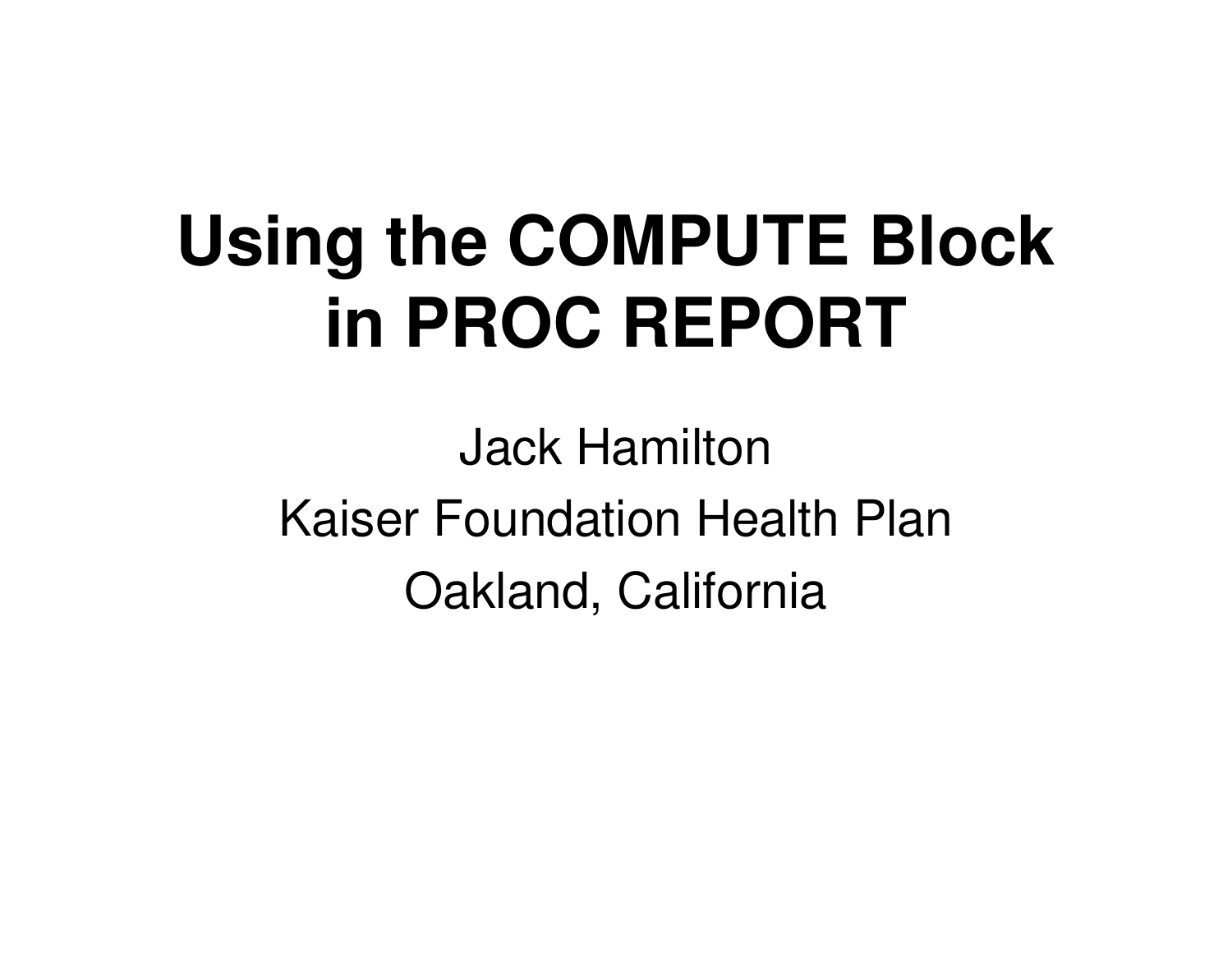• This talk is intended to acquaint you with the basics of PROC REPORT. It will go fast – I don't expect you to learn everything at one sitting. Based on feedback from an earlier presentation, I'm focusing more on PROC REPORT basics than on COMPUTE blocks.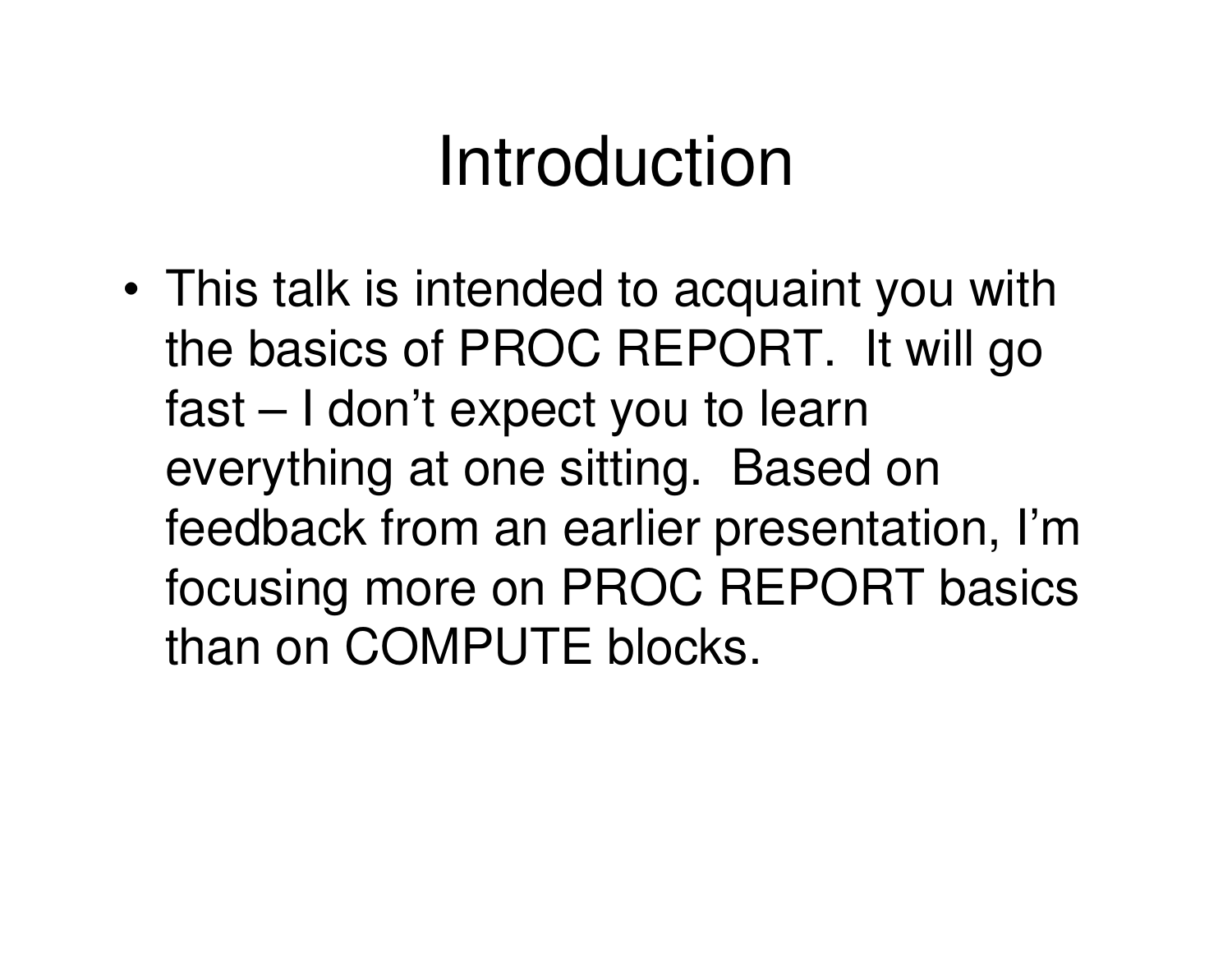• You can't do anything with PROC REPORT that you can't do with <sup>a</sup> combination of PROC SUMMARY, PROC SORT, and data steps, but PROC REPORT may be much easier to use. It particularly excels in two areas: the display of relational (or "normalized") data, and control of appearance through ODS (the Output Delivery System).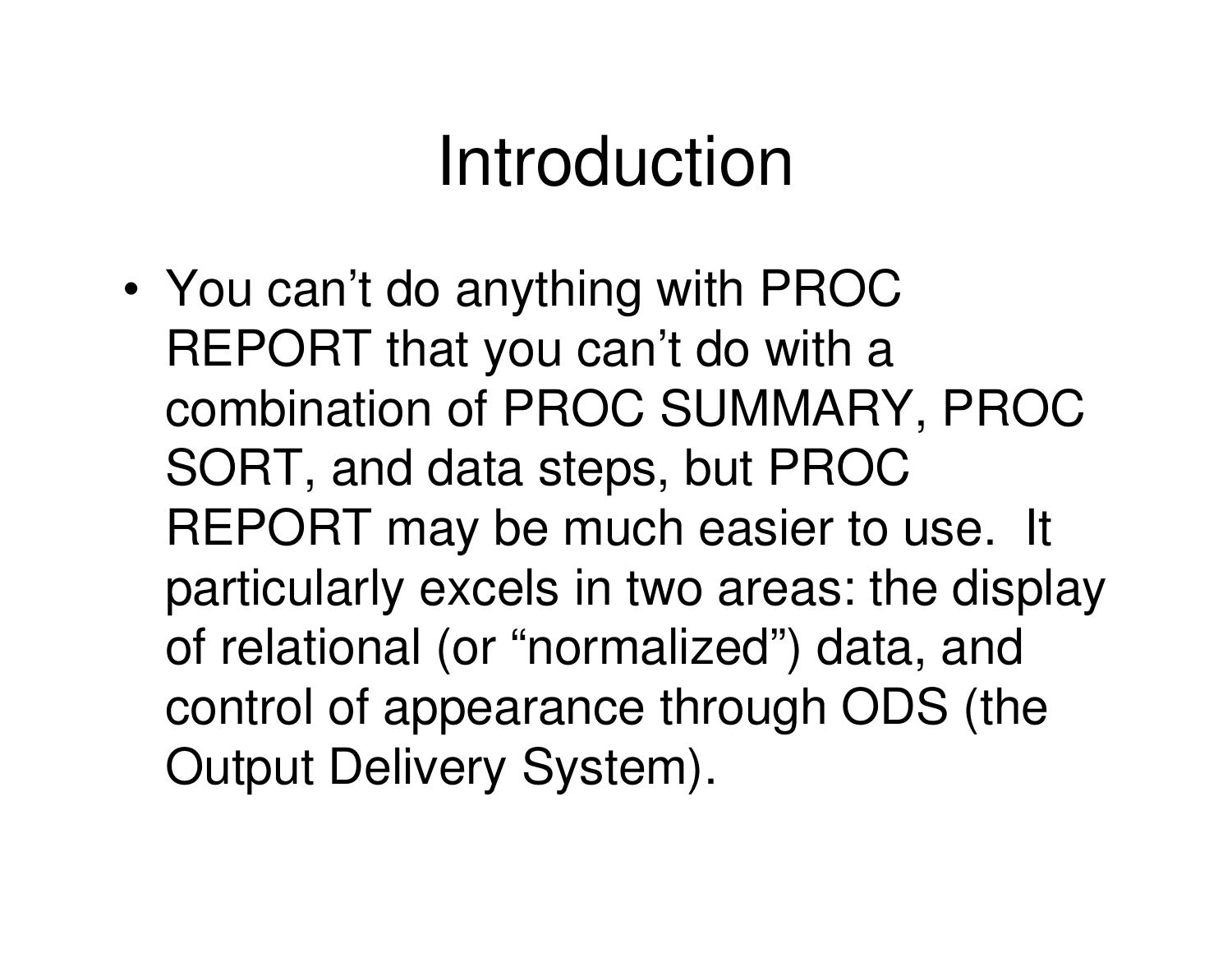• PROC REPORT is not always the answer; in particular, it is less well suited to the display of large, unsummarized data sets than is PROC PRINT.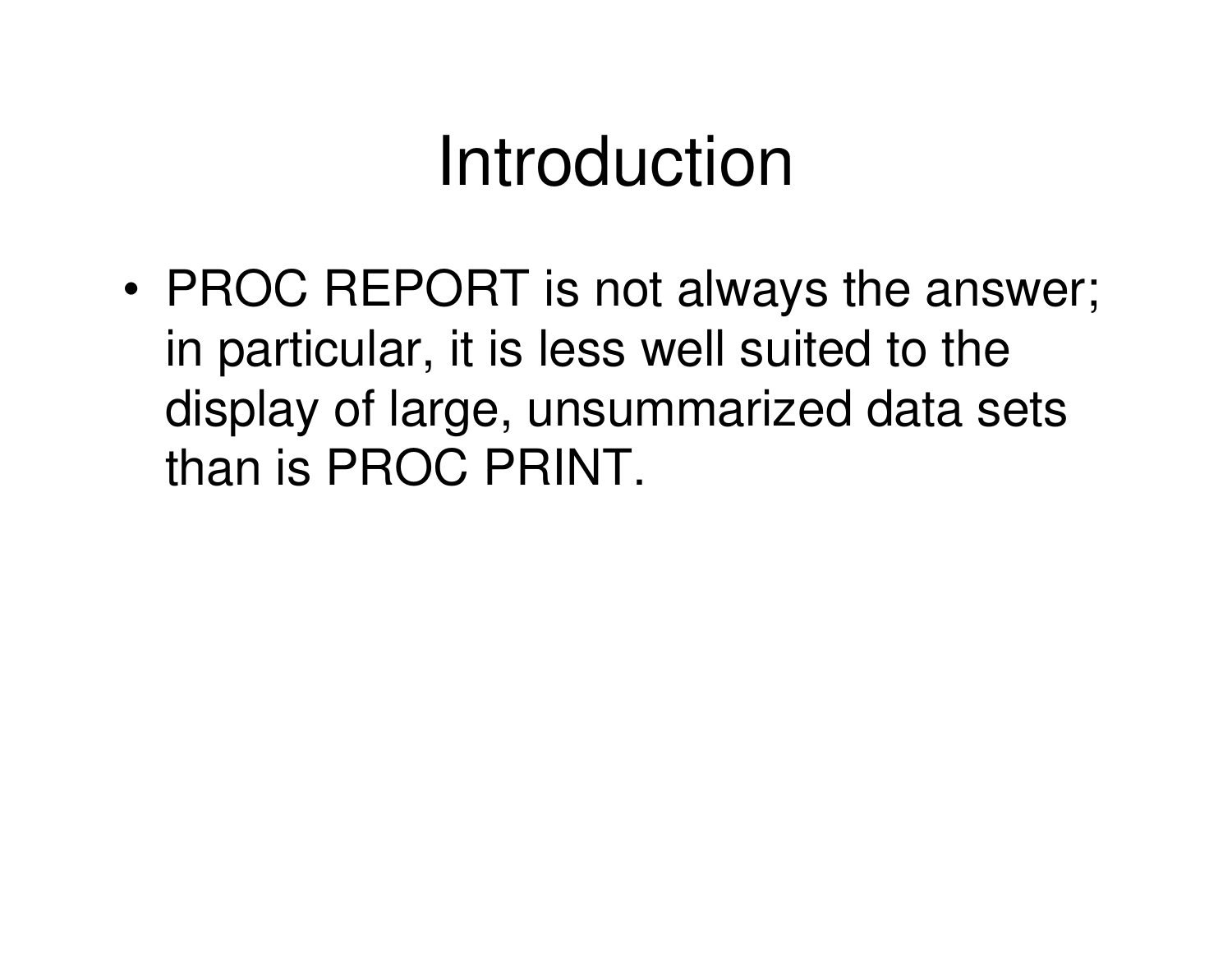- •• Rather than giving detailed instructions about each statement and option in PROC REPORT, I will present working examples of features you might want to use.
- •• For the most part, this paper presents practice, not theory.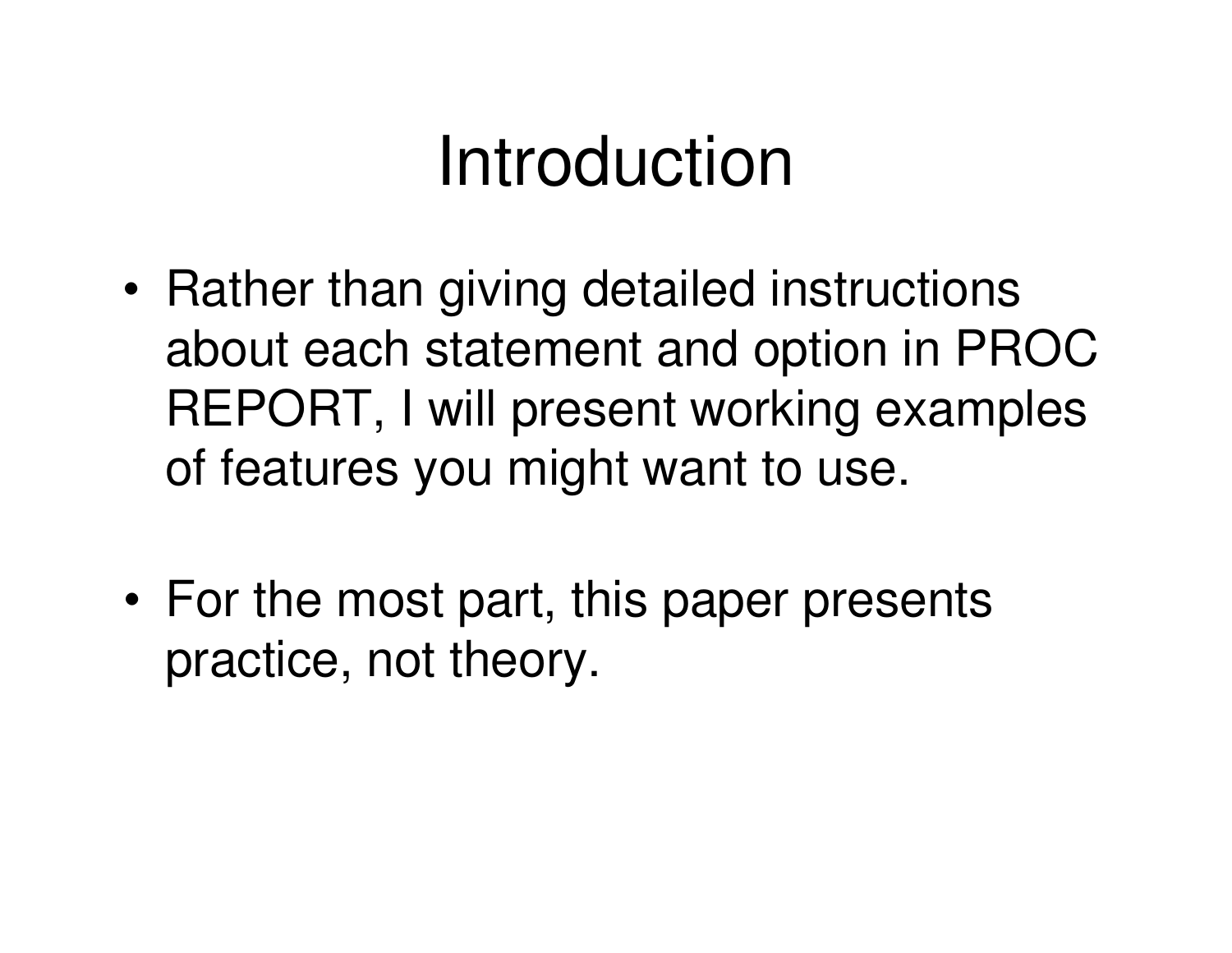- I will use a subset of the data set SASHELP.PRDSALE which ships with SAS. It has a reduced number of variables and a much smaller number of observations.
- The next two slides show the program used to create the sample data set and the results of <sup>a</sup> simple PROC PRINT.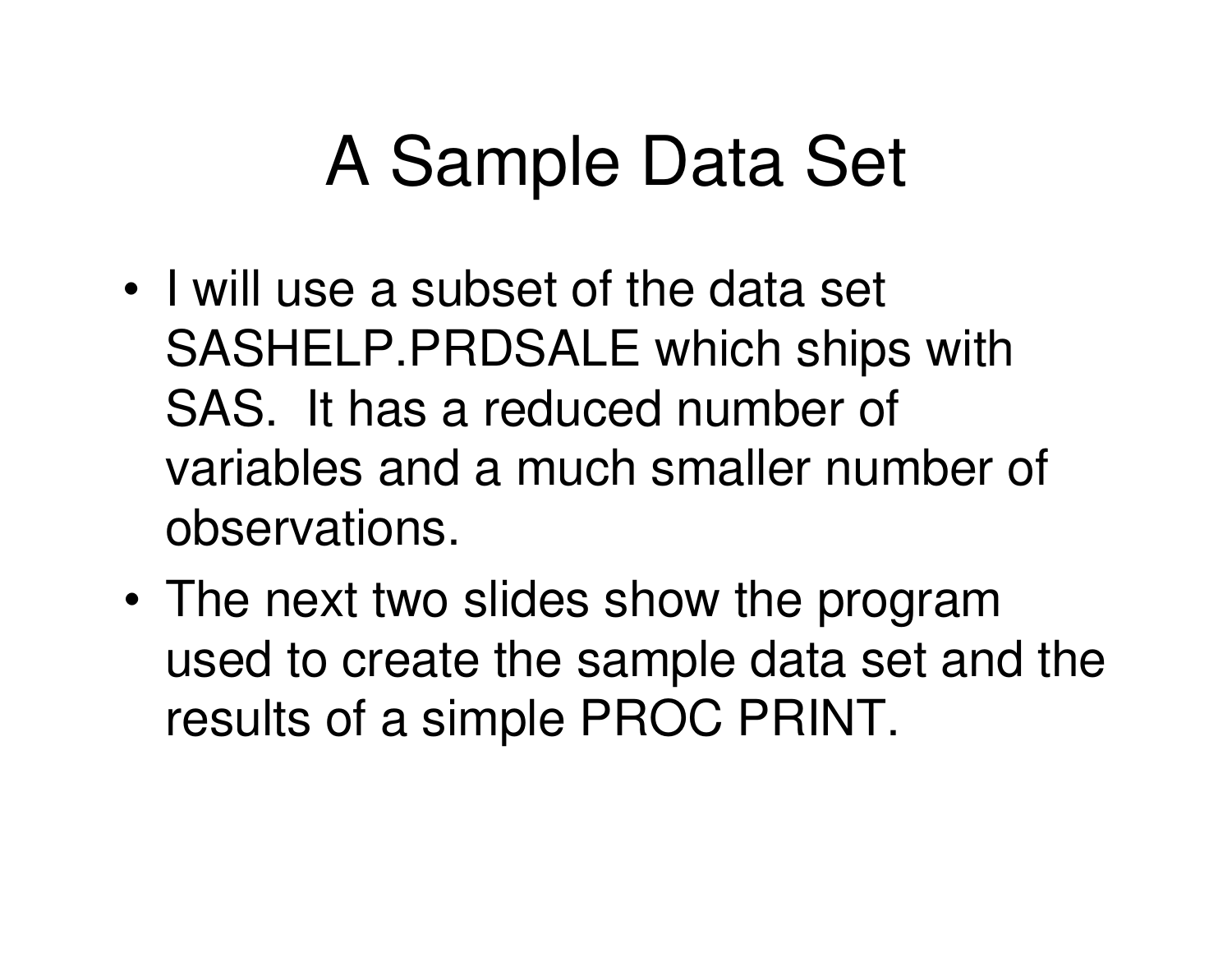proc sql; create table smallprod as select country, region, prodtype, product, actual label=''format=comma10.2, predict label=" format=comma10.2, monthfrom sashelp.prdsale where mod(monotonic(), **75**) <sup>=</sup> **0** order by ranuni(**94612**); quit;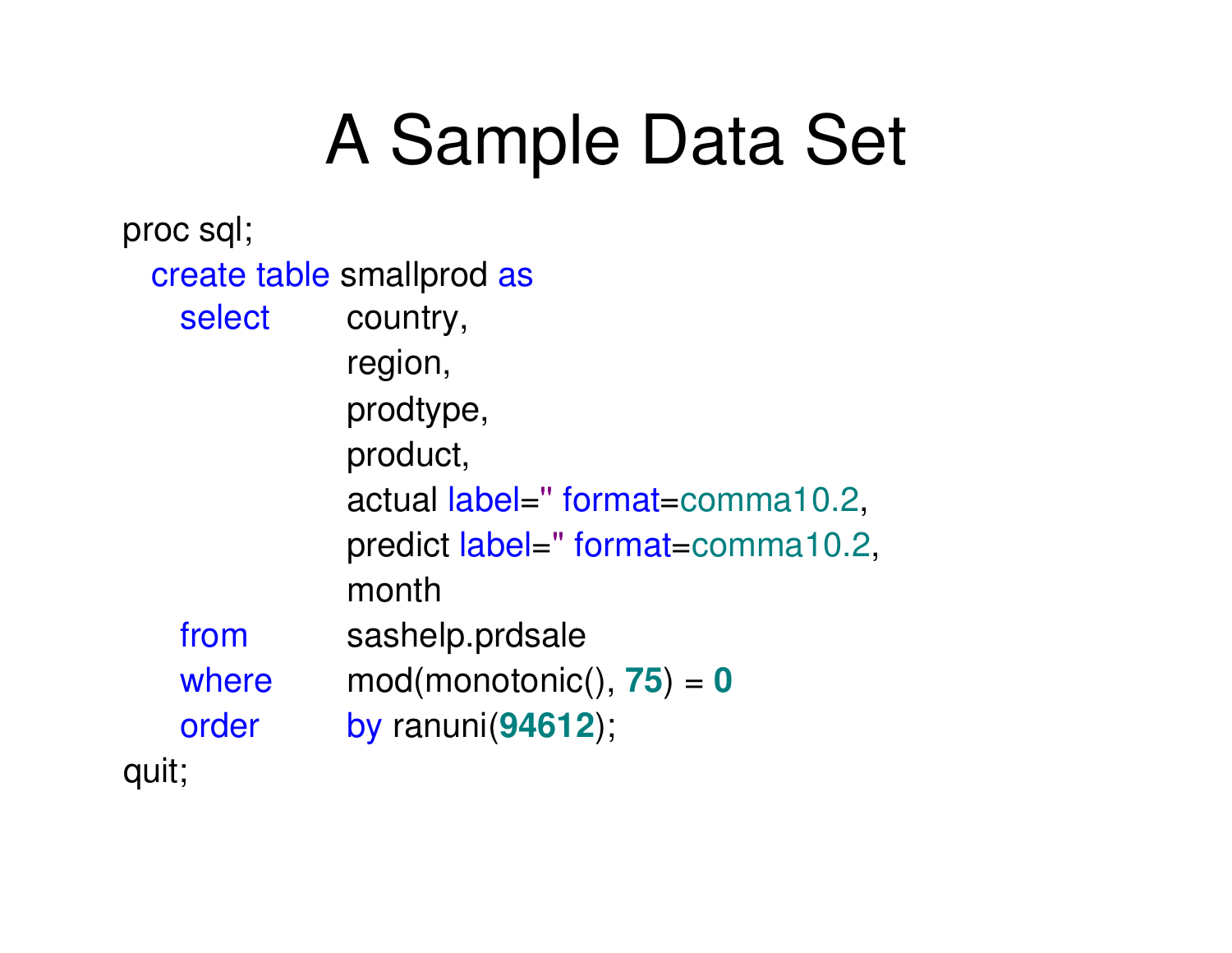| <b>COUNTRY</b> | <b>REGION</b> | <b>PRODTYPE</b> | <b>PRODUCT</b> | <b>ACTUAL</b> | <b>PREDICT</b> | <b>MONTH</b> |
|----------------|---------------|-----------------|----------------|---------------|----------------|--------------|
| CANADA         | EAST          | FURNITURE       | <b>BED</b>     | 983.00        | 851.00         | Jun          |
| <b>GERMANY</b> | EAST          | OFFICE          | CHAIR          | 197.00        | 747.00         | Mar          |
| U.S.A.         | EAST          | OFFICE          | <b>DESK</b>    | 415.00        | 763.00         | Dec          |
| CANADA         | EAST          | OFFICE          | <b>DESK</b>    | 234.00        | 452.00         | Sep          |
| CANADA         | WEST          | OFFICE          | <b>TABLE</b>   | 778.00        | 231.00         | Dec          |
| CANADA         | WEST          | OFFICE          | CHAIR          | 838.00        | 98.00          | Jun          |
| U.S.A.         | EAST          | FURNITURE       | SOFA           | 662.00        | 566.00         | Mar          |
| <b>GERMANY</b> | EAST          | FURNITURE       | <b>BED</b>     | 770.00        | 110.00         | Sep          |
| U.S.A.         | WEST          | OFFICE          | CHAIR          | 425.00        | 296.00         | Mar          |
| <b>GERMANY</b> | WEST          | OFFICE          | <b>DESK</b>    | 875.00        | 890.00         | Sep          |
| <b>GERMANY</b> | EAST          | OFFICE          | <b>DESK</b>    | 625.00        | 953.00         | Dec          |
| <b>GERMANY</b> | WEST          | OFFICE          | <b>TABLE</b>   | 881.00        | 817.00         | Dec          |
| U.S.A.         | EAST          | OFFICE          | CHAIR          | 862.00        | 21.00          | Jun          |
| U.S.A.         | WEST          | FURNITURE       | <b>BED</b>     | 550.00        | 369.00         | Jun          |
| CANADA         | WEST          | FURNITURE       | SOFA           | 142.00        | 583.00         | Mar          |
| U.S.A.         | WEST          | OFFICE          | <b>DESK</b>    | 655.00        | 912.00         | Sep          |
| CANADA         | EAST          | OFFICE          | <b>CHAIR</b>   | 670.00        | 679.00         | Mar          |
| U.S.A.         | EAST          | FURNITURE       | <b>BED</b>     | 153.00        | 37.00          | Sep          |
| <b>GERMANY</b> | WEST          | FURNITURE       | <b>BED</b>     | 468.00        | 576.00         | Jun          |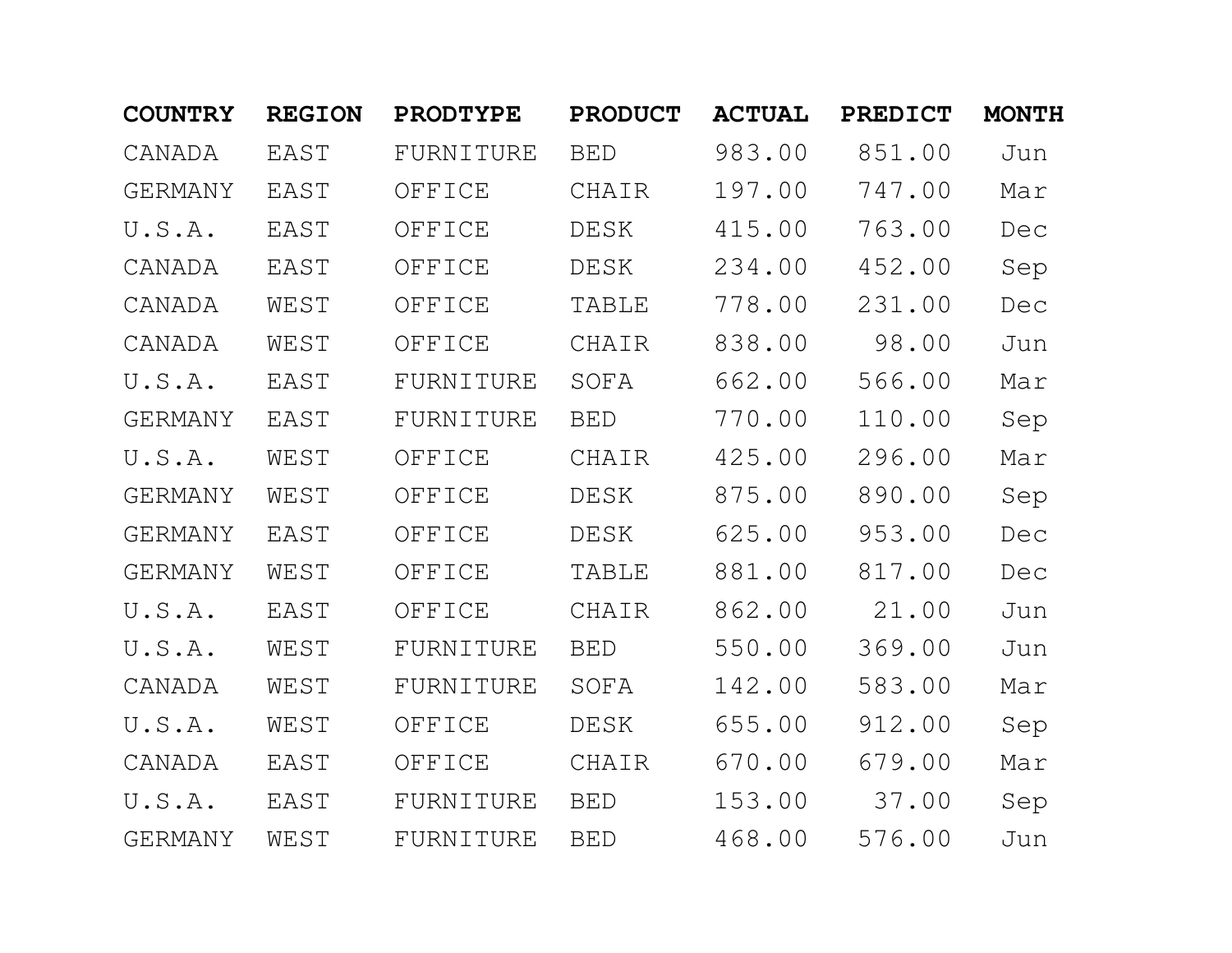• If we run PROC REPORT with virtually no options, we'll get output similar (but not identical) to that of PROC PRINT:

title 'Plain PROC REPORT'; **proc report** data=smallprod nowindows missing;

run;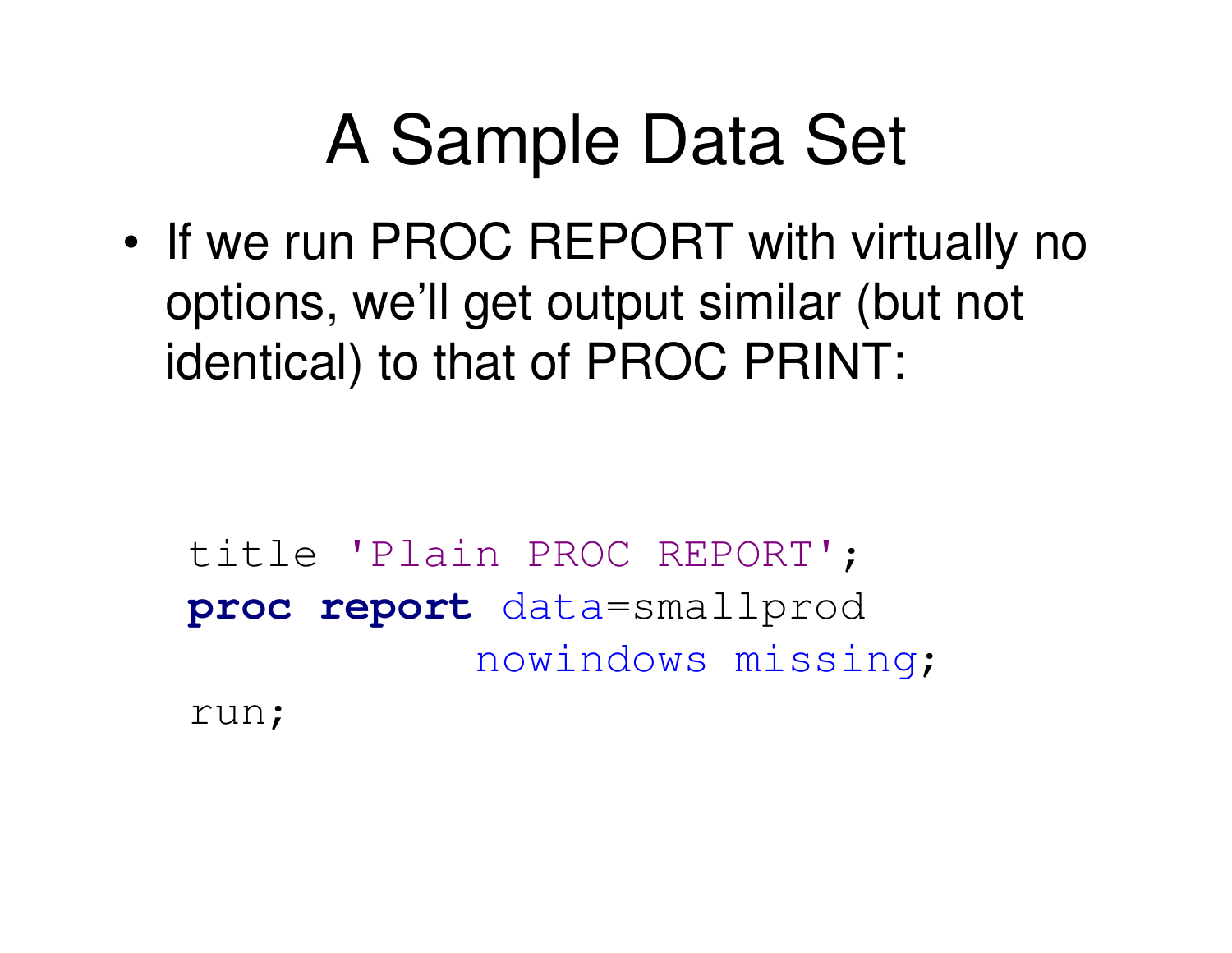#### **Plain PROC REPORT**

|                            |             | Product          |              |               |                | Mon        |
|----------------------------|-------------|------------------|--------------|---------------|----------------|------------|
| Country                    | Region      | type             | Product      | <b>ACTUAL</b> | <b>PREDICT</b> | th         |
| <b>CANADA</b>              | <b>EAST</b> | <b>FURNITURE</b> | <b>BED</b>   | 983.00        | 851.00         | Jun        |
| <b>GERMANY</b>             | <b>EAST</b> | <b>OFFICE</b>    | <b>CHAIR</b> | 197.00        | 747.00         | Mar        |
| U.S.A.                     | <b>EAST</b> | <b>OFFICE</b>    | <b>DESK</b>  | 415.00        | 763.00         | <b>Dec</b> |
| <lines deleted=""></lines> |             |                  |              |               |                |            |
| <b>GERMANY</b>             | <b>WEST</b> | <b>FURNITURE</b> | <b>BED</b>   | 468.00        | 576.00         | Jun        |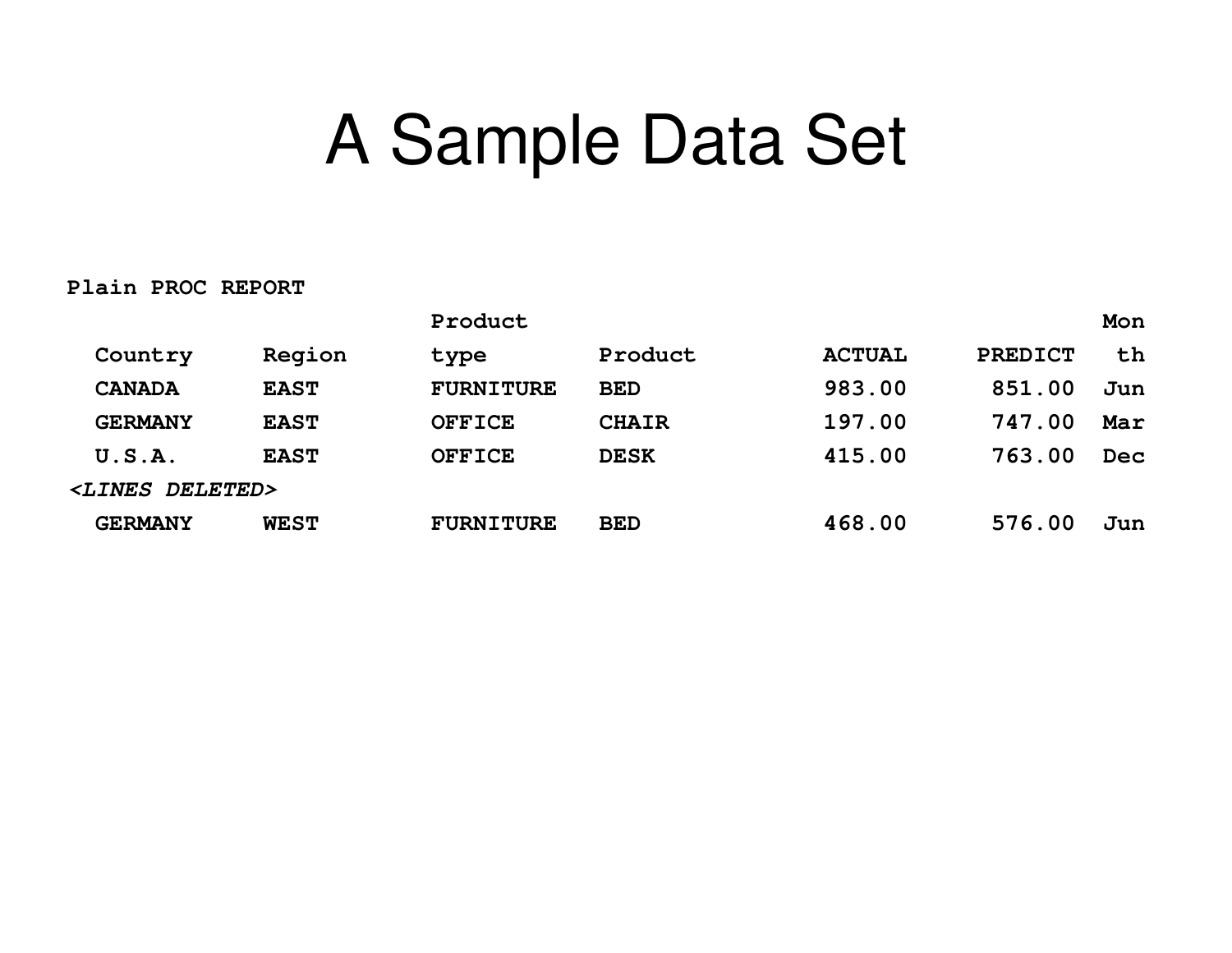#### Some Basic Options

proc report data=smallprod **nowindowsmissing headline headskip**;

run;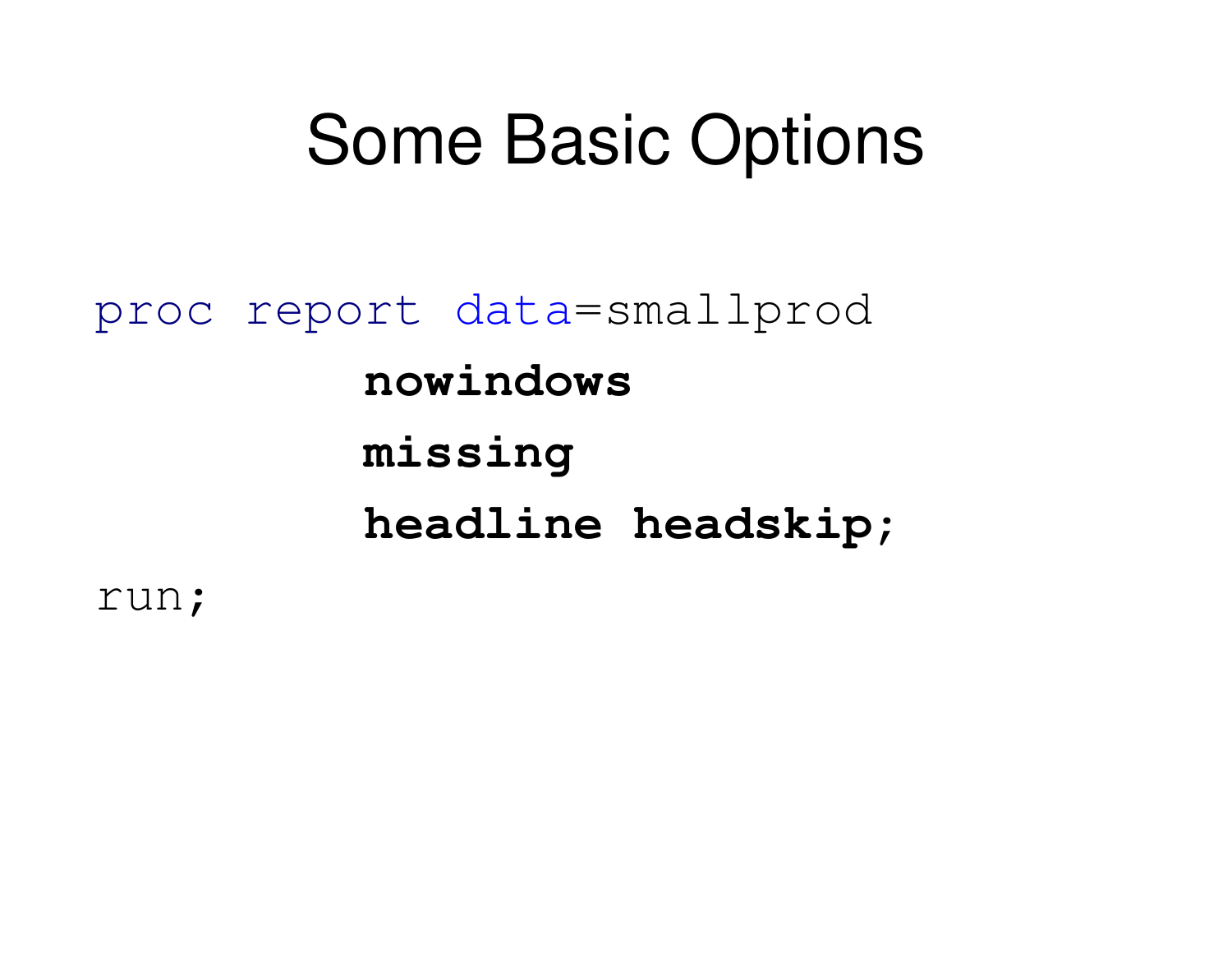#### Some Basic Options

|                            |             | Product          |              |               |                | Mon        |
|----------------------------|-------------|------------------|--------------|---------------|----------------|------------|
| Country                    | Region      | type             | Product      | <b>ACTUAL</b> | <b>PREDICT</b> | th         |
|                            |             |                  |              |               |                |            |
| <b>CANADA</b>              | <b>EAST</b> | <b>FURNITURE</b> | <b>BED</b>   | 983.00        | 851.00         | Jun        |
| <b>GERMANY</b>             | <b>EAST</b> | <b>OFFICE</b>    | <b>CHAIR</b> | 197.00        | 747.00         | Mar        |
| U.S.A.                     | <b>EAST</b> | <b>OFFICE</b>    | <b>DESK</b>  | 415.00        | 763.00         | <b>Dec</b> |
| <lines deleted=""></lines> |             |                  |              |               |                |            |
| <b>GERMANY</b>             | <b>WEST</b> | <b>FURNITURE</b> | <b>BED</b>   | 468.00        | 576.00         | Jun        |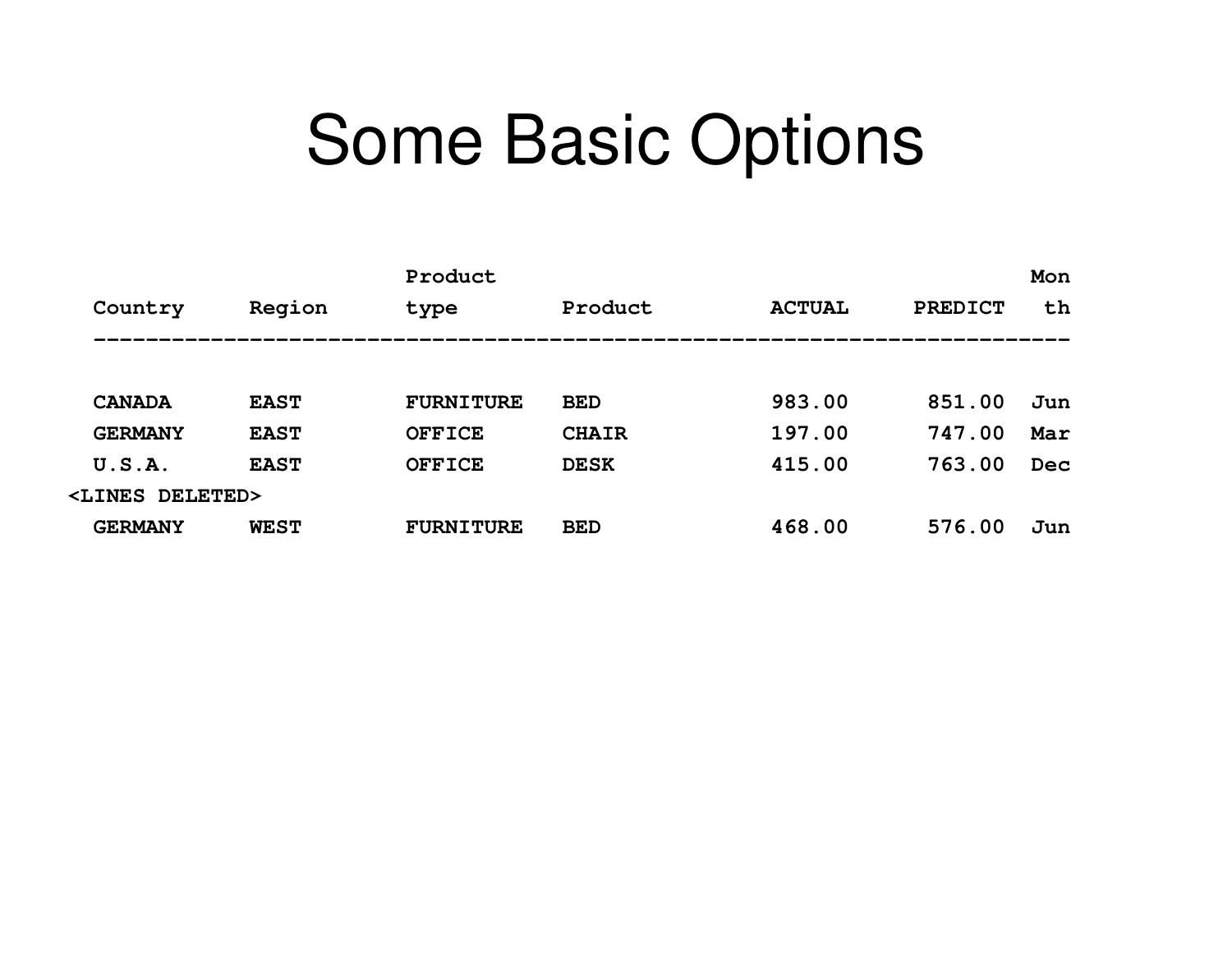#### The COLUMN Statement

proc report data=smallprod nowindows missing headline headskip; **column country region product month predict actual**;

run;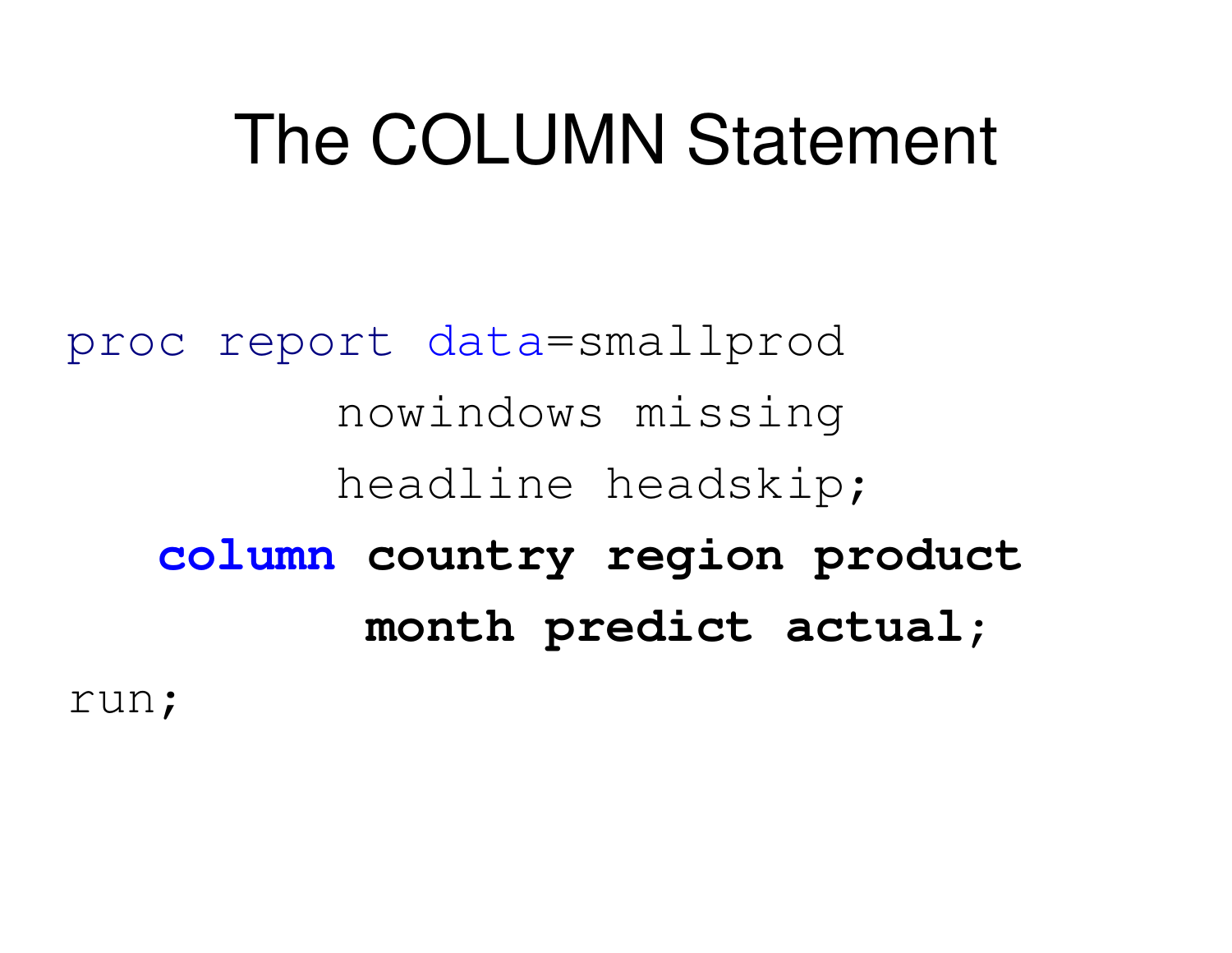### The COLUMN Statement

| th<br>Product<br>Region<br><b>PREDICT</b><br>Country           | <b>ACTUAL</b> |
|----------------------------------------------------------------|---------------|
|                                                                |               |
| 851.00<br><b>EAST</b><br><b>CANADA</b><br><b>BED</b><br>Jun    | 983.00        |
| 747.00<br><b>EAST</b><br><b>CHAIR</b><br>Mar<br><b>GERMANY</b> | 197.00        |
| 763.00<br><b>EAST</b><br>U.S.A.<br><b>DESK</b><br>Dec          | 415.00        |
| <b><lines< b=""><br/>DELETED&gt;</lines<></b>                  |               |
| 576.00<br><b>GERMANY</b><br><b>WEST</b><br><b>BED</b><br>Jun   | 468.00        |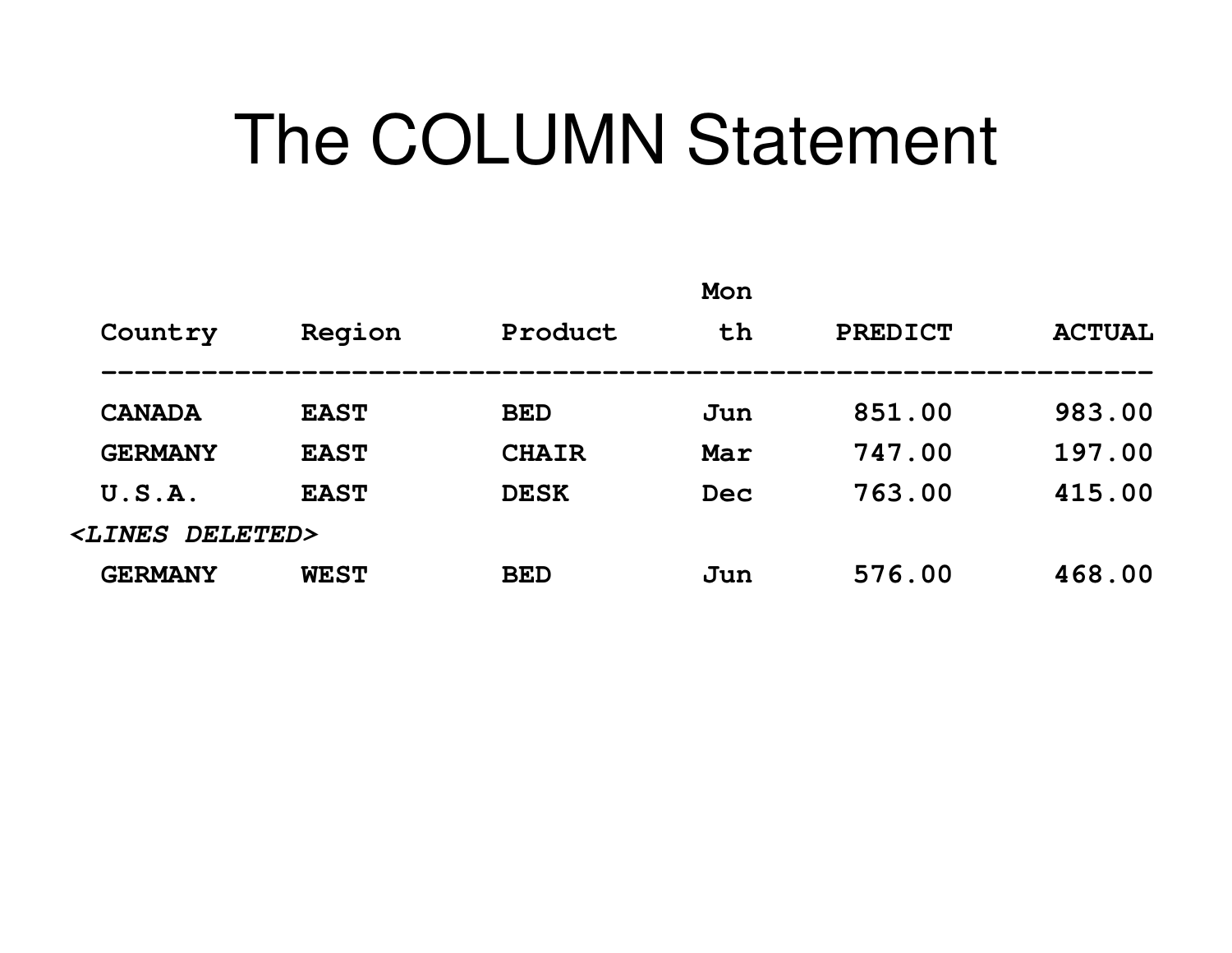## The DEFINE Statement

- In some ways, the DEFINE statement is the real workhorse of PROC REPORT.
- It defines how variables are grouped, sorted, summarized, and displayed.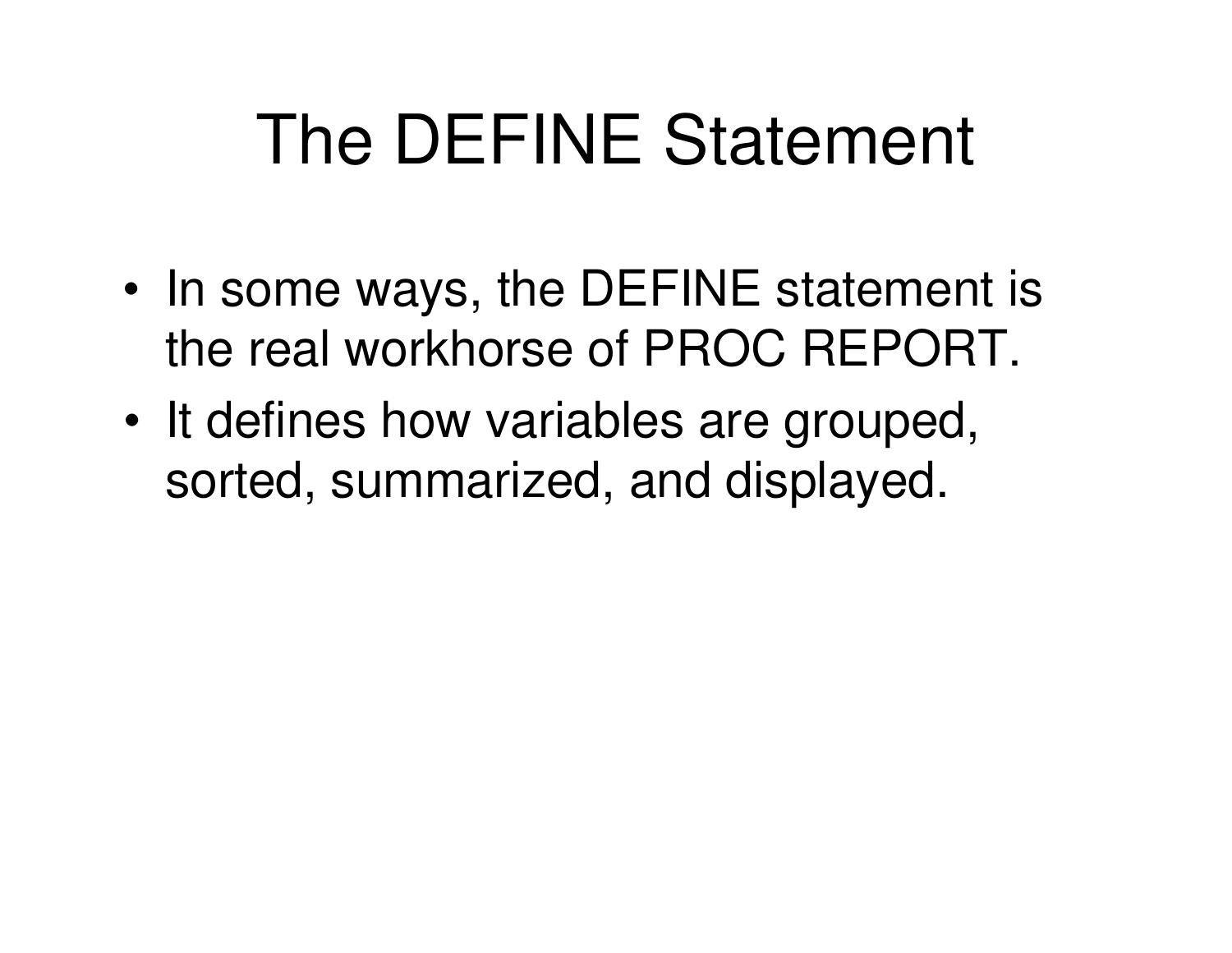proc report data=smallprod nowindows missing headline headskip; column country region product month predict actual; **define country / order; define region / order;** run;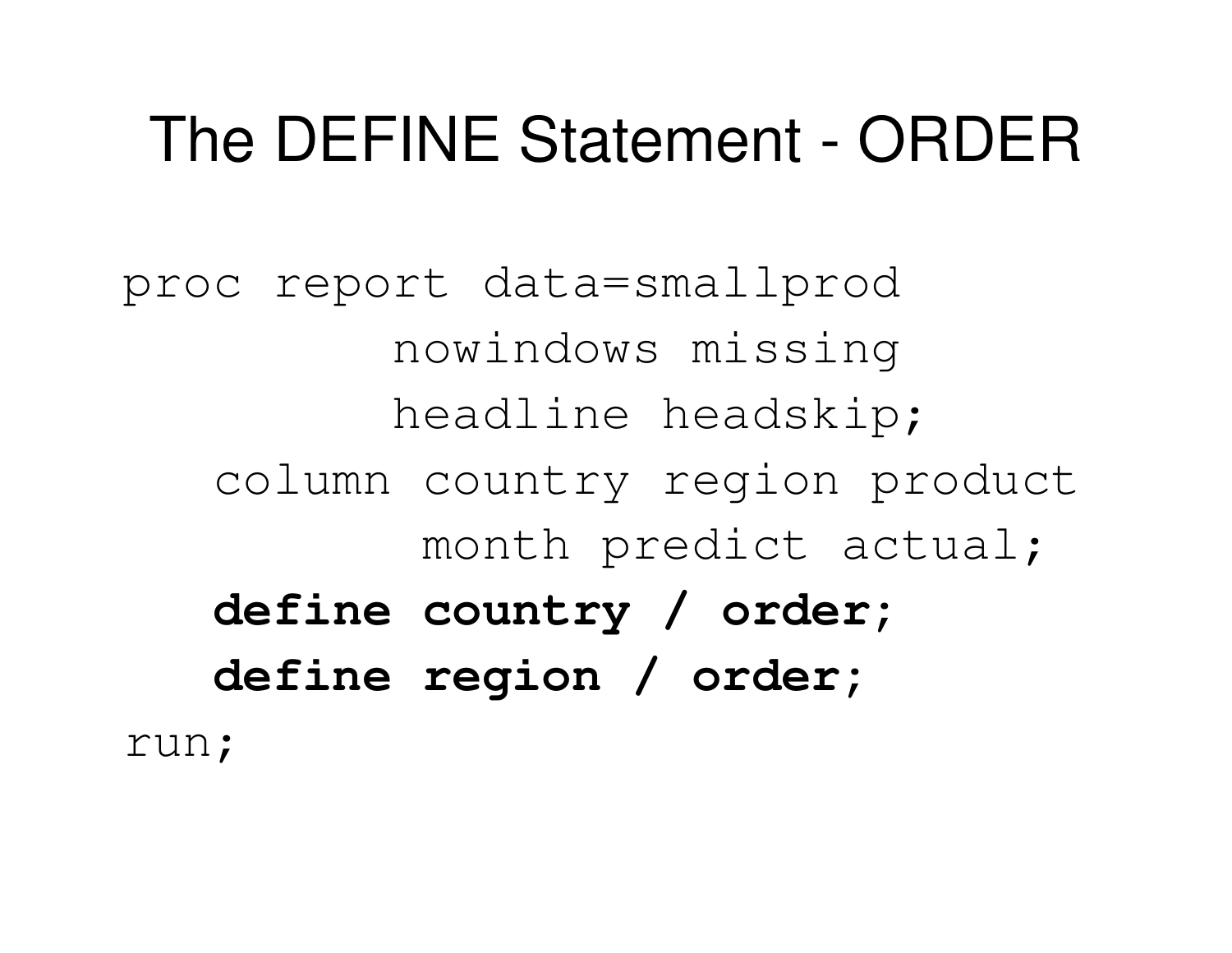|                                                                                 |             |              | Mon |                |               |
|---------------------------------------------------------------------------------|-------------|--------------|-----|----------------|---------------|
| Country                                                                         | Region      | Product      | th  | <b>PREDICT</b> | <b>ACTUAL</b> |
|                                                                                 |             |              |     |                |               |
| <b>CANADA</b>                                                                   | <b>EAST</b> | <b>BED</b>   | Jun | 851.00         | 983.00        |
|                                                                                 |             | <b>DESK</b>  | Sep | 452.00         | 234.00        |
|                                                                                 |             | <b>CHAIR</b> | Mar | 679.00         | 670.00        |
|                                                                                 | <b>WEST</b> | <b>TABLE</b> | Dec | 231.00         | 778.00        |
|                                                                                 |             | <b>CHAIR</b> | Jun | 98.00          | 838.00        |
|                                                                                 |             | <b>SOFA</b>  | Mar | 583.00         | 142.00        |
| <b>GERMANY</b>                                                                  | <b>EAST</b> | <b>CHAIR</b> | Mar | 747.00         | 197.00        |
| <lines< td=""><td>DELETED&gt;</td><td></td><td></td><td></td><td></td></lines<> | DELETED>    |              |     |                |               |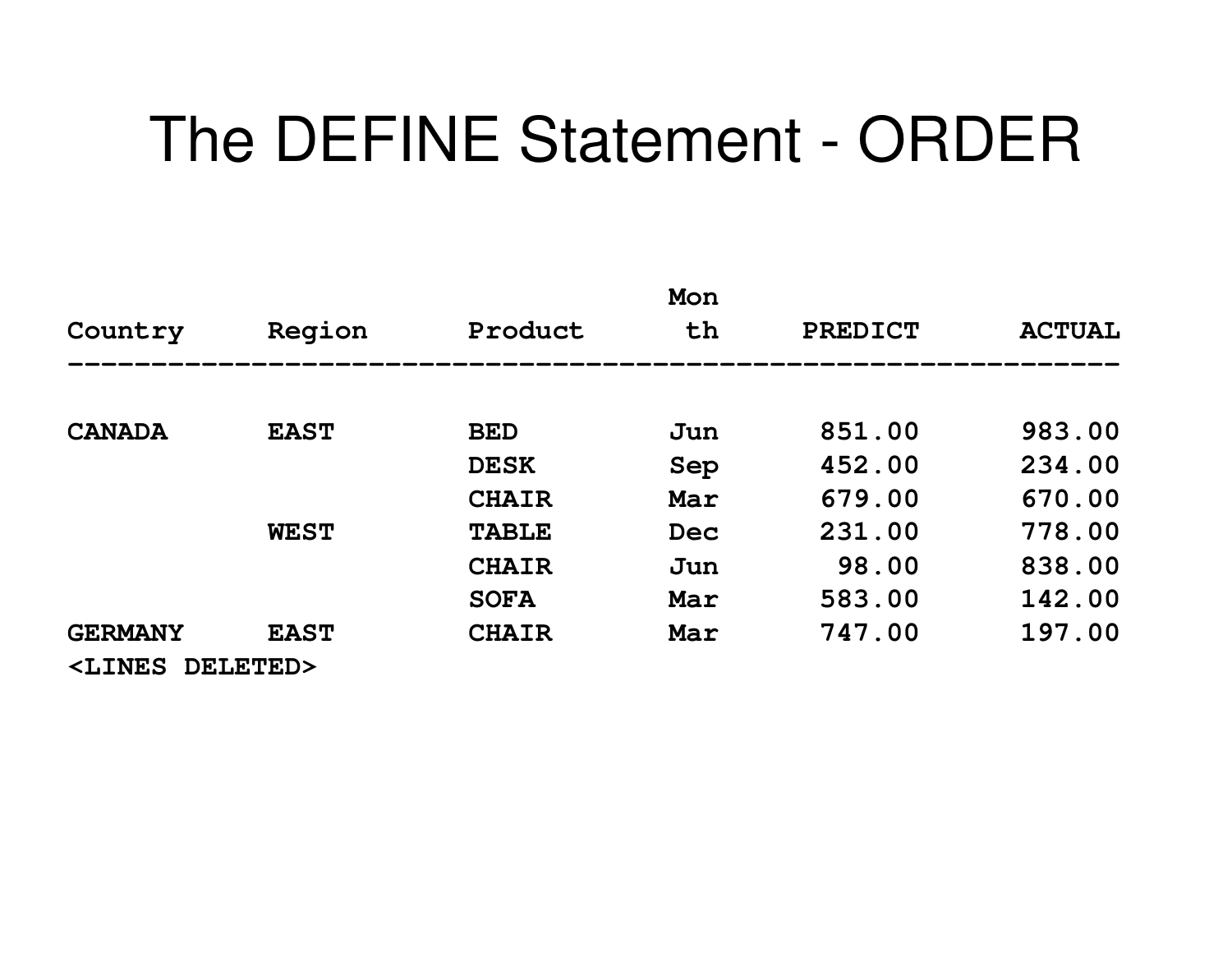Columns are ordered by their appearance in the COLUMN statement, not by the physical order of the DEFINE statements.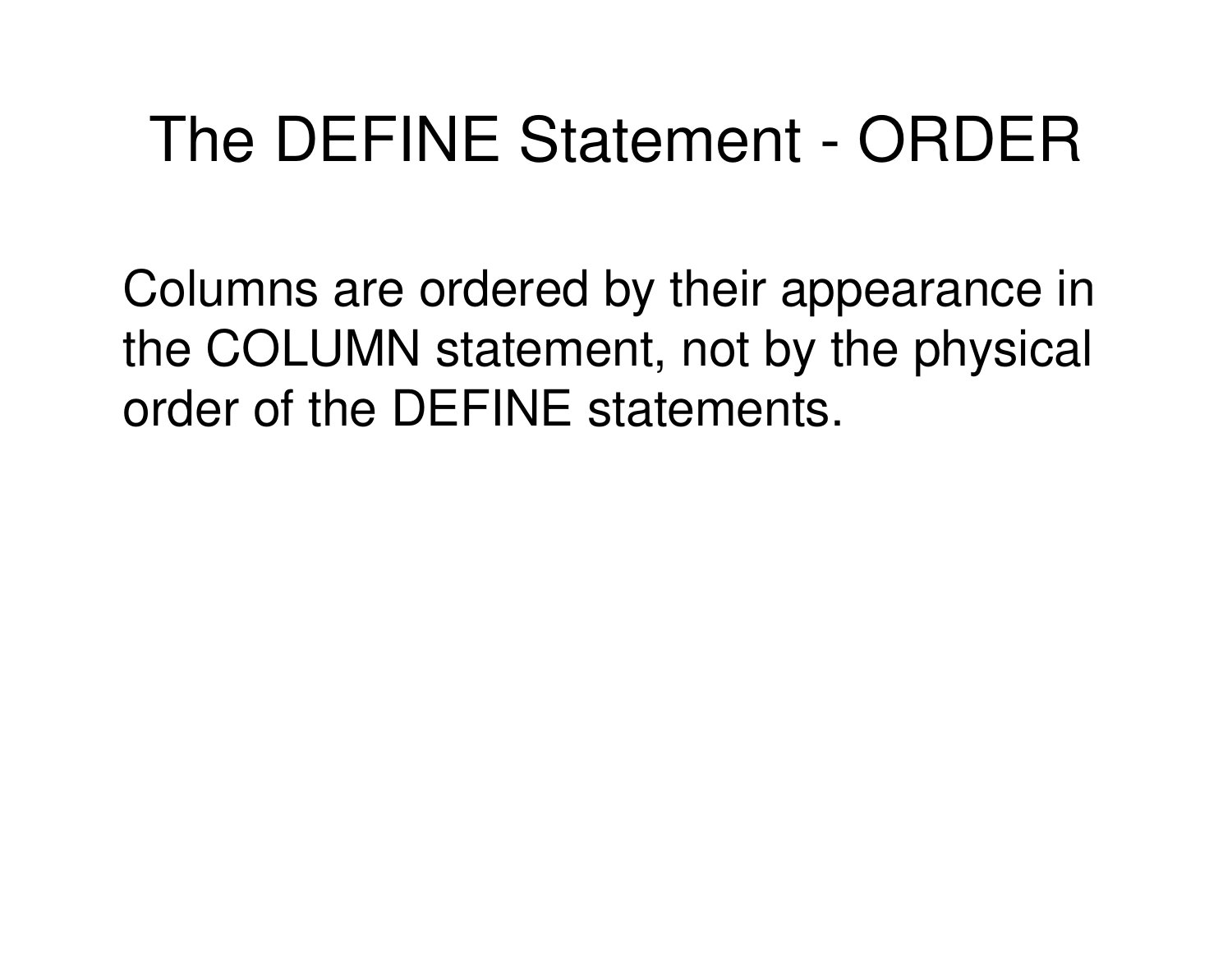#### The DEFINE Statement - GROUP

The GROUP option on the DEFINE statement tells PROC REPORT that you want to create <sup>a</sup> *summary* report rather than <sup>a</sup> *detail* report, summarizing by the variables with DEFINE / GROUP.

All columns should be either GROUP variables or numeric variables to be summarized. Numeric variables are summed by default.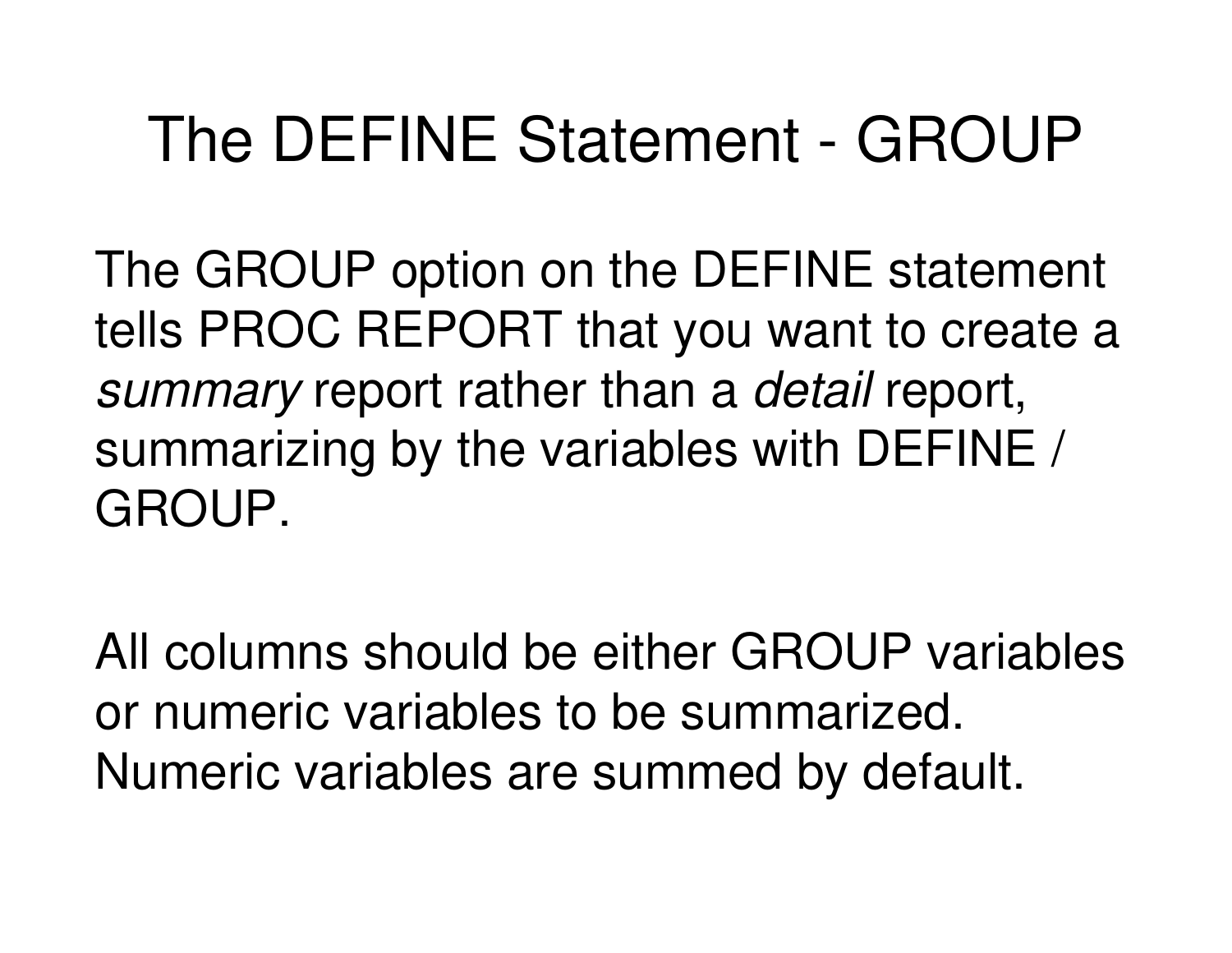proc report data=smallprod

nowindows missing

headline headskip;

**column country region**

**predict actual;**

**define country / group;**

**define region / group;**

run;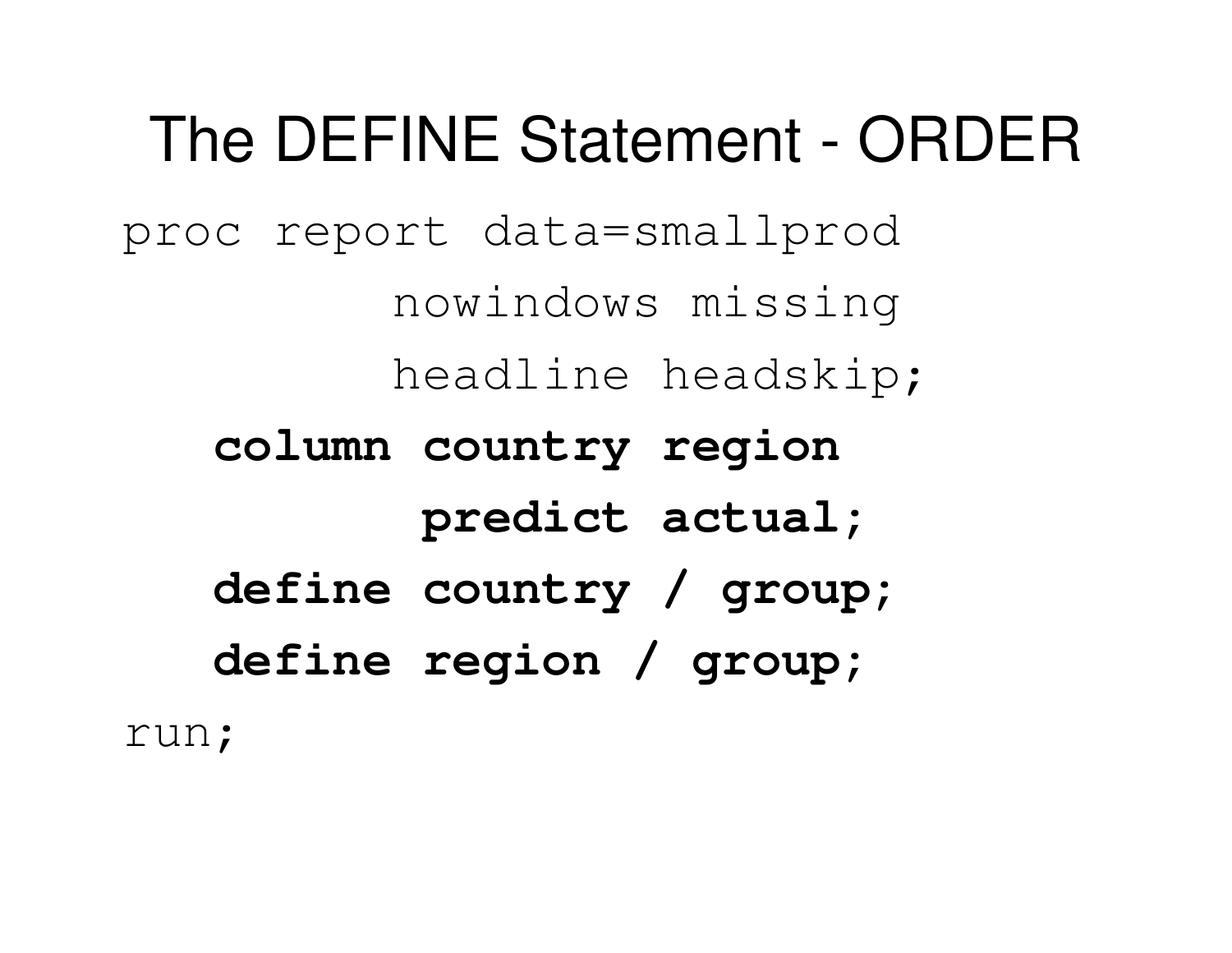| Country        | Region      | <b>PREDICT</b> |          |
|----------------|-------------|----------------|----------|
|                |             |                |          |
| <b>CANADA</b>  | <b>EAST</b> | 1,982.00       | 1,887.00 |
|                | <b>WEST</b> | 912.00         | 1,758.00 |
| <b>GERMANY</b> | <b>EAST</b> | 1,810.00       | 1,592.00 |
|                | <b>WEST</b> | 2,283.00       | 2,224.00 |
| U.S.A.         | <b>EAST</b> | 1,387.00       | 2,092.00 |
|                | <b>WEST</b> | 1,577.00       | 1,630.00 |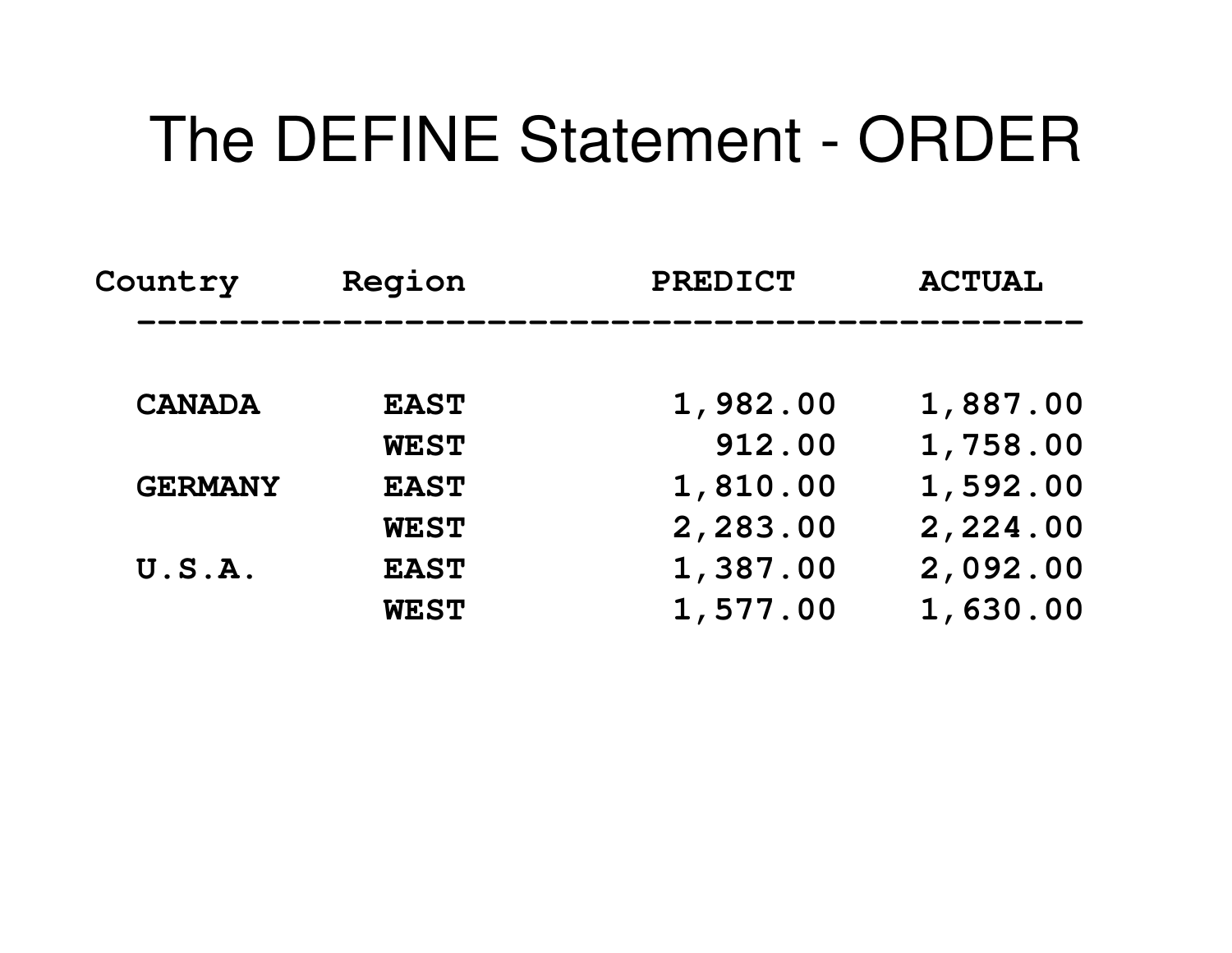## Formatted Groups

You can also apply <sup>a</sup> format to <sup>a</sup> grouped variable, and the report will be sorted and grouped by the formatted value rather than the internal value:

```
proc format;
   value $Continent
      'U.S.A.', 'CANADA' = 'NA'
      'GERMANY'= 'EU';
```
run;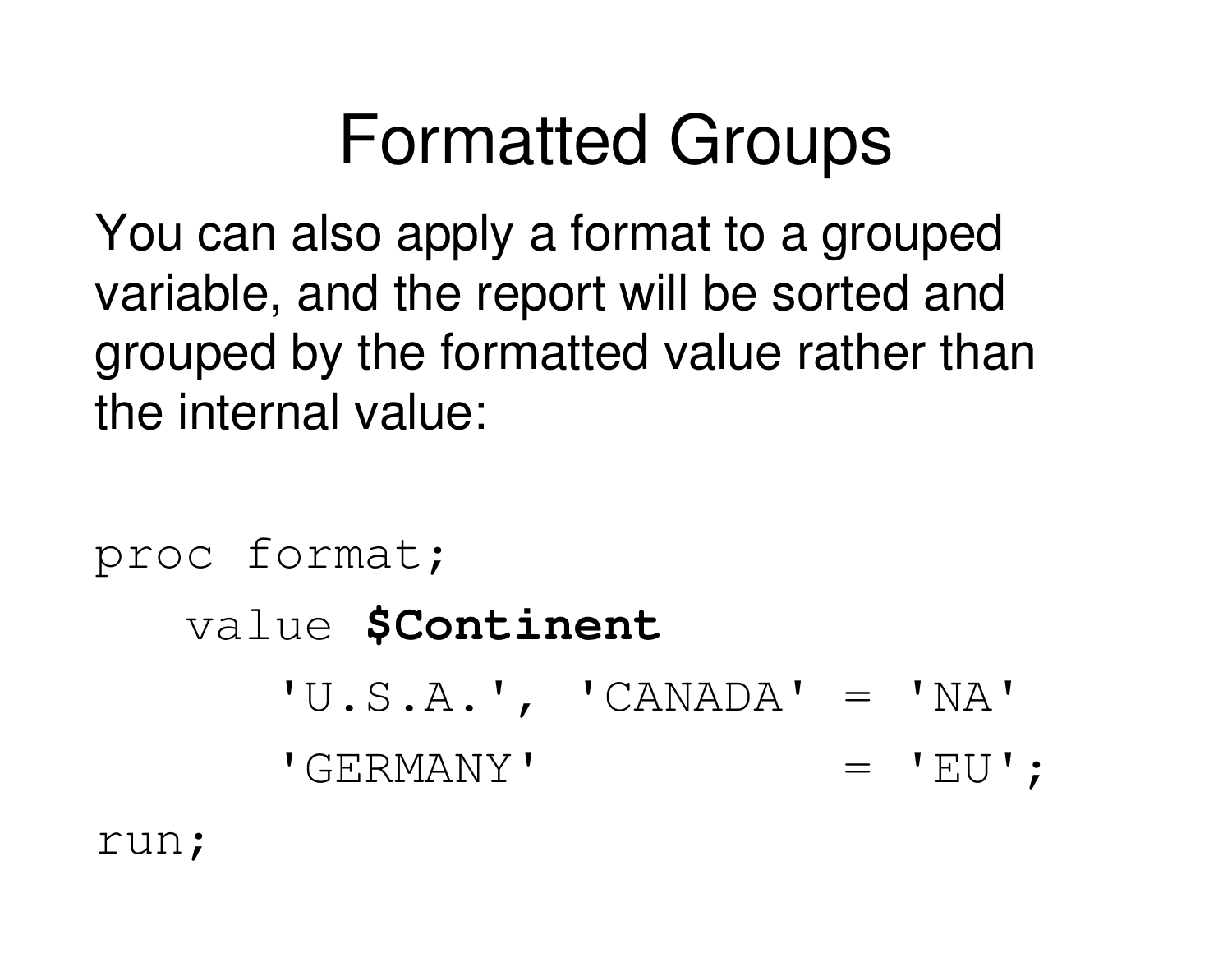## Formatted Groups

proc report data=smallprod nowindows missing headline; column country region predict actual; define country / group **format=\$continent. width=7**; define region / group; run;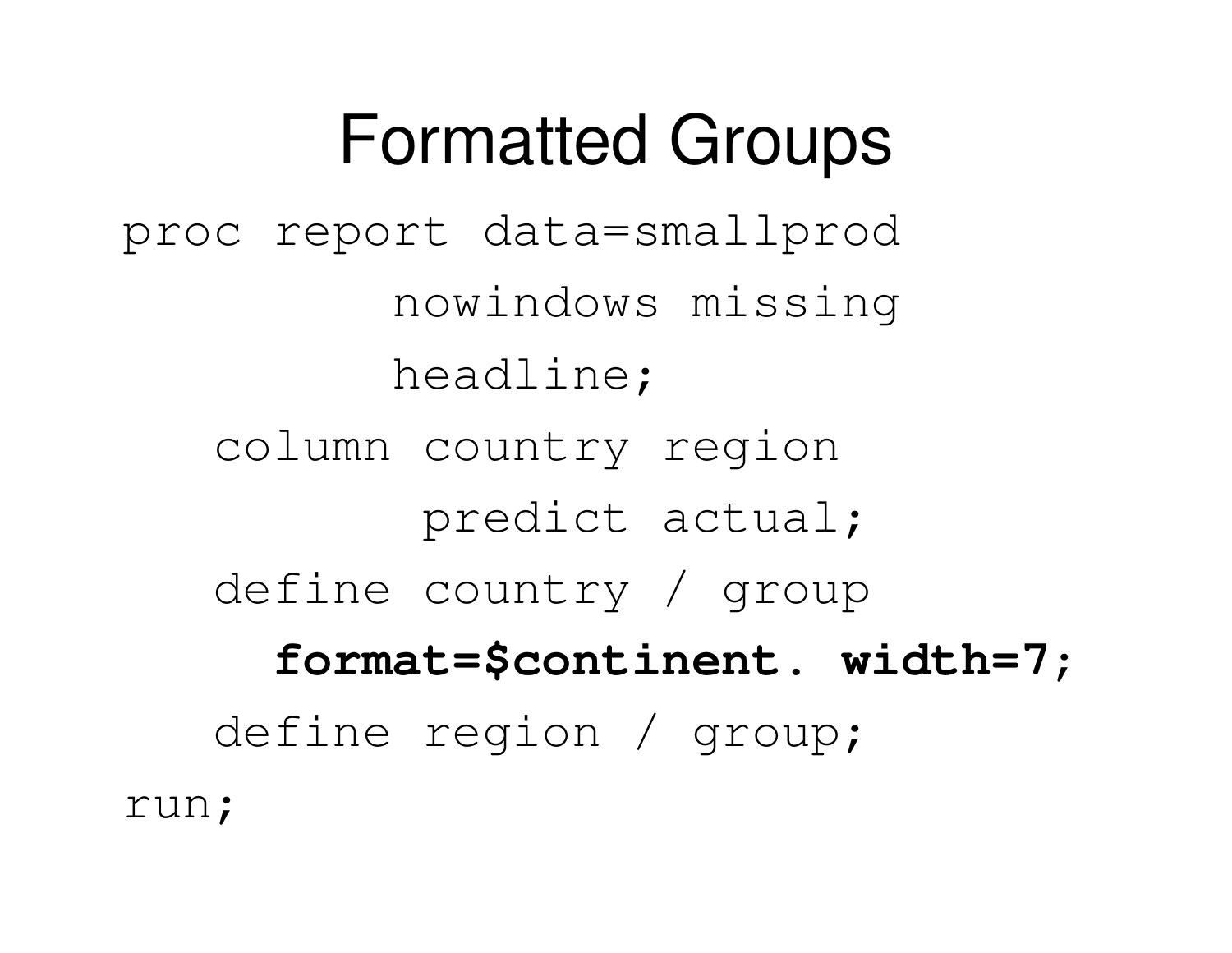#### Formatted Groups

| Country   | Region      | <b>PREDICT</b> | <b>ACTUAL</b> |
|-----------|-------------|----------------|---------------|
| EU        | <b>EAST</b> | 1,810.00       | 1,592.00      |
|           | <b>WEST</b> | 2,283.00       | 2,224.00      |
| <b>NA</b> | <b>EAST</b> | 3,369.00       | 3,979.00      |
|           | <b>WEST</b> | 2,489.00       | 3,388.00      |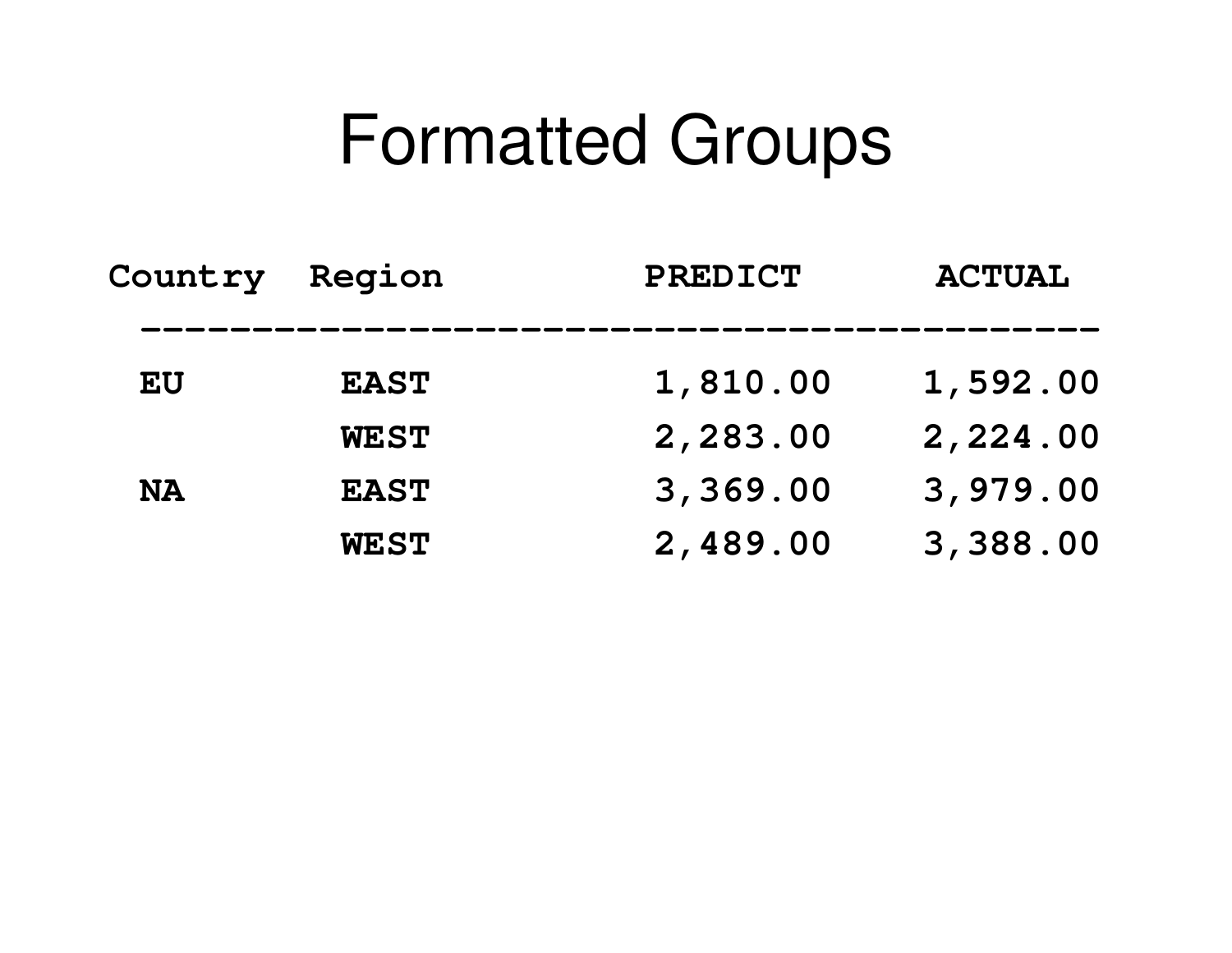## **Other Statistics**

The most common statistic is probably SUM, but other statistics (MEAN, STD, MIN, MAX, and so forth) are also available and can be specified in the DEFINE statement (only one at <sup>a</sup> time) or in the COLUMN statement.

N and PCTN can also be specified (either in the COLUMN statement, or for <sup>a</sup> particular variable).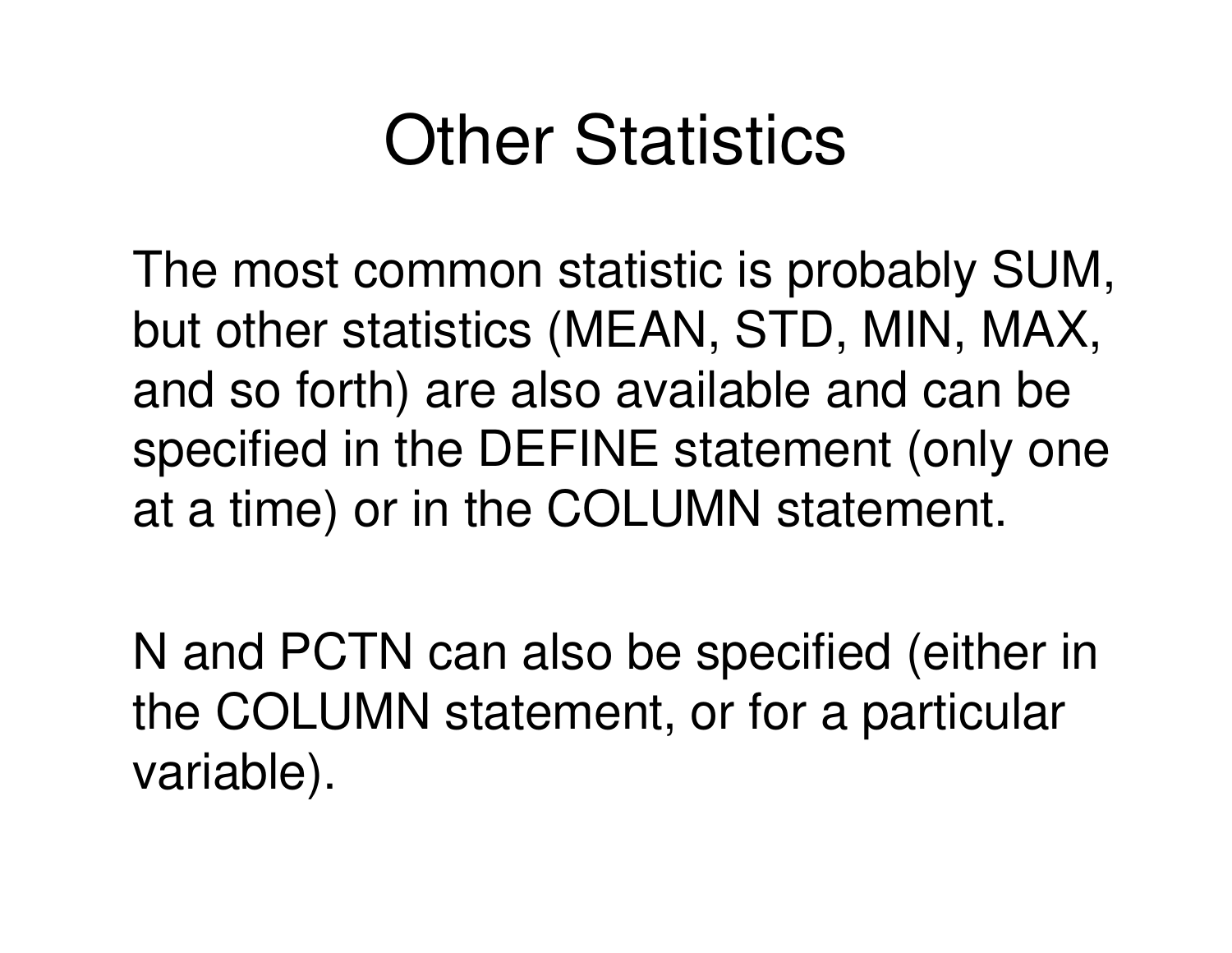## **Other Statistics**

proc report data=smallprod nowindows missing headline headskip; column country region predict actual; define country / group; define region / group; define predict / **mean**; define actual / **mean**; run;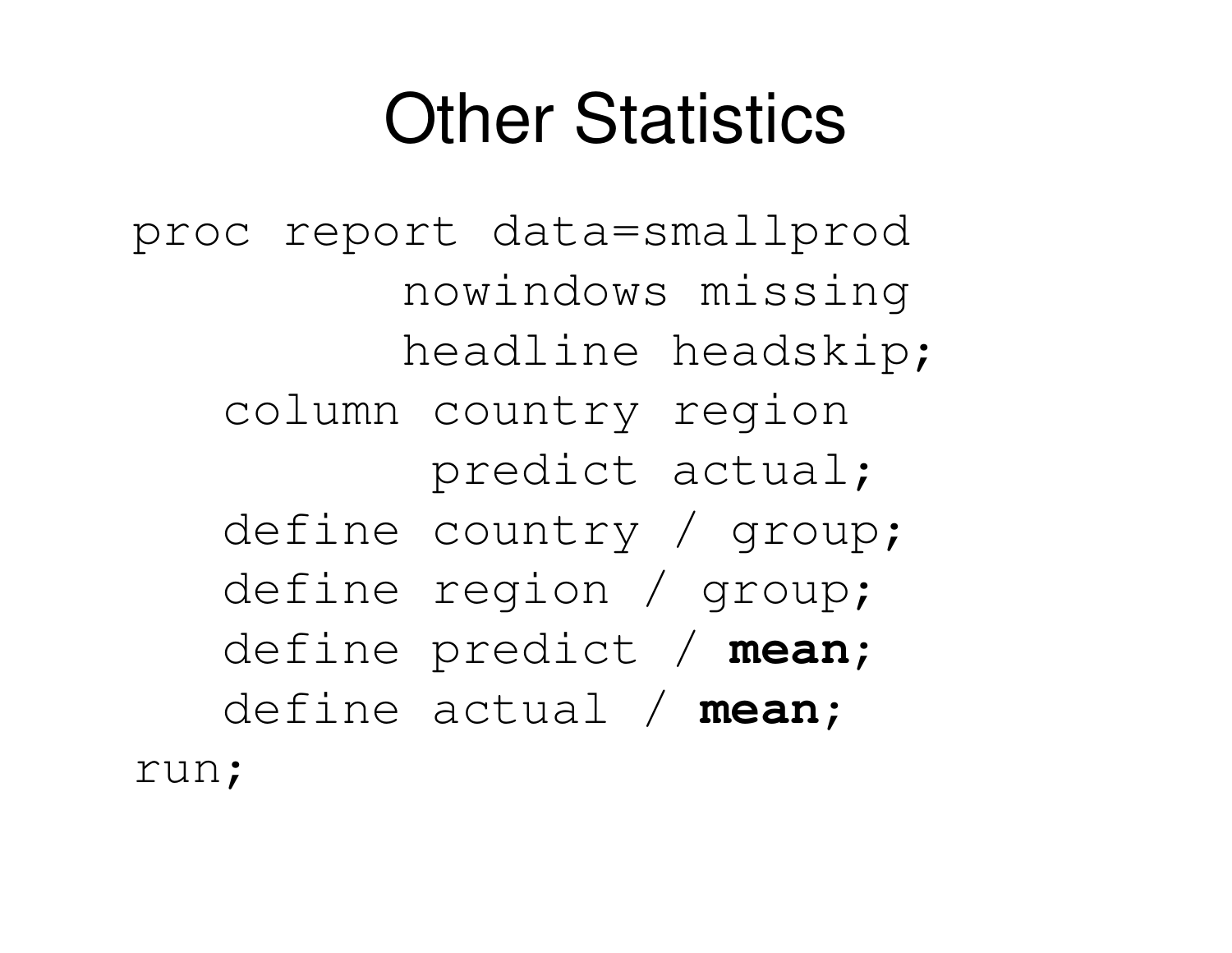#### **Other Statistics**

| <b>Country</b> | Region      | <b>PREDICT</b> | <b>ACTUAL</b> |  |
|----------------|-------------|----------------|---------------|--|
|                |             |                |               |  |
| <b>CANADA</b>  | <b>EAST</b> | 660.67         | 629.00        |  |
|                | <b>WEST</b> | 304.00         | 586.00        |  |
| <b>GERMANY</b> | <b>EAST</b> | 603.33         | 530.67        |  |
|                | <b>WEST</b> | 761.00         | 741.33        |  |
| U.S.A.         | <b>EAST</b> | 346.75         | 523.00        |  |
|                | <b>WEST</b> | 525.67         | 543.33        |  |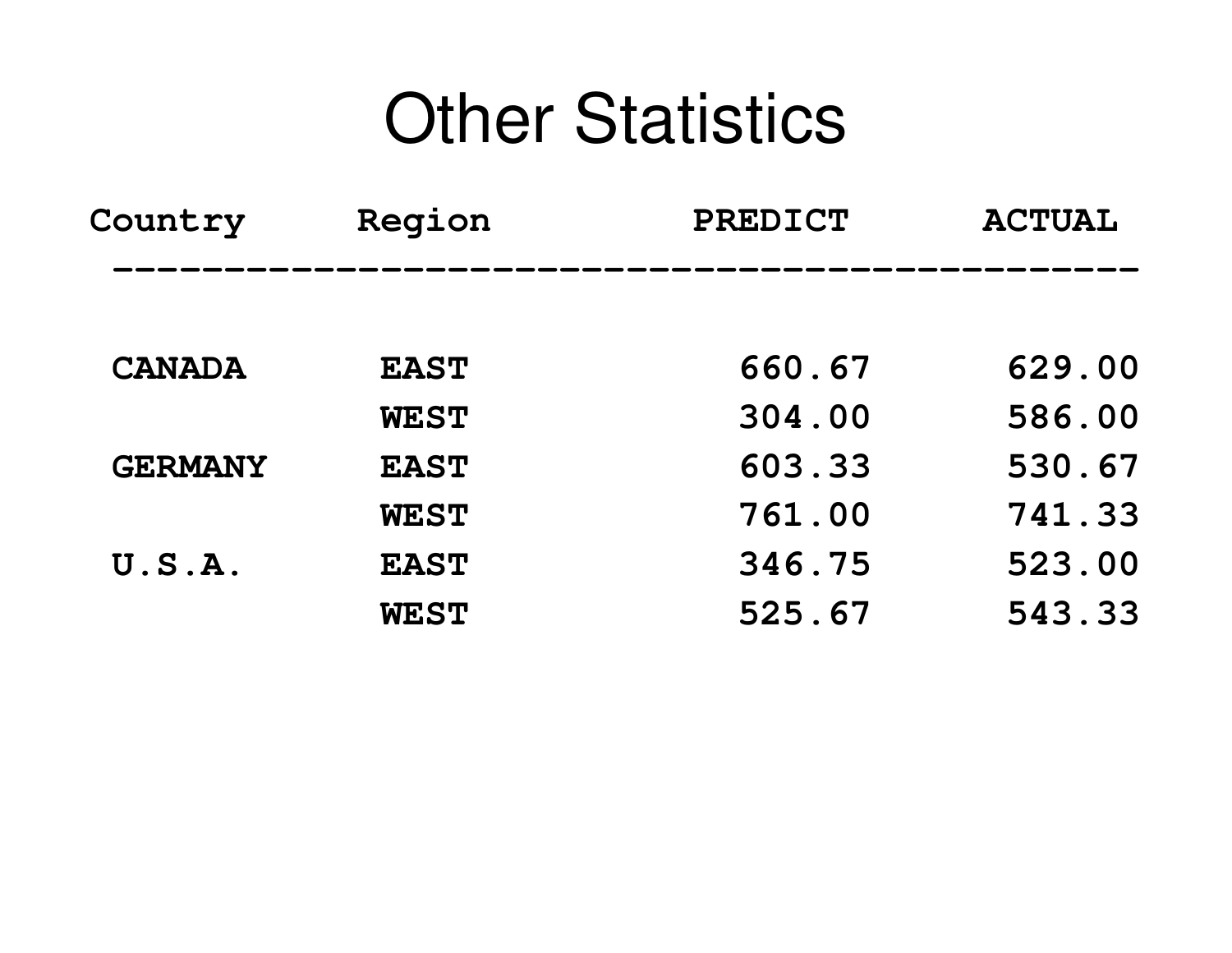### Report-Level Summarizations

You can get overall statistics using the RBREAK statement:

proc report data=smallprod nowindows missing headline; column country region predict actual; define country / group; define region / group; **rbreak after / summarize skip ol;** run;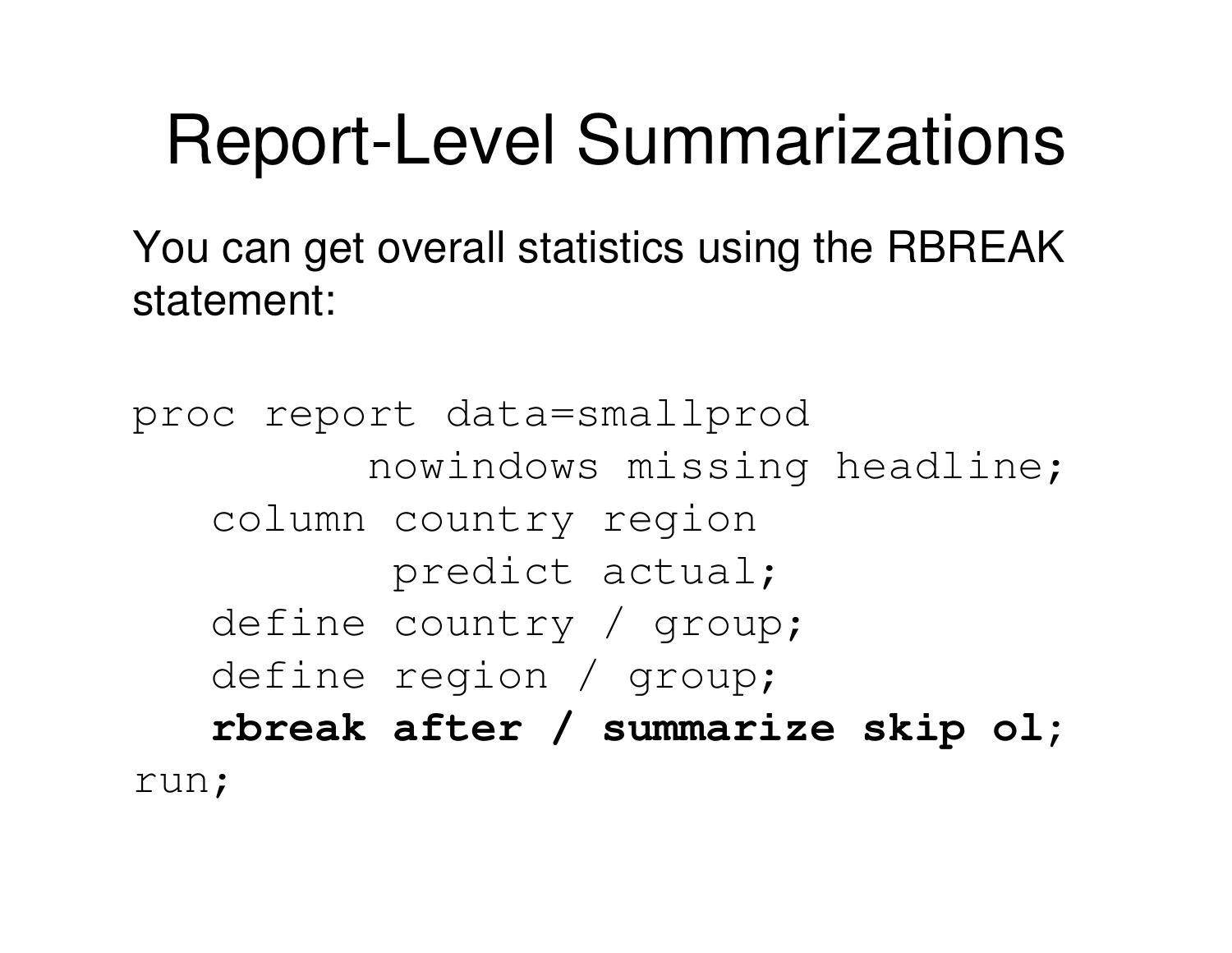#### Report-Level Summarizations

| Country        | Region      | <b>PREDICT</b> | <b>ACTUAL</b> |
|----------------|-------------|----------------|---------------|
| <b>CANADA</b>  | <b>EAST</b> | 1,982.00       | 1,887.00      |
|                | <b>WEST</b> | 912.00         | 1,758.00      |
| <b>GERMANY</b> | <b>EAST</b> | 1,810.00       | 1,592.00      |
|                | <b>WEST</b> | 2,283.00       | 2,224.00      |
| U.S.A.         | <b>EAST</b> | 1,387.00       | 2,092.00      |
|                | <b>WEST</b> | 1,577.00       | 1,630.00      |
|                |             | 9,951.00       | 11, 183.00    |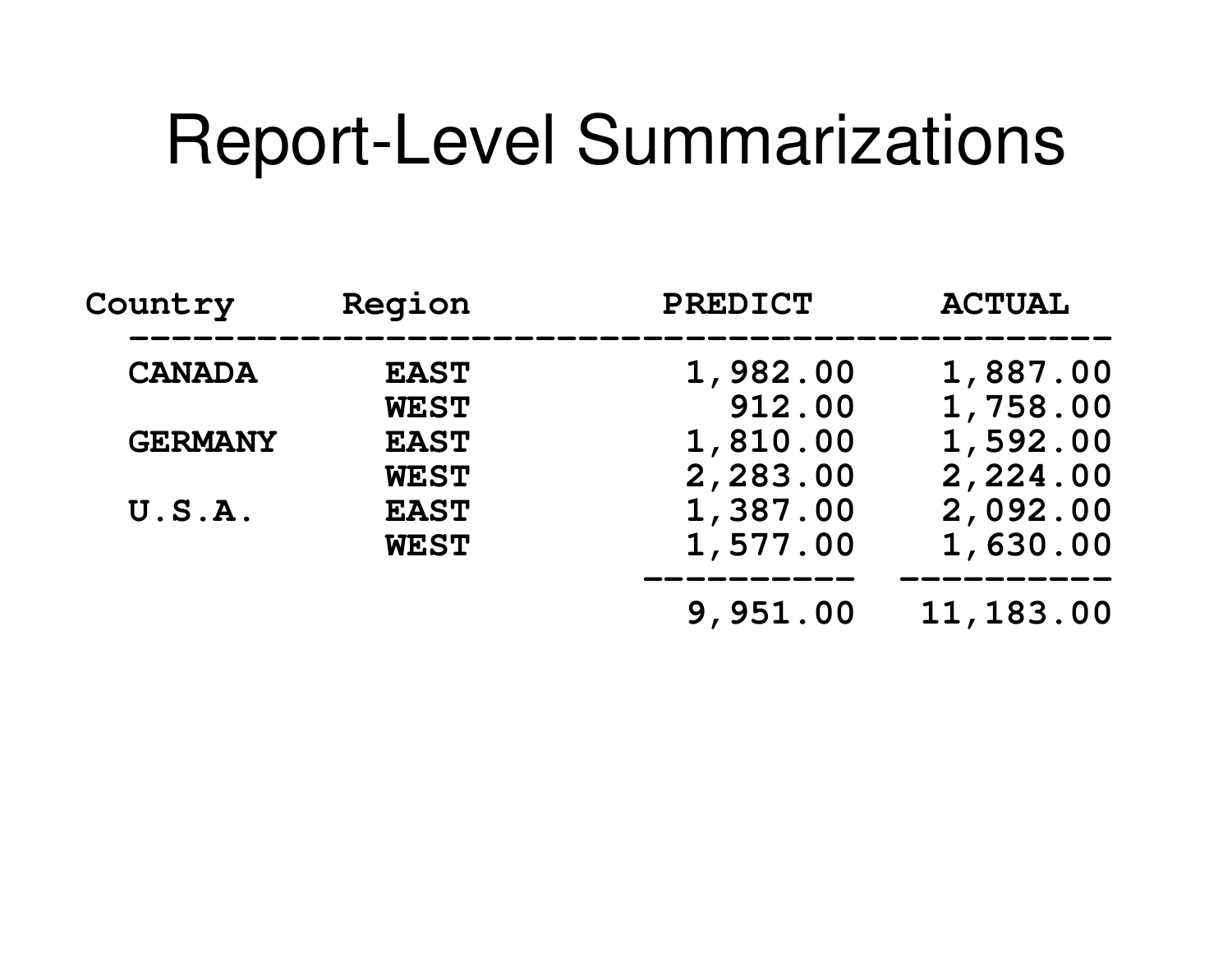## Group Summarizations

You can get *group* summarizations using BREAK statements:

```
proc report data=smallprod
         nowindows missing headline;
   column country region
          predict actual;
   define country / group;
   define region / group;
   break after country
         / summarize skip ol;
run;
```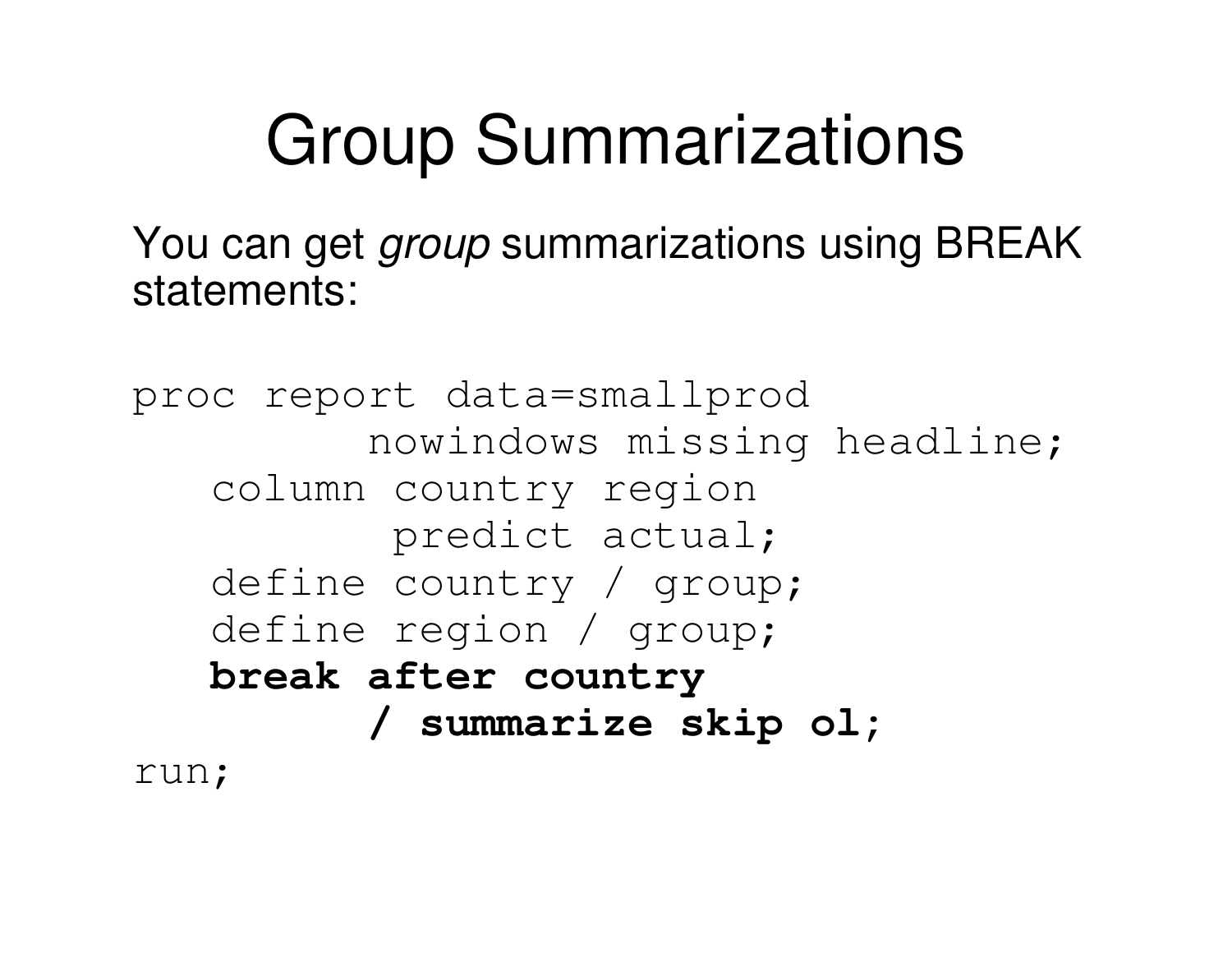#### Group Summarizations

| <b>Country</b> | Region                     | <b>PREDICT</b>       | <b>ACTUAL</b>        |
|----------------|----------------------------|----------------------|----------------------|
| <b>CANADA</b>  | <b>EAST</b><br><b>WEST</b> | 1,982.00<br>912.00   | 1,887.00<br>1,758.00 |
| <b>CANADA</b>  |                            | 2,894.00             | 3,645.00             |
| <b>GERMANY</b> | <b>EAST</b><br><b>WEST</b> | 1,810.00<br>2,283.00 | 1,592.00<br>2,224.00 |
| <b>GERMANY</b> |                            | 4,093.00             | 3,816.00             |
| U.S.A.         | <b>EAST</b><br><b>WEST</b> | 1,387.00<br>1,577.00 | 2,092.00<br>1,630.00 |
| U.S.A.         |                            | 2,964.00             | 3,722.00             |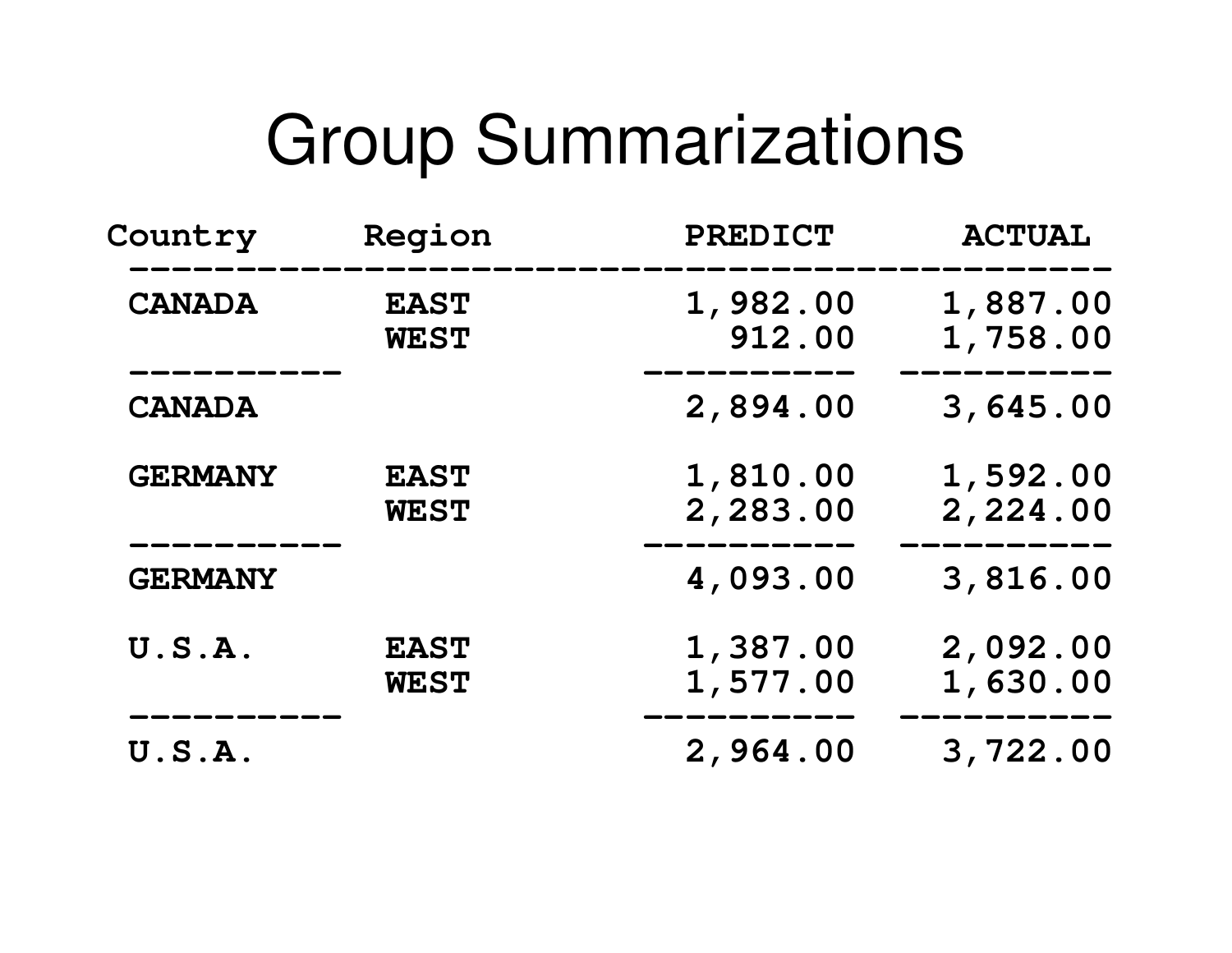## ACROSS variables

If you define <sup>a</sup> variable using the ACROSS keyword, you will get one *column* in the output for each *unique value* of the variable.

This is helpful where data have been normalized.

This is best explained with an example.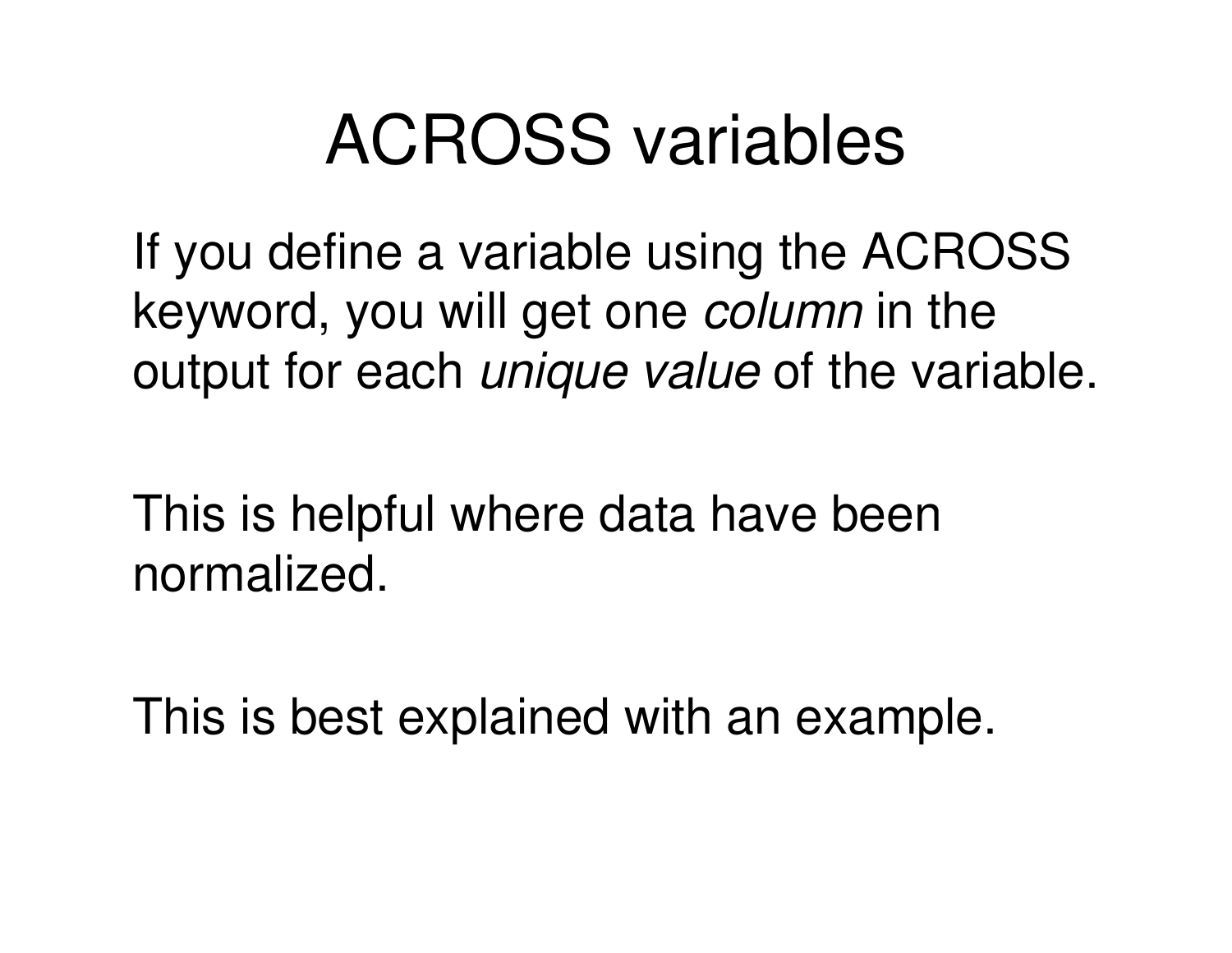## ACROSS variables

proc report data=smallprod nowindows missing headline headskip; column country region predict actual; define country / group; **define region / across;** rbreak after / summarize skip ol; run;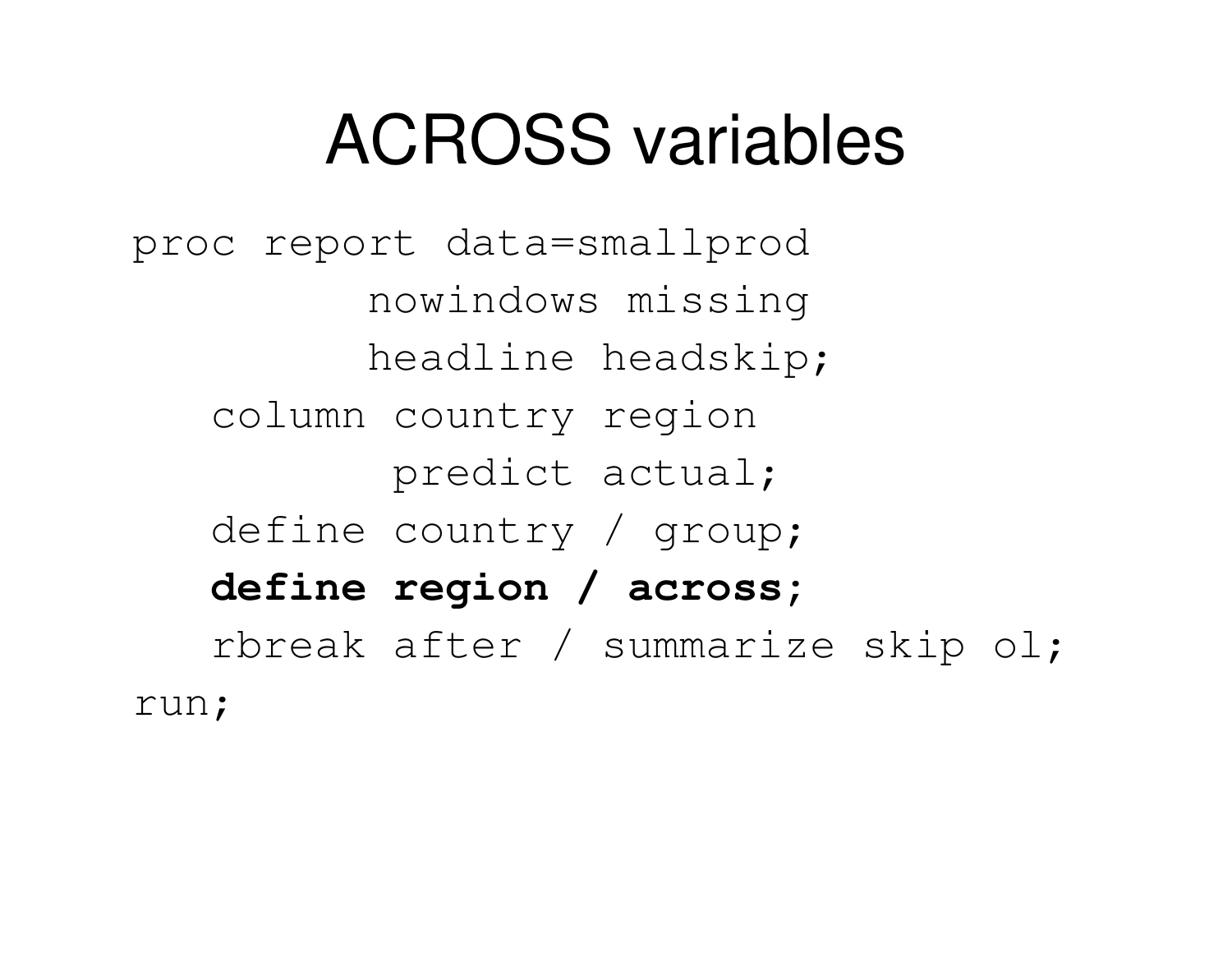#### ACROSS variables

| Country        | <b>EAST</b> | Region<br><b>WEST</b> |   | PREDICT  | ACTUAL    |
|----------------|-------------|-----------------------|---|----------|-----------|
|                |             |                       |   |          |           |
| CANADA         |             | 3                     | 3 | 2,894.00 | 3,645.00  |
| <b>GERMANY</b> |             | 3                     | 3 | 4,093.00 | 3,816.00  |
| U.S.A.         |             | 4                     | 3 | 2,964.00 | 3,722.00  |
|                |             | 10                    | 9 | 9,951.00 | 11,183.00 |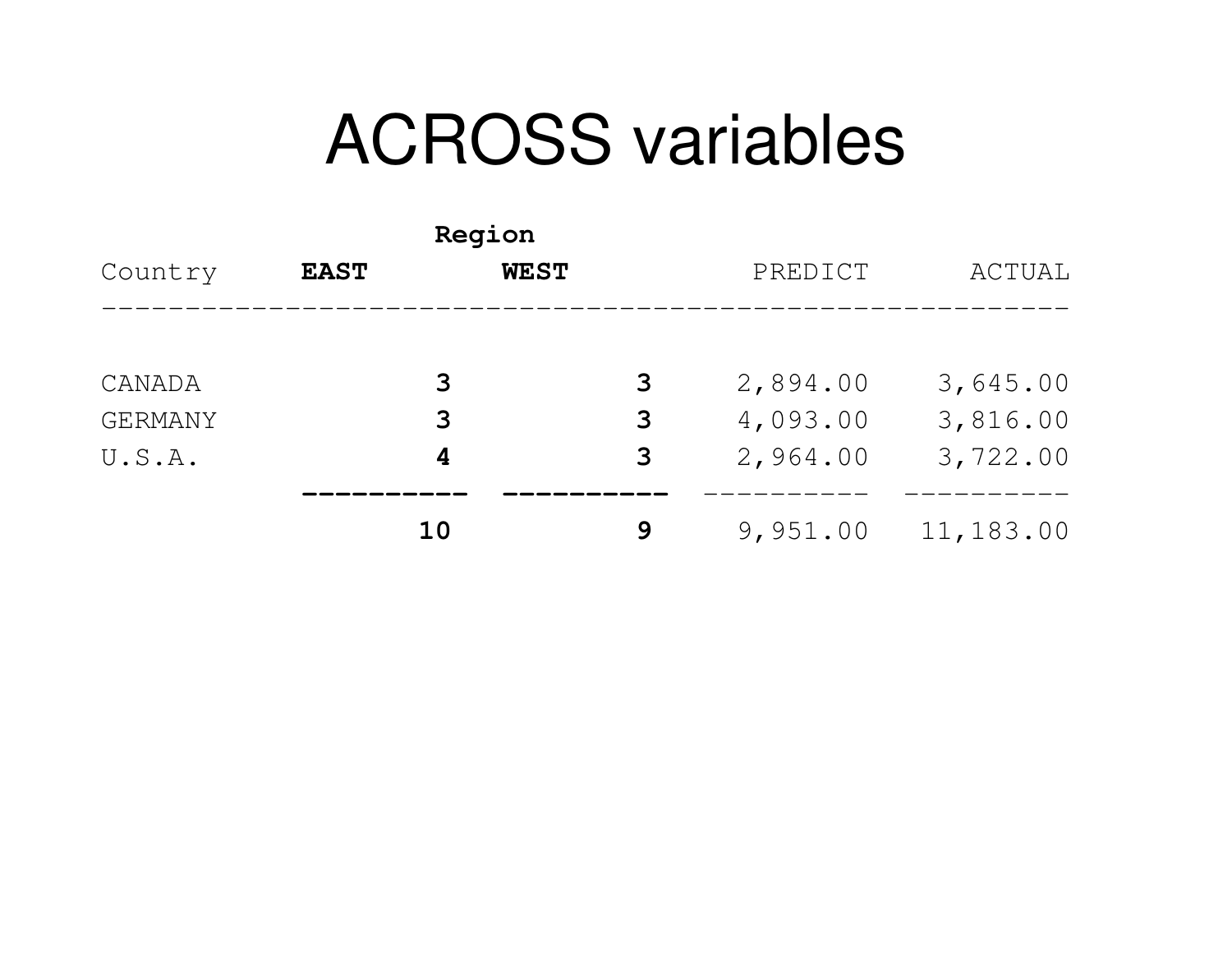The default statistic for ACROSS variables is N, the number of observations with each value. This is sometimes useful, but you can also tell PROC REPORT to summarize the values of other variables in the ACROSS group using the COMMA operator (which is an actual comma, not the word "comma").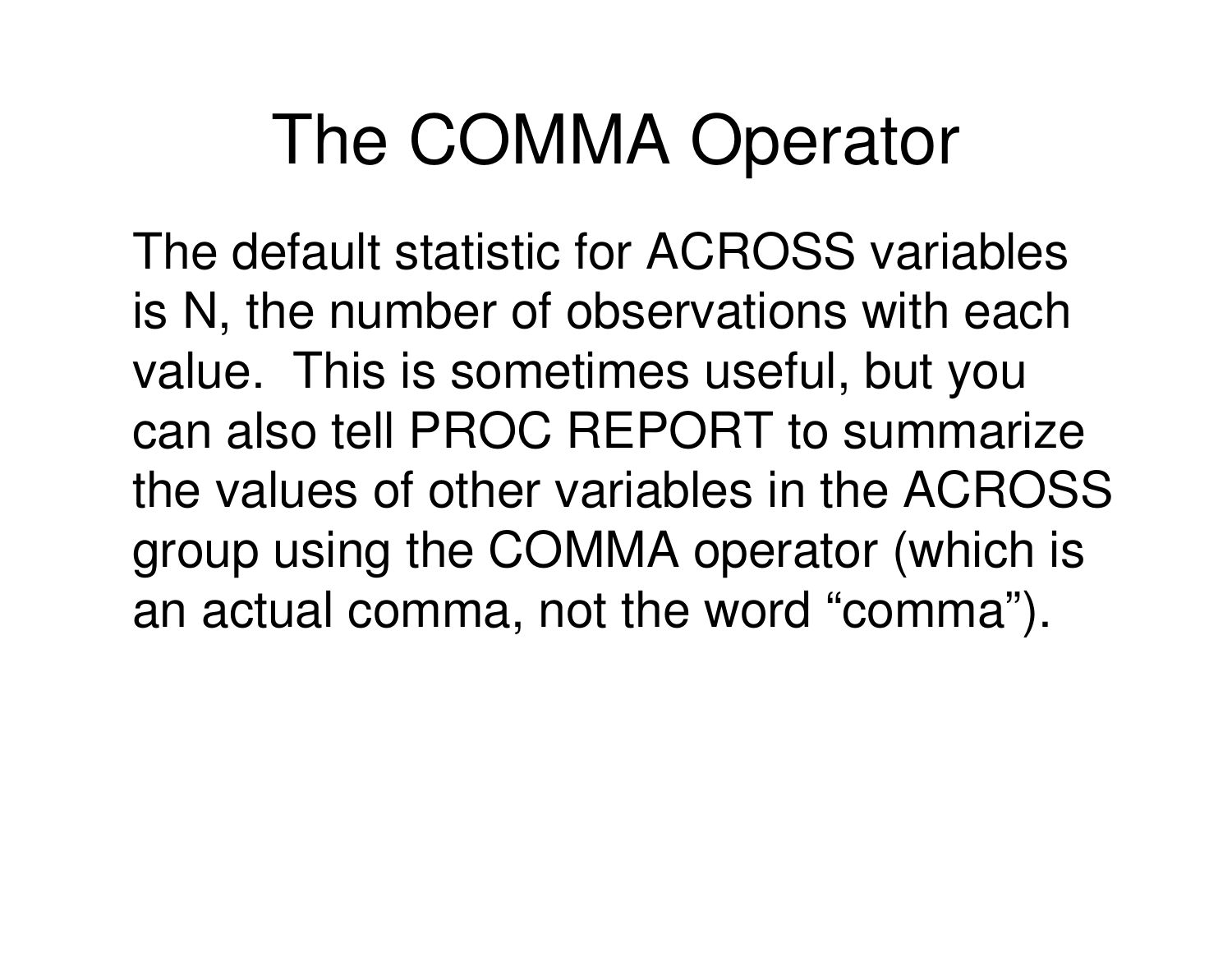**proc report** data=smallprod nowindows missing headline headskip; column country **region , predict** actual; define country / group; define region / across; rbreak after / summarize skip ol; run;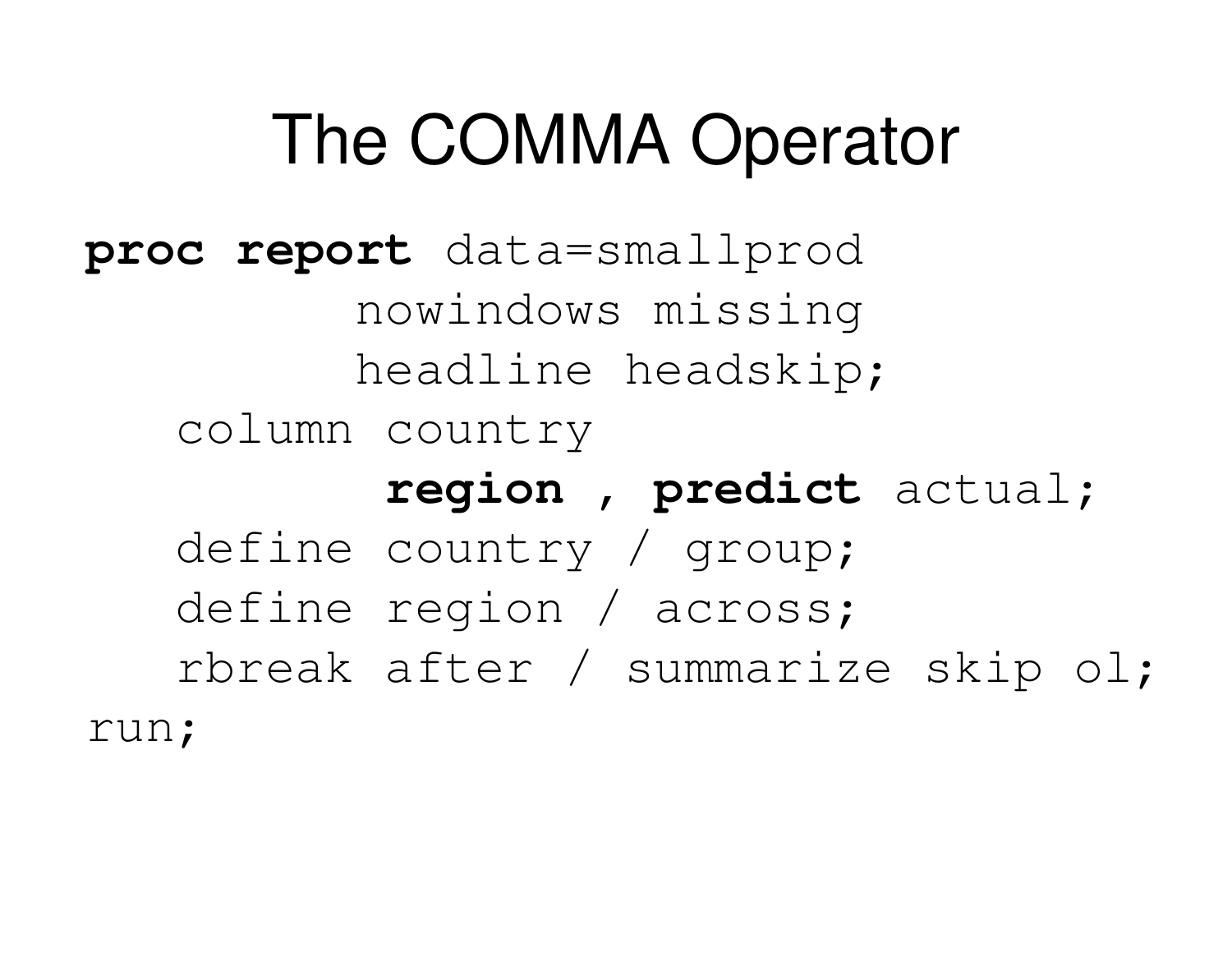| Region         |                |                |               |  |  |
|----------------|----------------|----------------|---------------|--|--|
|                | <b>EAST</b>    | <b>WEST</b>    |               |  |  |
| Country        | <b>PREDICT</b> | <b>PREDICT</b> | <b>ACTUAL</b> |  |  |
|                |                |                |               |  |  |
| <b>CANADA</b>  | 1,982.00       | 912.00         | 3,645.00      |  |  |
| <b>GERMANY</b> | 1,810.00       | 2,283.00       | 3,816.00      |  |  |
| U.S.A.         | 1,387.00       | 1,577.00       | 3,722.00      |  |  |
|                | 5,179.00       | 4,772.00       | 11, 183.00    |  |  |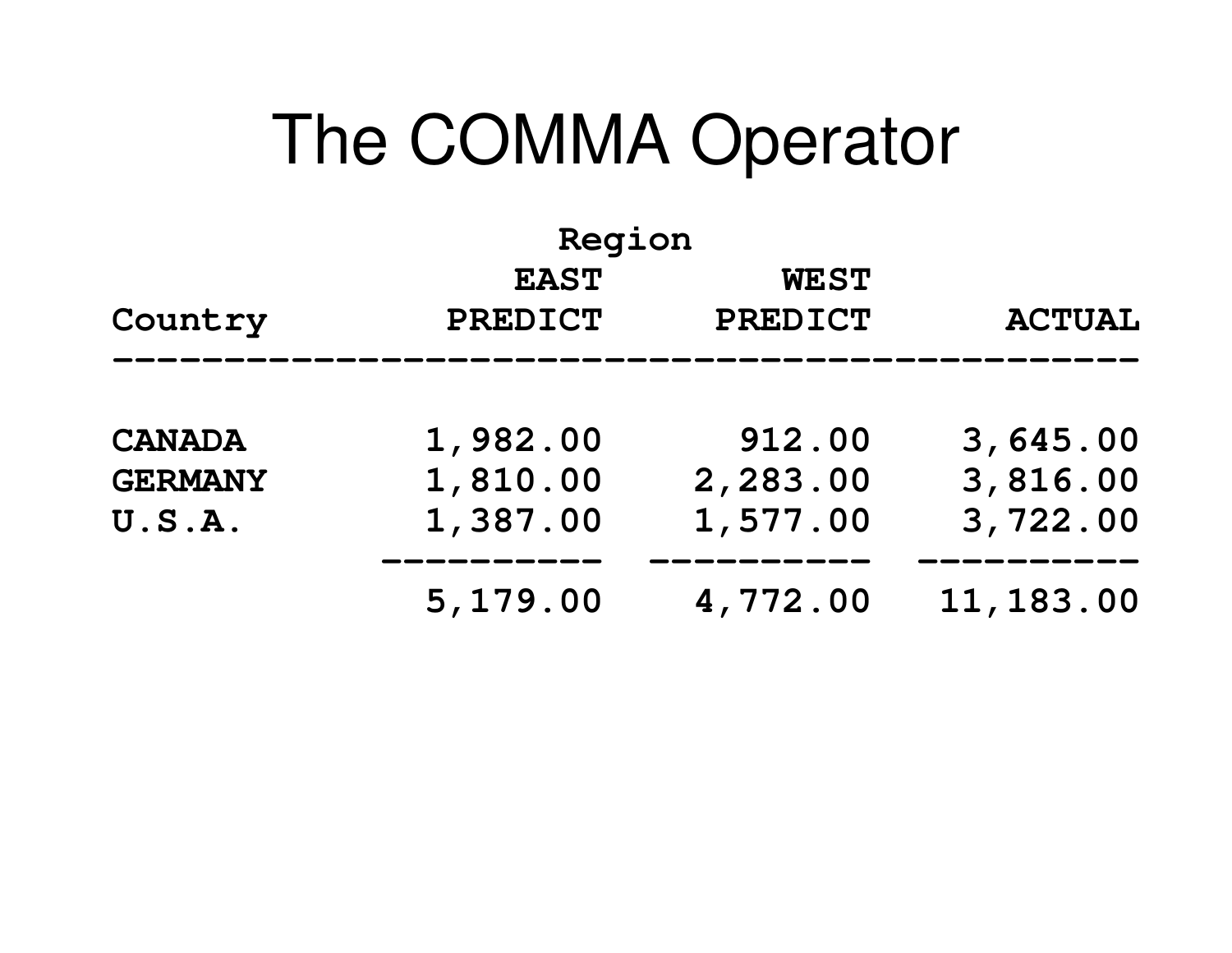You can use parentheses for grouping to get statistics for more than one variable for each across group:

**column country region, (predict actual);**

|                |                | Region        |                |               |
|----------------|----------------|---------------|----------------|---------------|
|                | <b>EAST</b>    |               | <b>WEST</b>    |               |
| Country        | <b>PREDICT</b> | <b>ACTUAL</b> | <b>PREDICT</b> | <b>ACTUAL</b> |
| <b>CANADA</b>  | 1,982.00       | 1,887.00      | 912.00         | 1,758.00      |
| <b>GERMANY</b> | 1,810.00       | 1,592.00      | 2,283.00       | 2,224.00      |
| U.S.A.         | 1,387.00       | 2,092.00      | 1,577.00       | 1,630.00      |
|                | 5,179.00       | 5,571.00      | 4,772.00       | 5,612.00      |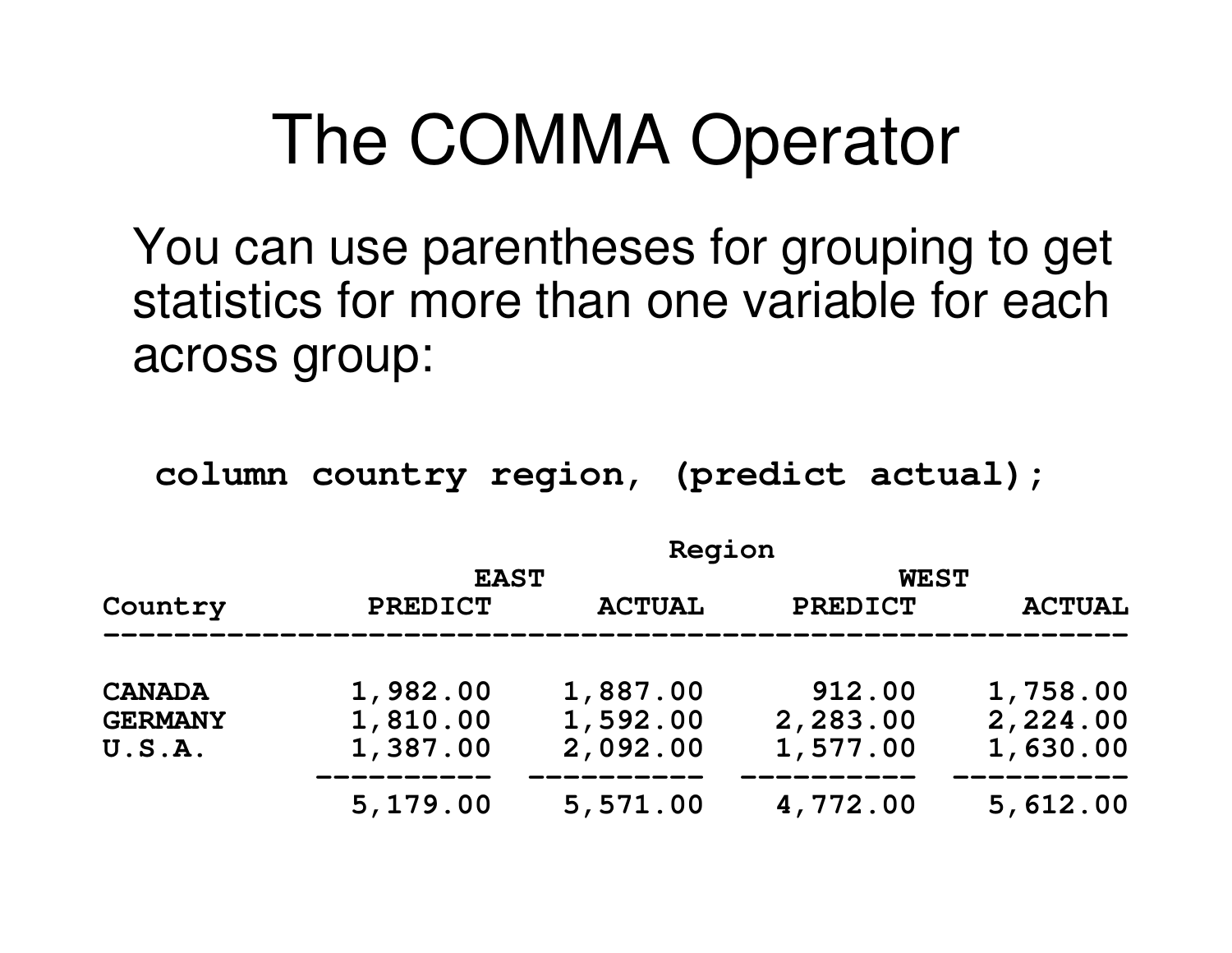And you can have side-by-side groupings:

**column country (region prodtype) , predict;**

|                                 | Region                        |                               | Product type                       |                                 |  |
|---------------------------------|-------------------------------|-------------------------------|------------------------------------|---------------------------------|--|
| Country                         | <b>EAST</b><br><b>PREDICT</b> | <b>WEST</b><br><b>PREDICT</b> | <b>FURNITURE</b><br><b>PREDICT</b> | <b>OFFICE</b><br><b>PREDICT</b> |  |
| <b>CANADA</b><br><b>GERMANY</b> | 1,982.00<br>1,810.00          | 912.00<br>2,283.00            | 1,434.00<br>686.00                 | 1,460.00<br>3,407.00            |  |
| U.S.A.                          | 1,387.00                      | 1,577.00                      | 972.00                             | 1,992.00                        |  |
|                                 | 5,179.00                      | 4,772.00                      | 3,092.00                           | 6,859.00                        |  |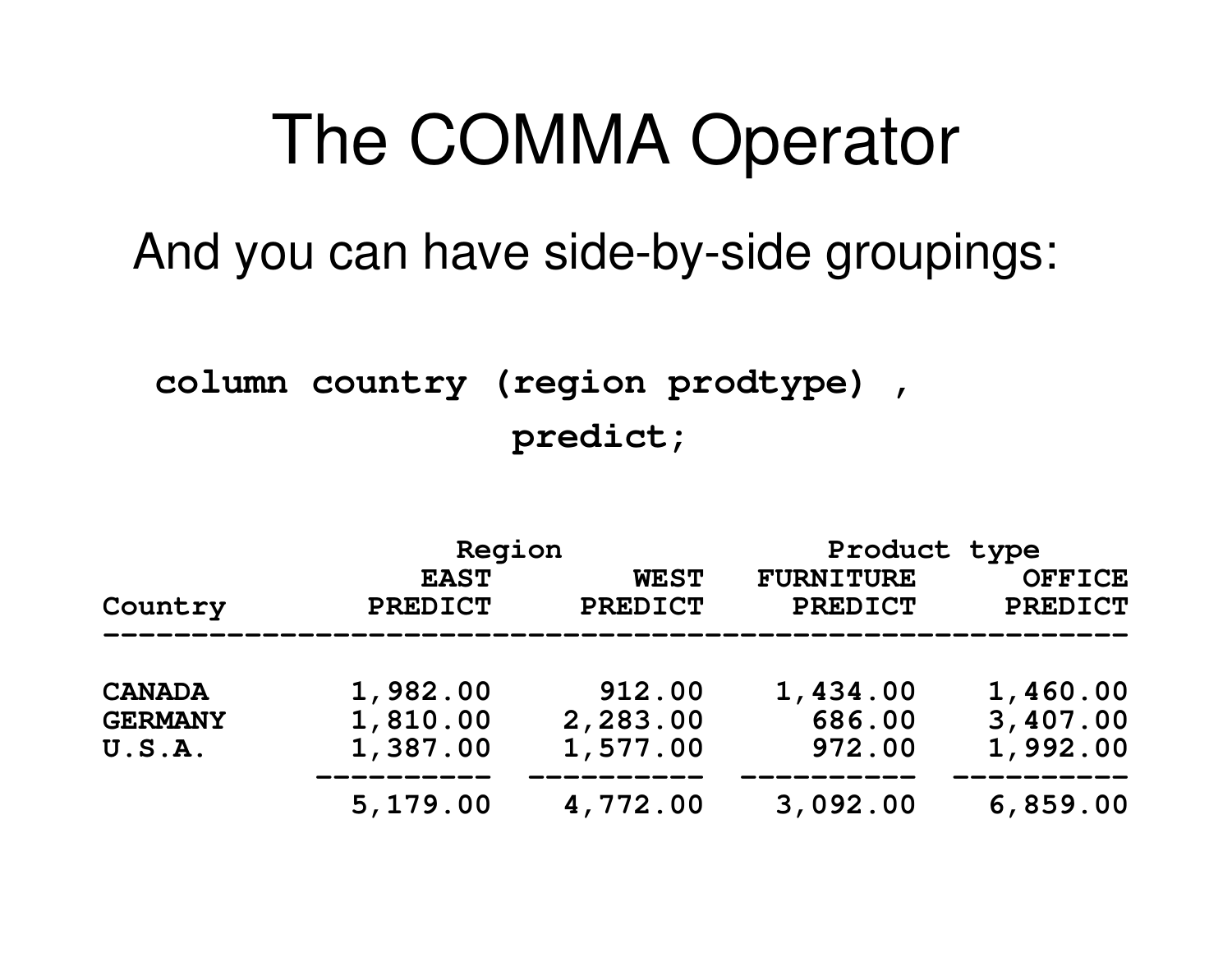#### Or nested groupings:

#### **column country (region , prodtype) , predict;**

|                |                  | Region         |                  |                |
|----------------|------------------|----------------|------------------|----------------|
|                | <b>EAST</b>      |                | <b>WEST</b>      |                |
|                | Product type     |                | Product type     |                |
|                | <b>FURNITURE</b> | <b>OFFICE</b>  | <b>FURNITURE</b> | <b>OFFICE</b>  |
| Country        | <b>PREDICT</b>   | <b>PREDICT</b> | <b>PREDICT</b>   | <b>PREDICT</b> |
|                |                  |                |                  |                |
| <b>CANADA</b>  | 851.00           | 1,131.00       | 583.00           | 329.00         |
| <b>GERMANY</b> | 110.00           | 1,700.00       | 576.00           | 1,707.00       |
| U.S.A.         | 603.00           | 784.00         | 369.00           | 1,208.00       |
|                | 1,564.00         | 3,615.00       | 1,528.00         | 3,244.00       |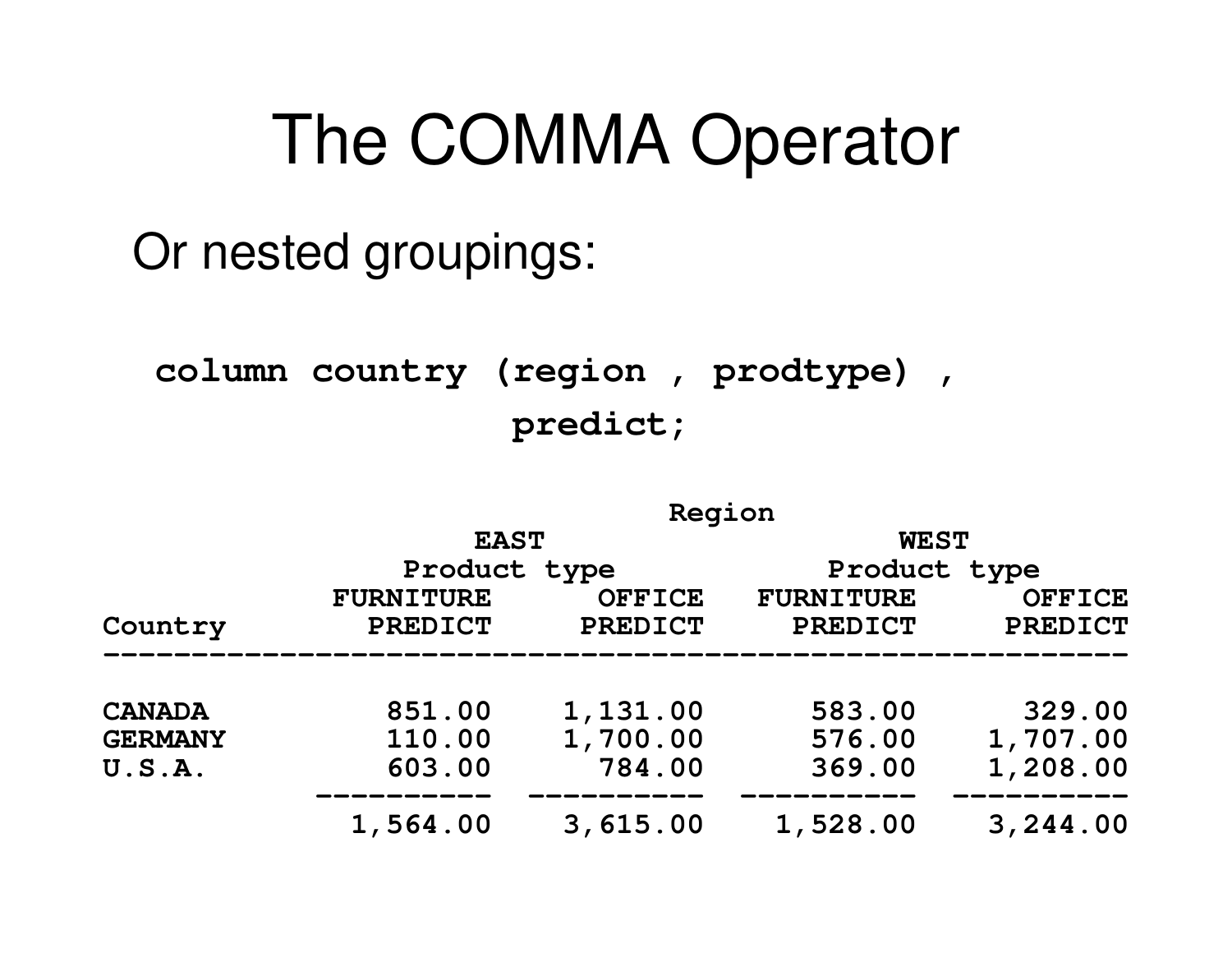You can also put <sup>a</sup> statistic keyword inside the parentheses:

#### **column country predict, (Sum Mean) actual, (sum mean);**

|                | <b>PREDICT</b> |        | <b>ACTUAL</b> |        |
|----------------|----------------|--------|---------------|--------|
| Country        | Sum            | Mean   | sum           | mean   |
| <b>CANADA</b>  | 2,894.00       | 482.33 | 3,645.00      | 607.50 |
| <b>GERMANY</b> | 4,093.00       | 682.17 | 3,816.00      | 636.00 |
| U.S.A.         | 2,964.00       | 423.43 | 3,722.00      | 531.71 |
|                | 9,951.00       | 523.74 | 11,183.00     | 588.58 |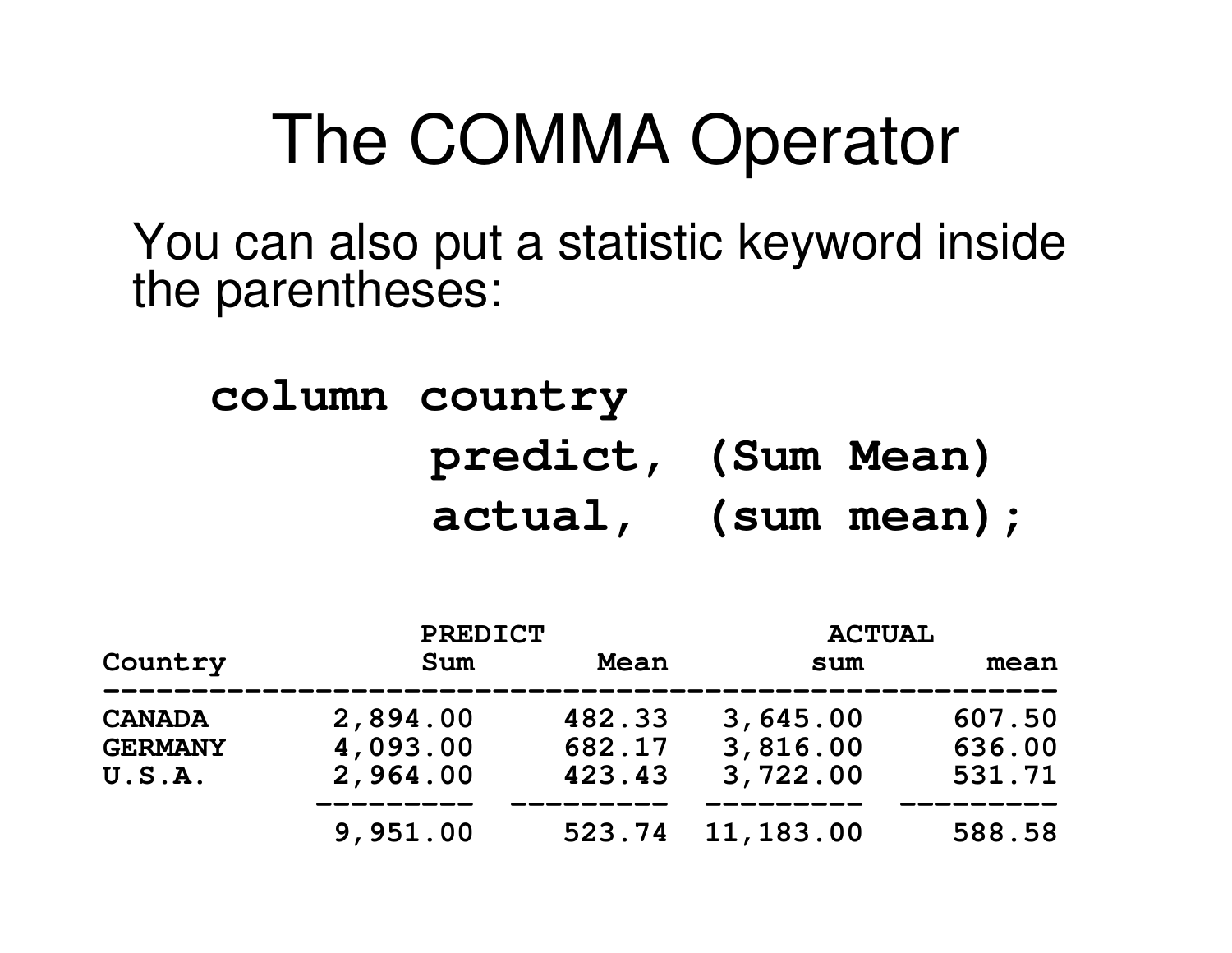## Header Options

At this point, the headers are getting hard to read, and it's time to look at some options to clarify them.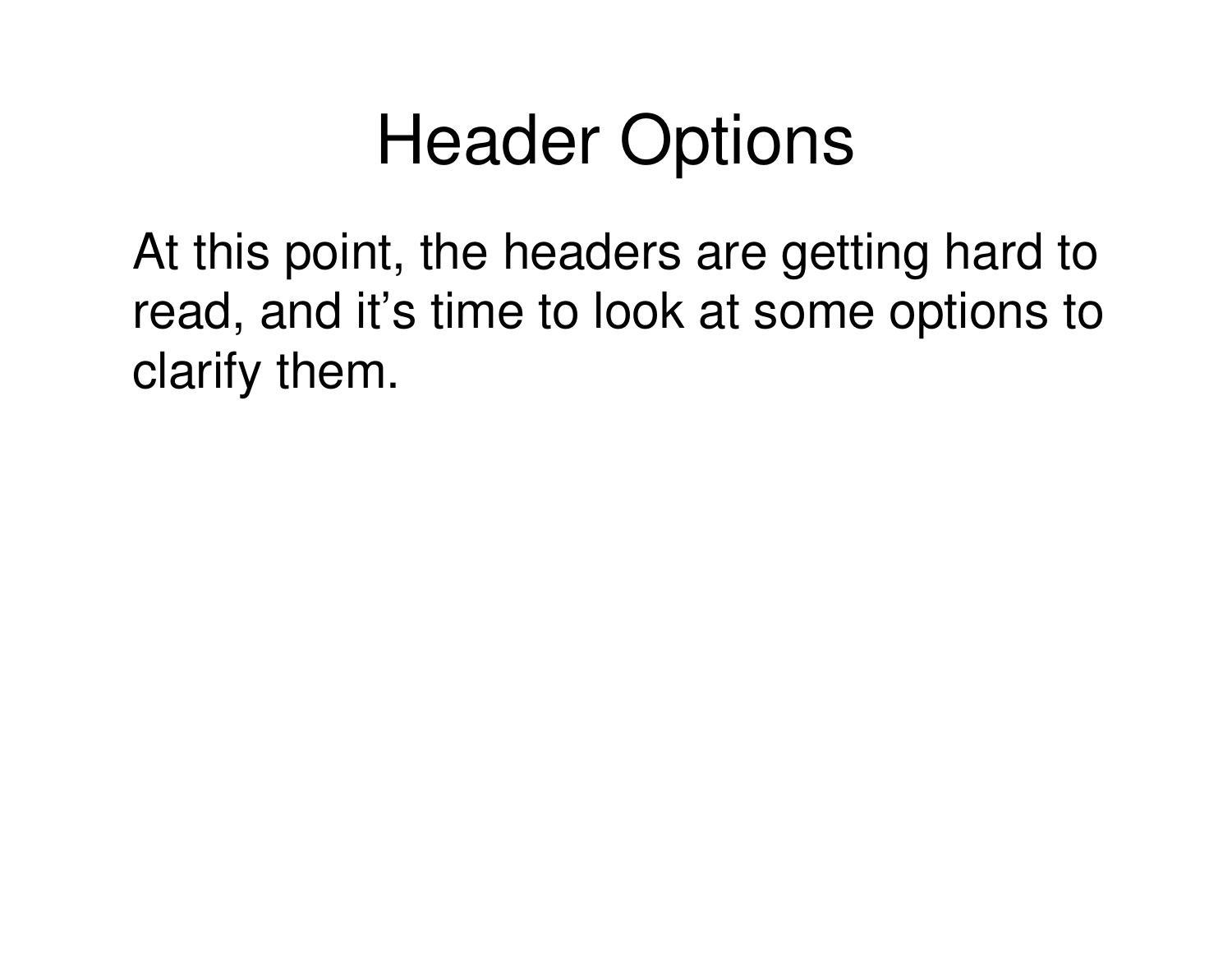#### Header Options

```
proc report data=smallprod nowindows missing
            headline split='!';
   column country ('= Groups =' region prodtype),
                  (predict);
   define country / group;
   define region / across '- Region -';
   define prodtype / across '- Product -!- Type -';
   rbreak after / summarize skip ol;
```
run;

|               | $Groups$ =========<br>==================== |                |                                 |                   |  |
|---------------|--------------------------------------------|----------------|---------------------------------|-------------------|--|
|               |                                            |                | $------$                        | $Product$ ------- |  |
|               | Region<br>--------                         |                | ------- --------<br><b>Type</b> | ————————          |  |
|               | <b>EAST</b>                                | <b>WEST</b>    | <b>FURNITURE</b>                | <b>OFFICE</b>     |  |
| Country       | <b>PREDICT</b>                             | <b>PREDICT</b> | <b>PREDICT</b>                  | <b>PREDICT</b>    |  |
| <b>CANADA</b> | 1,982.00                                   | 912.00         | 1,434.00                        | 1,460.00          |  |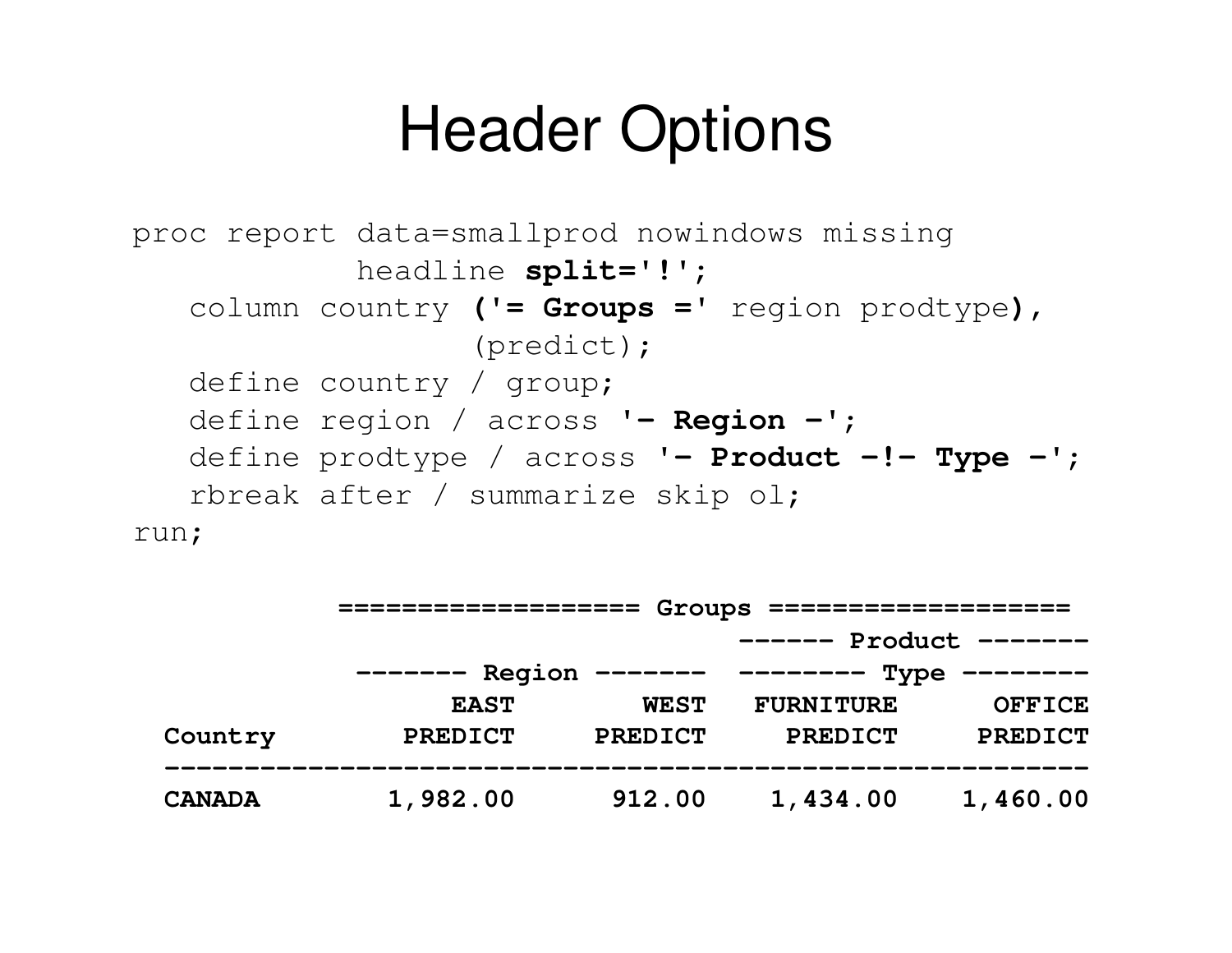### Column Aliases

A column alias allows you to reuse an input variable, so you can get two (or more) different statistics from it.

Column aliases are created in the COLUMNstatement, and in most ways they can be used like ordinary input variables.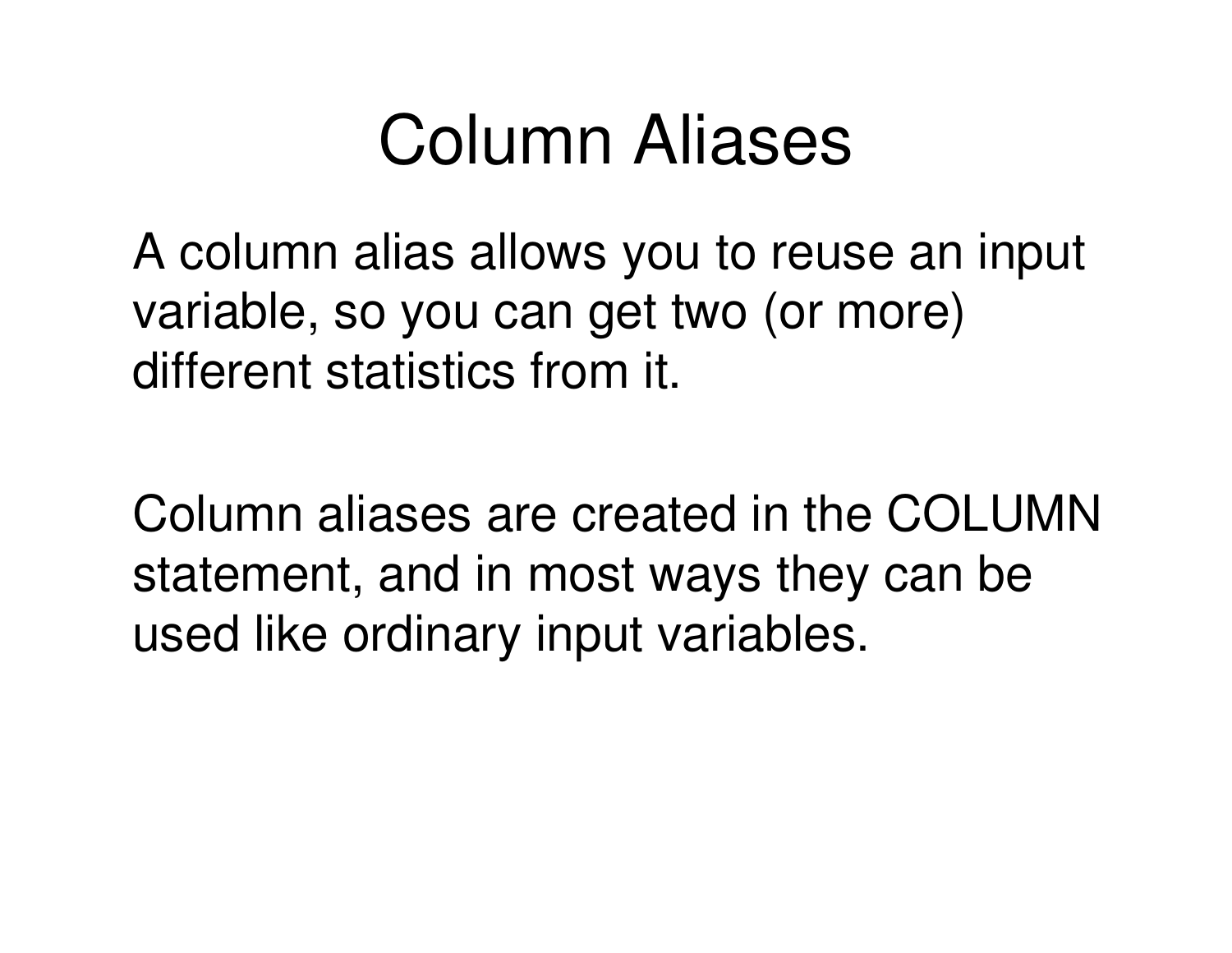## Column Aliases

proc report data=smallprod nowindows missing headline split='!'; column country predict **predict=predictmean** actual **actual=actualmean;** define country / group; define actual / sum 'Actual!Total'; **define actualmean / mean 'Actual!Mean';** define predict / sum 'Predict!Total'; **define predictmean / mean 'Predict!Mean';** rbreak after / summarize skip ol; run;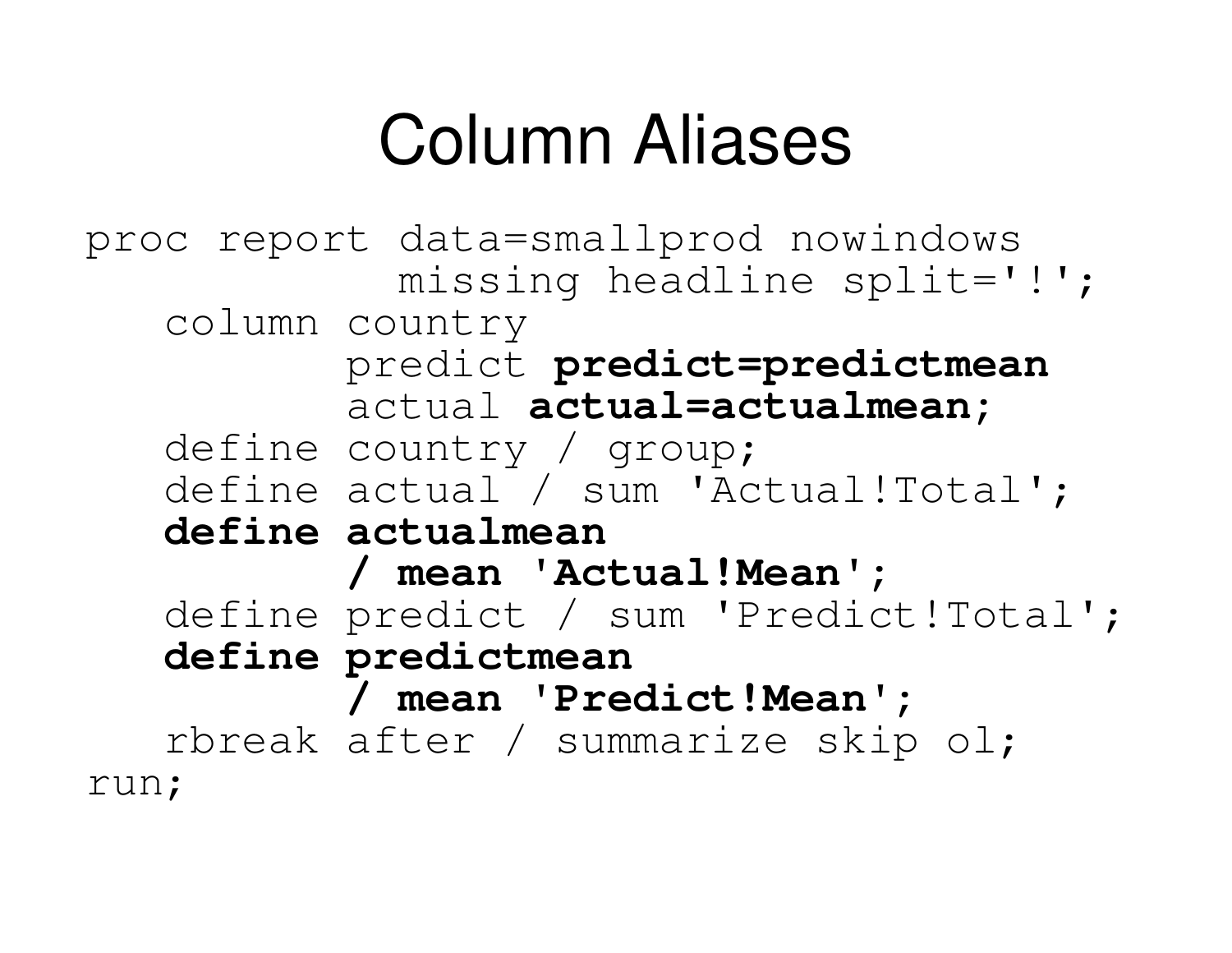#### Column Aliases

| Country        | Predict<br>Total | Predict<br>Mean | Actual<br>Total | Actual<br>Mean |
|----------------|------------------|-----------------|-----------------|----------------|
| <b>CANADA</b>  | 2,894.00         | 482.33          | 3,645.00        | 607.50         |
| <b>GERMANY</b> | 4,093.00         | 682.17          | 3,816.00        | 636.00         |
| U.S.A.         | 2,964.00         | 423.43          | 3,722.00        | 531.71         |
|                | 9,951.00         | 523.74          | 11, 183.00      | 588.58         |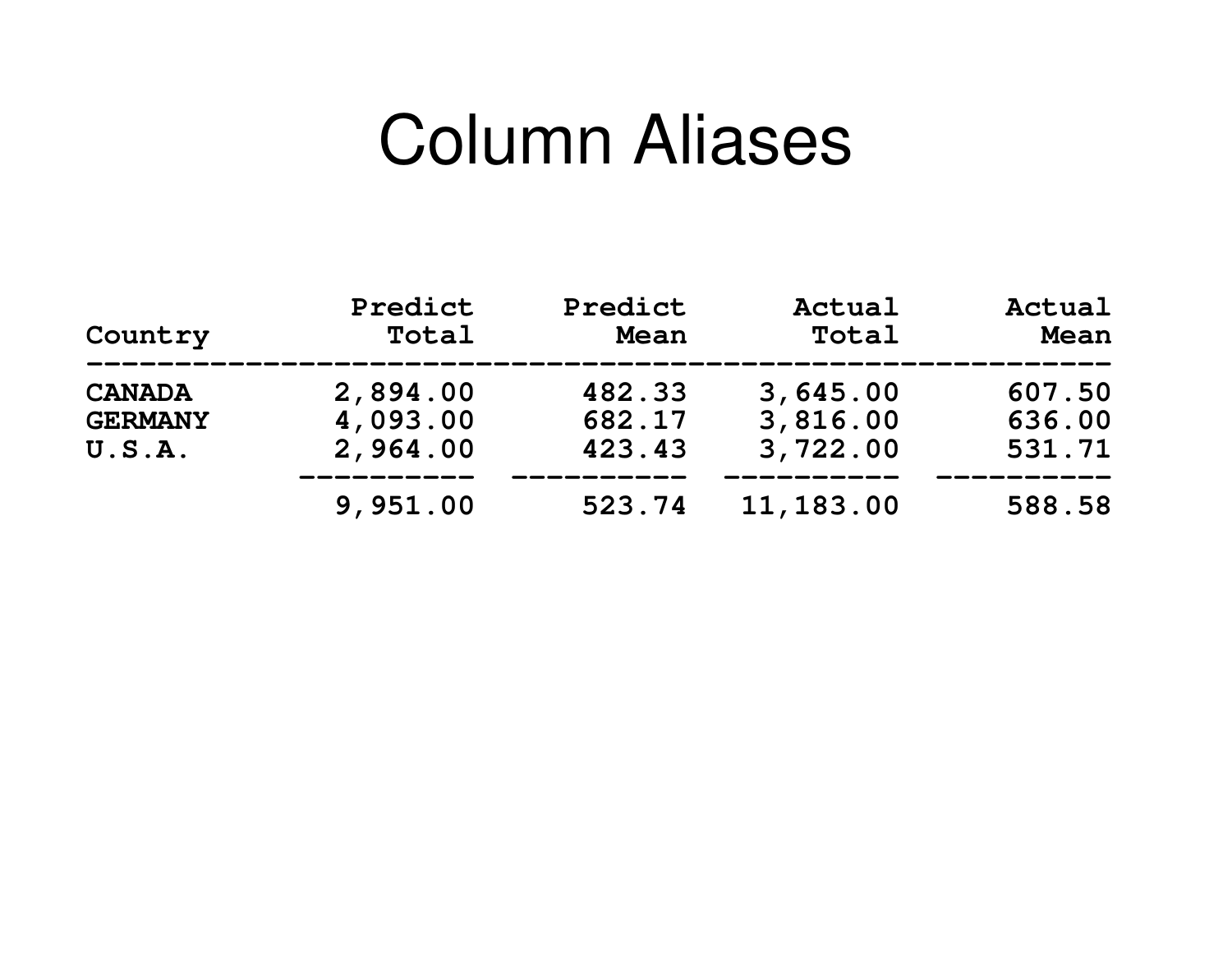## **Styles**

If you are writing to an Output Delivery System destination that supports formatting, you can specify how your output will look.

Common ODS destinations are HTML, PDF, RTF (for Word documents), and Excel.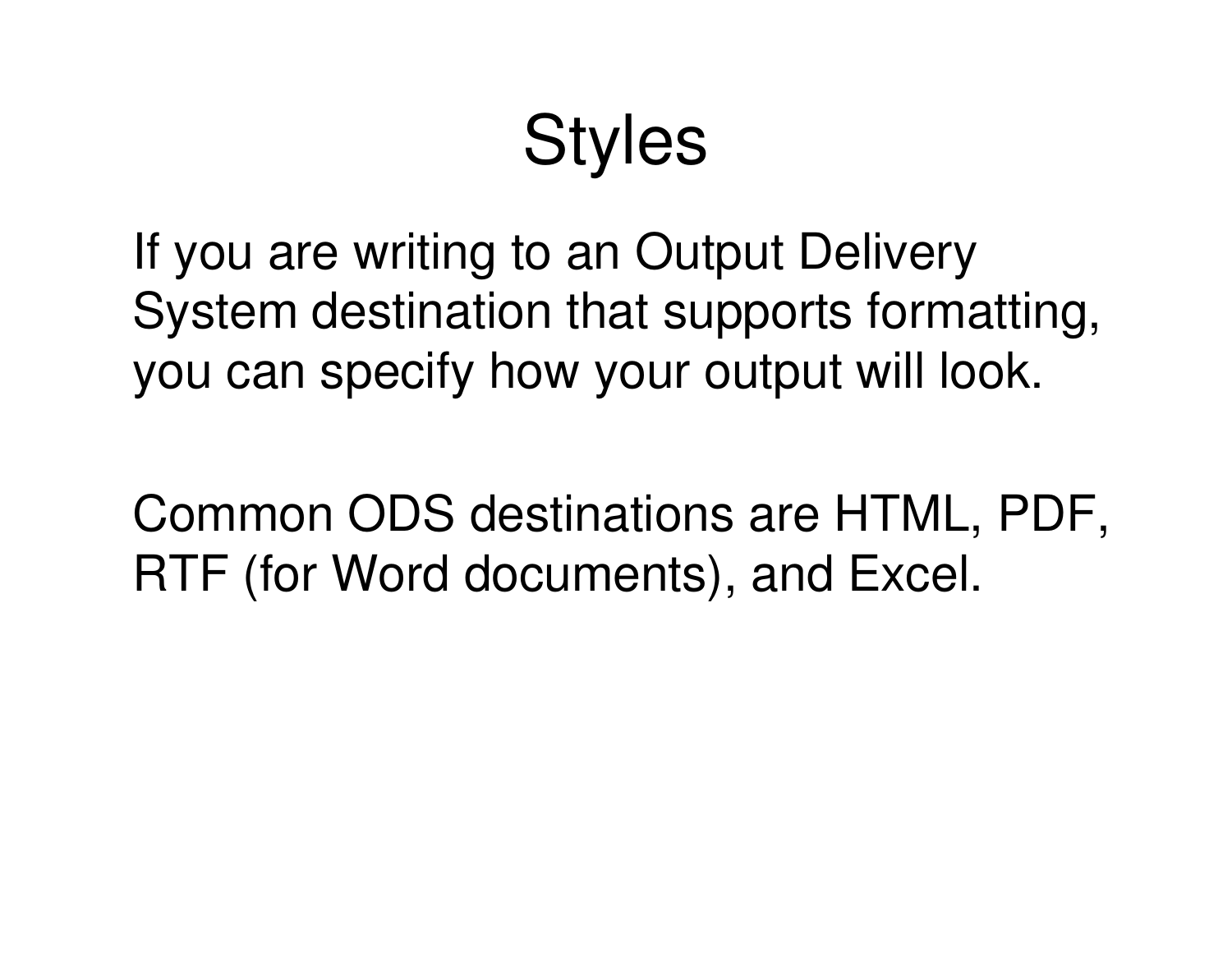# **Styles**

proc report data=smallprod nowindows missing headline **style(header)=[font\_style=roman];** column country region, (predict actual); define country / group; define region / across **style=[font\_face=courier];** rbreak after / summarize skip ol **style=[font\_weight=bold];**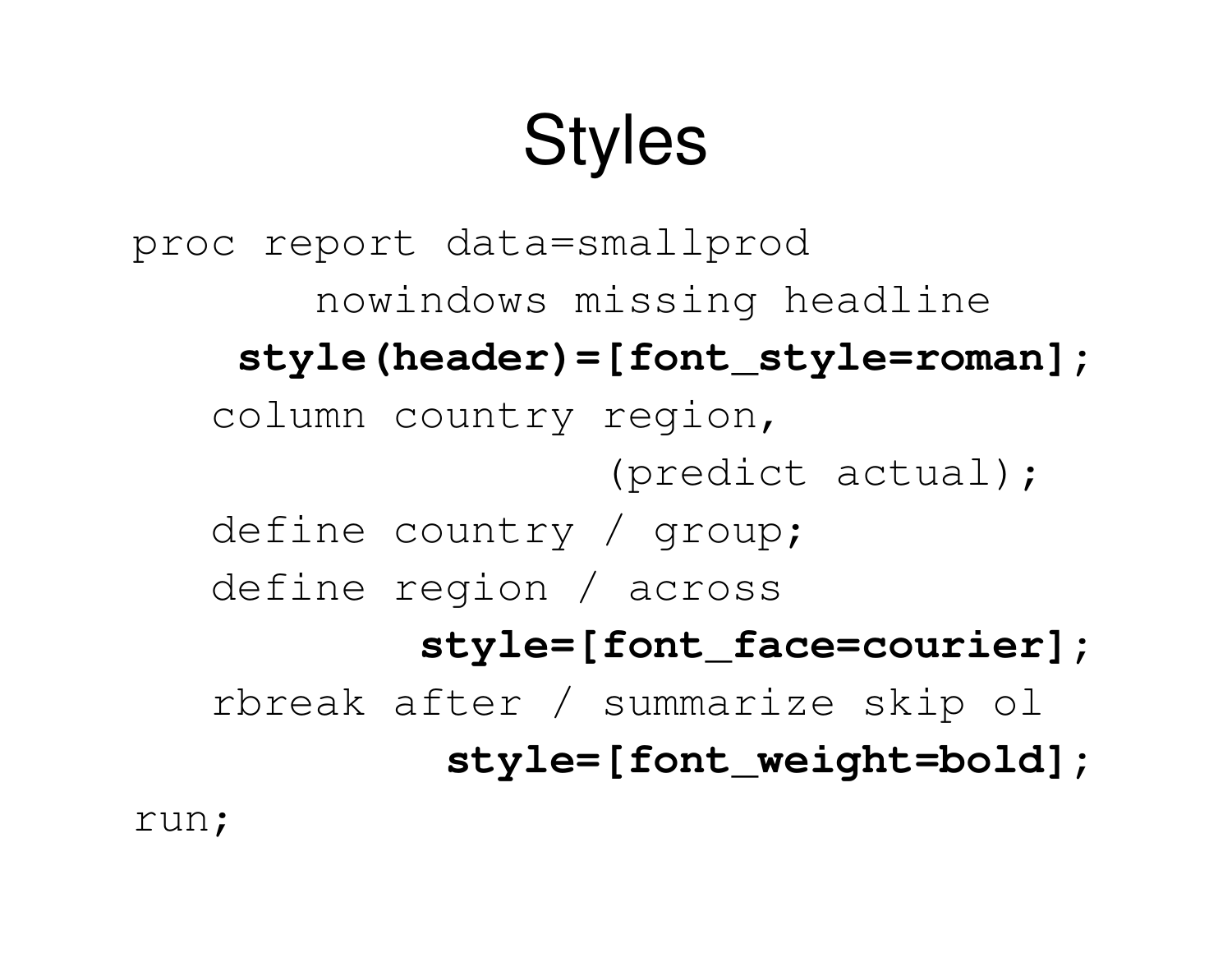# Styles

|                | Region         |               |             |               |
|----------------|----------------|---------------|-------------|---------------|
|                | <b>EAST</b>    |               | <b>WEST</b> |               |
| <b>Country</b> | <b>PREDICT</b> | <b>ACTUAL</b> | PREDICT     | <b>ACTUAL</b> |
| <b>CANADA</b>  | 1,982.00       | 1,887.00      | 912.00      | 1,758.00      |
| <b>GERMANY</b> | 1,810.00       | 1,592.00      | 2,283.00    | 2,224.00      |
| U.S.A.         | 1,387.00       | 2,092.00      | 1,577.00    | 1,630.00      |
|                | 5,179.00       | 5,571.00      | 4,772.00    | 5,612.00      |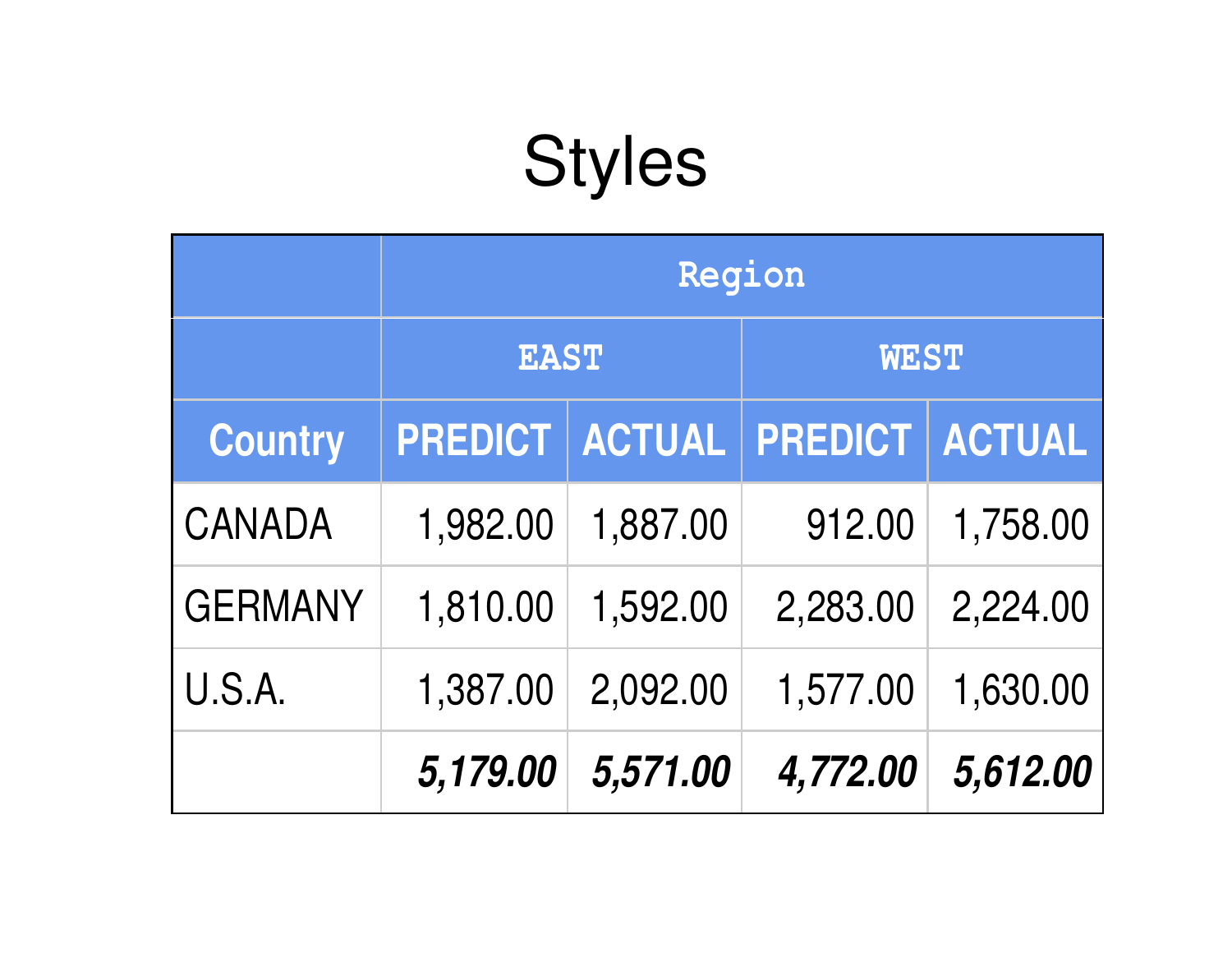## Output Data Set

You can create an output data set using the  $OUT = option$ . The data set will contain the variables listed in the COLUMN statement plus <sup>a</sup> special variable named \_BREAK\_.

proc report data=smallprod nowindows missing headline **out=reportout**;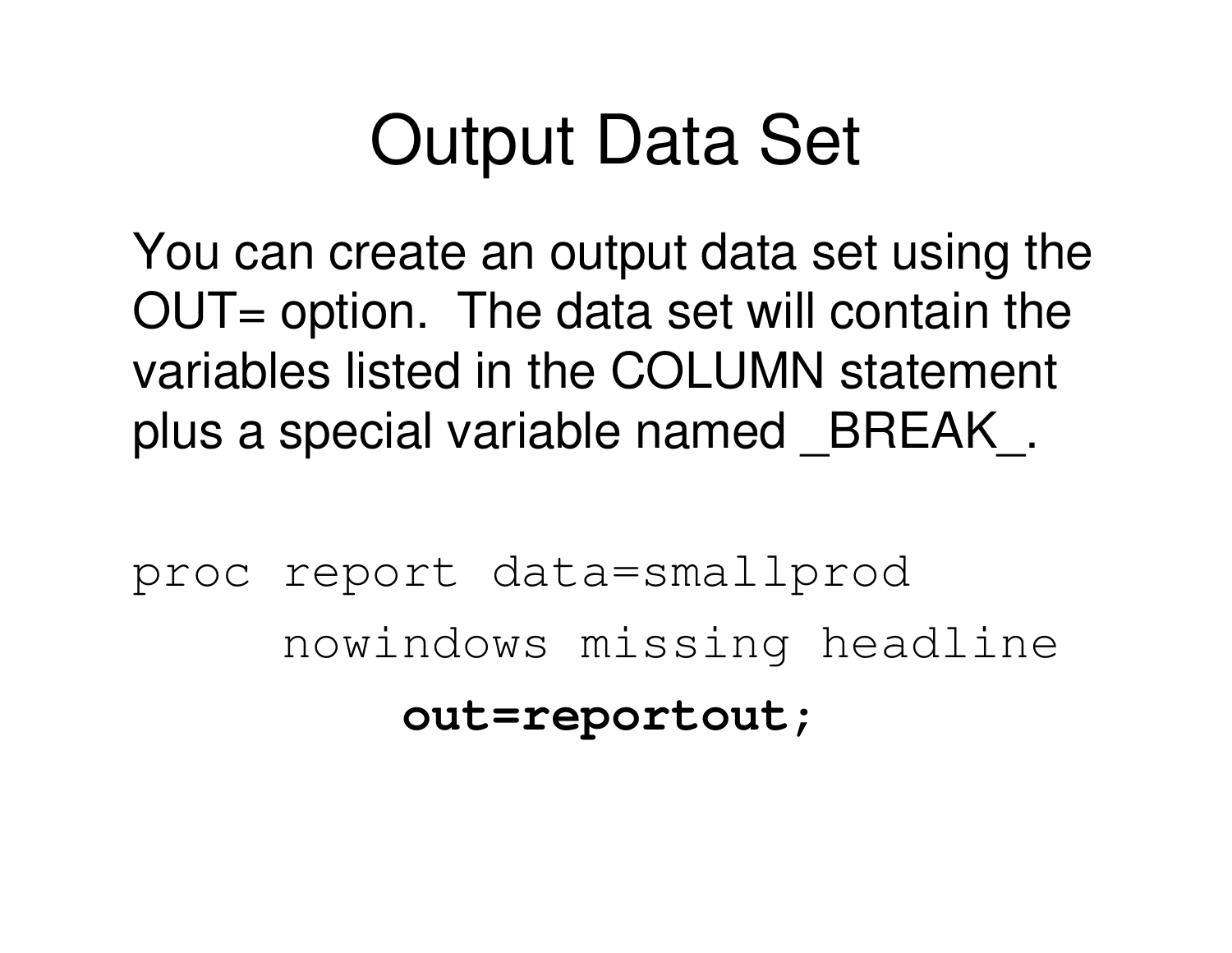PROC REPORT allows you to compute <sup>a</sup> column based on the value of other columns. This can save you from having to write <sup>a</sup> separate data step, or <sup>a</sup> combination of data steps and PROC SUMMARYs.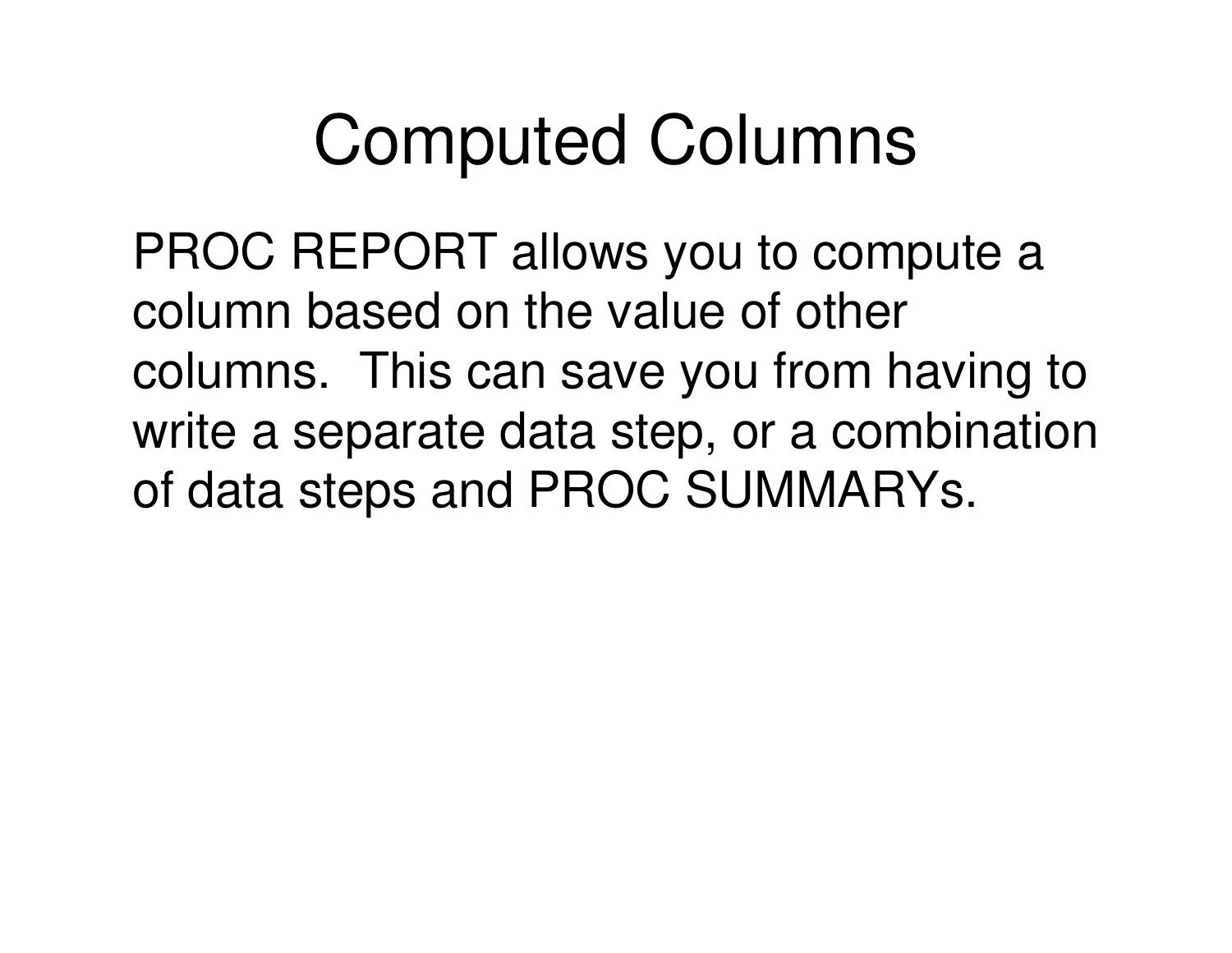What you can do in <sup>a</sup> compute block:

- •Obtain the value of any column to the left of the computed column in the COLUMN statement.
- •Assign <sup>a</sup> value to the column you're computing using standard SAS expressions.
- •Create new non-printing variables.
- •Write lines of text to the output.
- •Use CALL DEFINE to set certain characteristics of the data.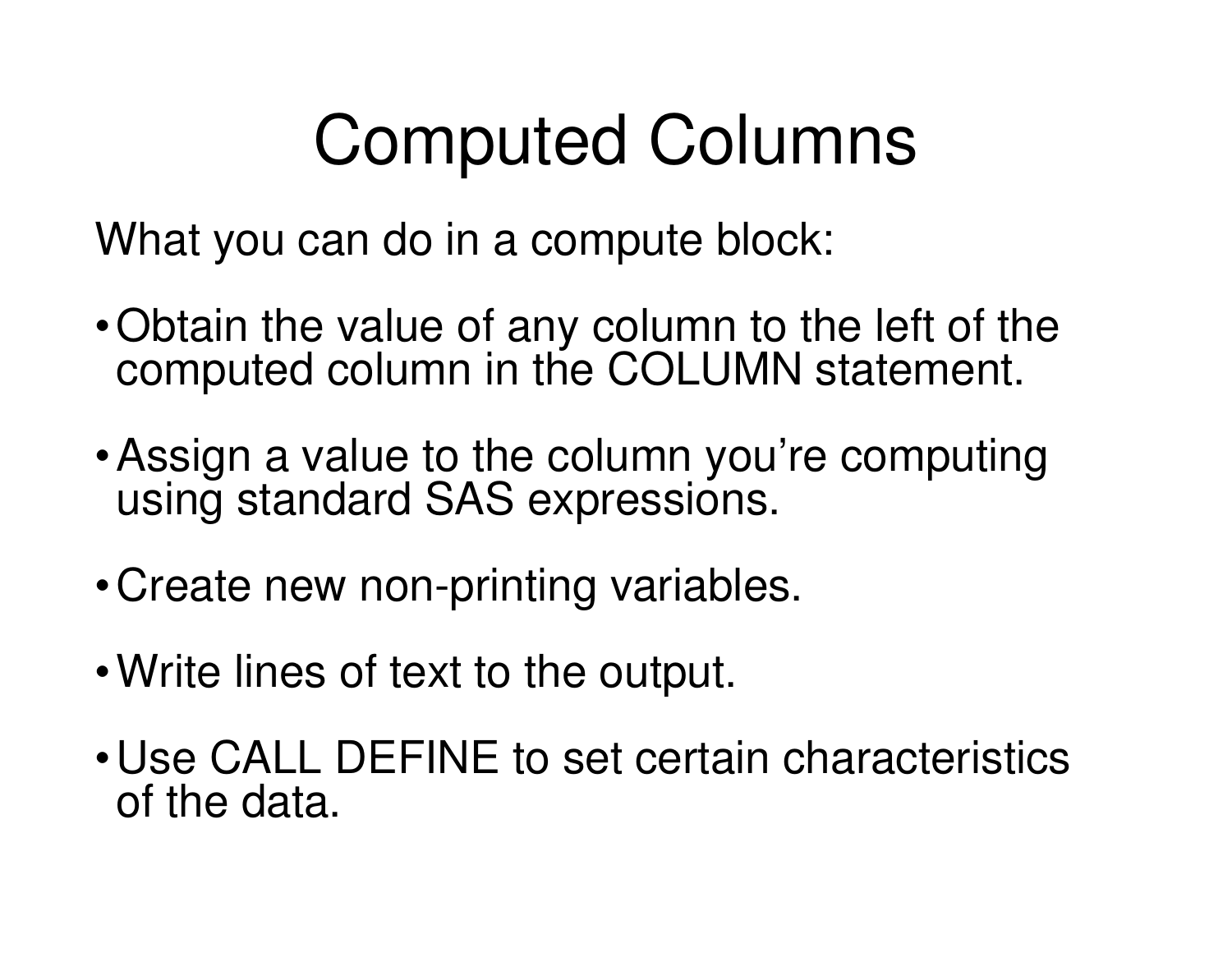```
proc report data=smallprod
          nowindows missing headline
          headskip pspace=1;
   column country region product
           month predict actual diff;
   define country / order;
   define region / order;
   define month / order 'Mon'
                    order=internal;
   define predict / display;
   define actual / display;
   define diff / computed format=comma10.2;
   c
o
mp
u
t
e
d
i
f
f
;
      d
i
f
f
=
a
c
t
u
a
l
-
p
r
e
d
i
c
t
;
   e
n
d
c
o
mp
;
run;
```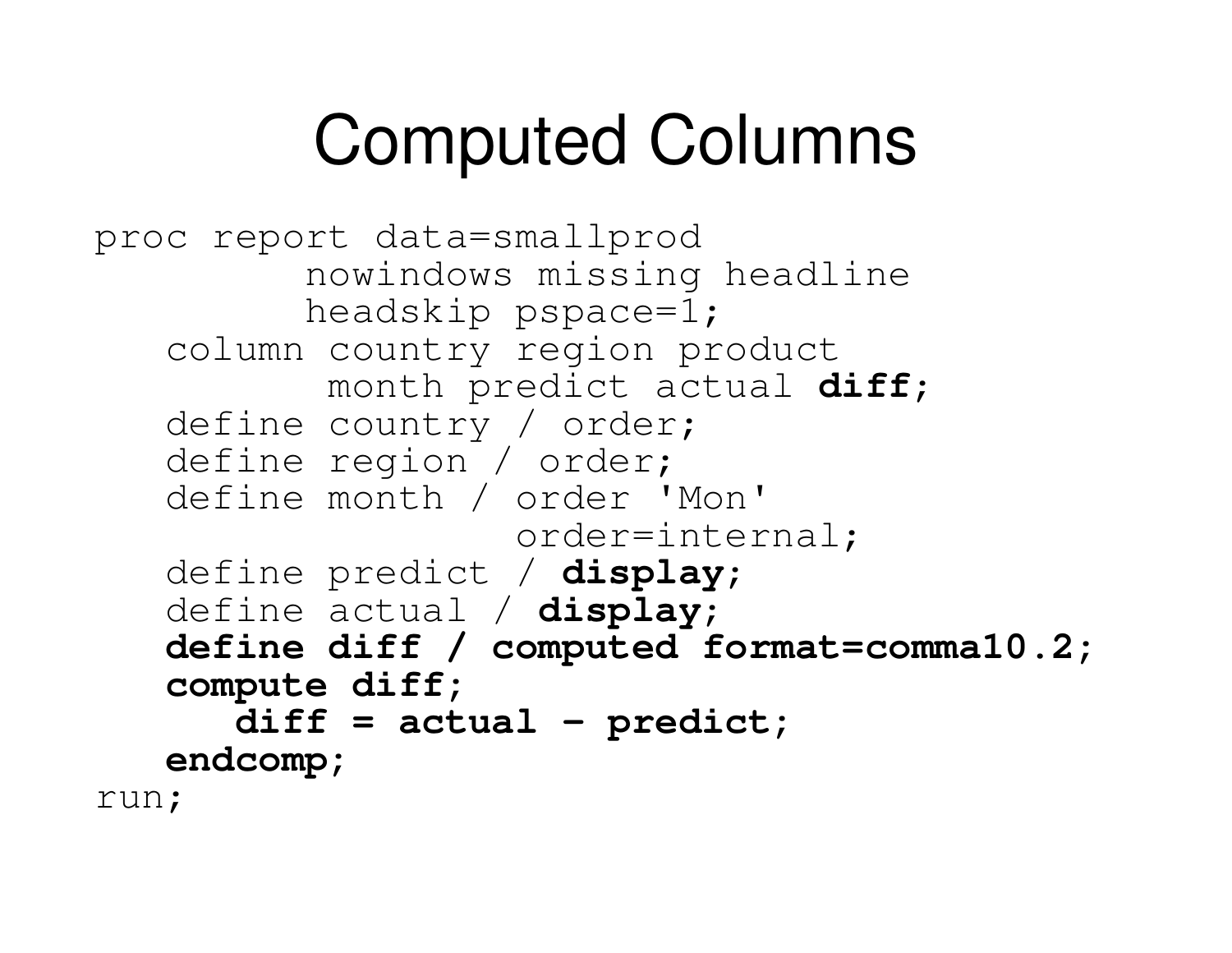| Country        |      | Region Product | Mon | PREDICT | ACTUAL | diff      |
|----------------|------|----------------|-----|---------|--------|-----------|
|                |      |                |     |         |        |           |
| CANADA         | EAST | CHAIR          | Mar | 679.00  | 670.00 | $-9.00$   |
|                |      | <b>BED</b>     | Jun | 851.00  | 983.00 | 132.00    |
|                |      | DESK           | Sep | 452.00  | 234.00 | $-218.00$ |
|                | WEST | SOFA           | Mar | 583.00  | 142.00 | $-441.00$ |
|                |      | CHAIR          | Jun | 98.00   | 838.00 | 740.00    |
|                |      | <b>TABLE</b>   | Dec | 231.00  | 778.00 | 547.00    |
| <b>GERMANY</b> | EAST | CHAIR          | Mar | 747.00  | 197.00 | $-550.00$ |
|                |      | <b>BED</b>     | Sep | 110.00  | 770.00 | 660.00    |
|                |      | DESK           | Dec | 953.00  | 625.00 | $-328.00$ |
|                | WEST | <b>BED</b>     | Jun | 576.00  | 468.00 | $-108.00$ |
|                |      | DESK           | Sep | 890.00  | 875.00 | $-15.00$  |
|                |      | <b>TABLE</b>   | Dec | 817.00  | 881.00 | 64.00     |
| U.S.A.         | EAST | SOFA           | Mar | 566.00  | 662.00 | 96.00     |
|                |      | CHAIR          | Jun | 21.00   | 862.00 | 841.00    |
|                |      | <b>BED</b>     | Sep | 37.00   | 153.00 | 116.00    |
|                |      | DESK           | Dec | 763.00  | 415.00 | $-348.00$ |
|                | WEST | CHAIR          | Mar | 296.00  | 425.00 | 129.00    |
|                |      | <b>BED</b>     | Jun | 369.00  | 550.00 | 181.00    |
|                |      | DESK           | Sep | 912.00  | 655.00 | $-257.00$ |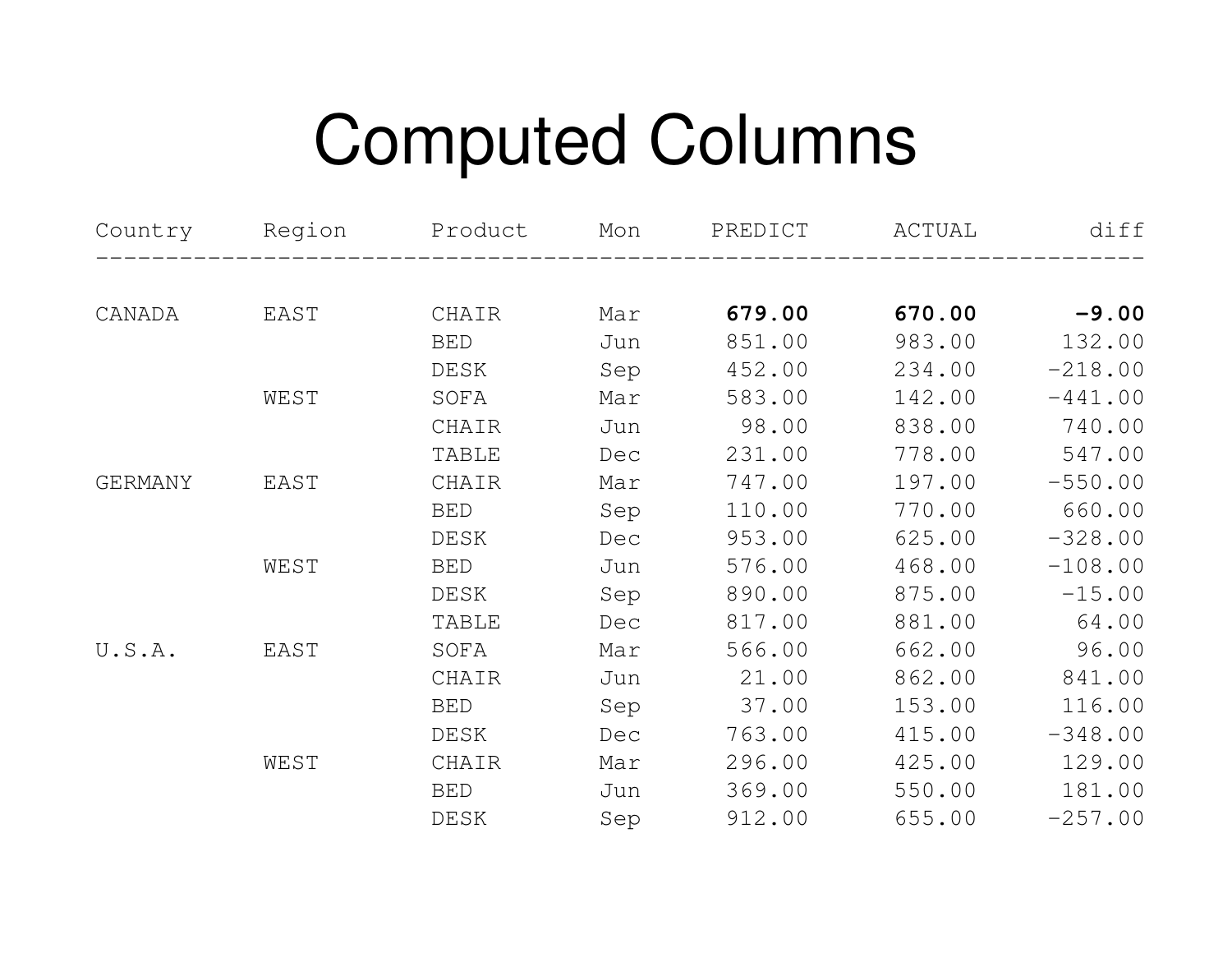#### Computed Columns Based On Statistics (Important and not obvious!)

```
proc report data=smallprod
         nowindows missing headline;
   column country region
          predict actual diff;
   define country / group;
   define region / group;
   define actual / sum;
   define predict / sum;
   define diff / computed format=comma10.2;
   compute diff;
      diff = actual.sum - predict.sum;
   endcomp;
   break after country / summarize skip ol;
run;
```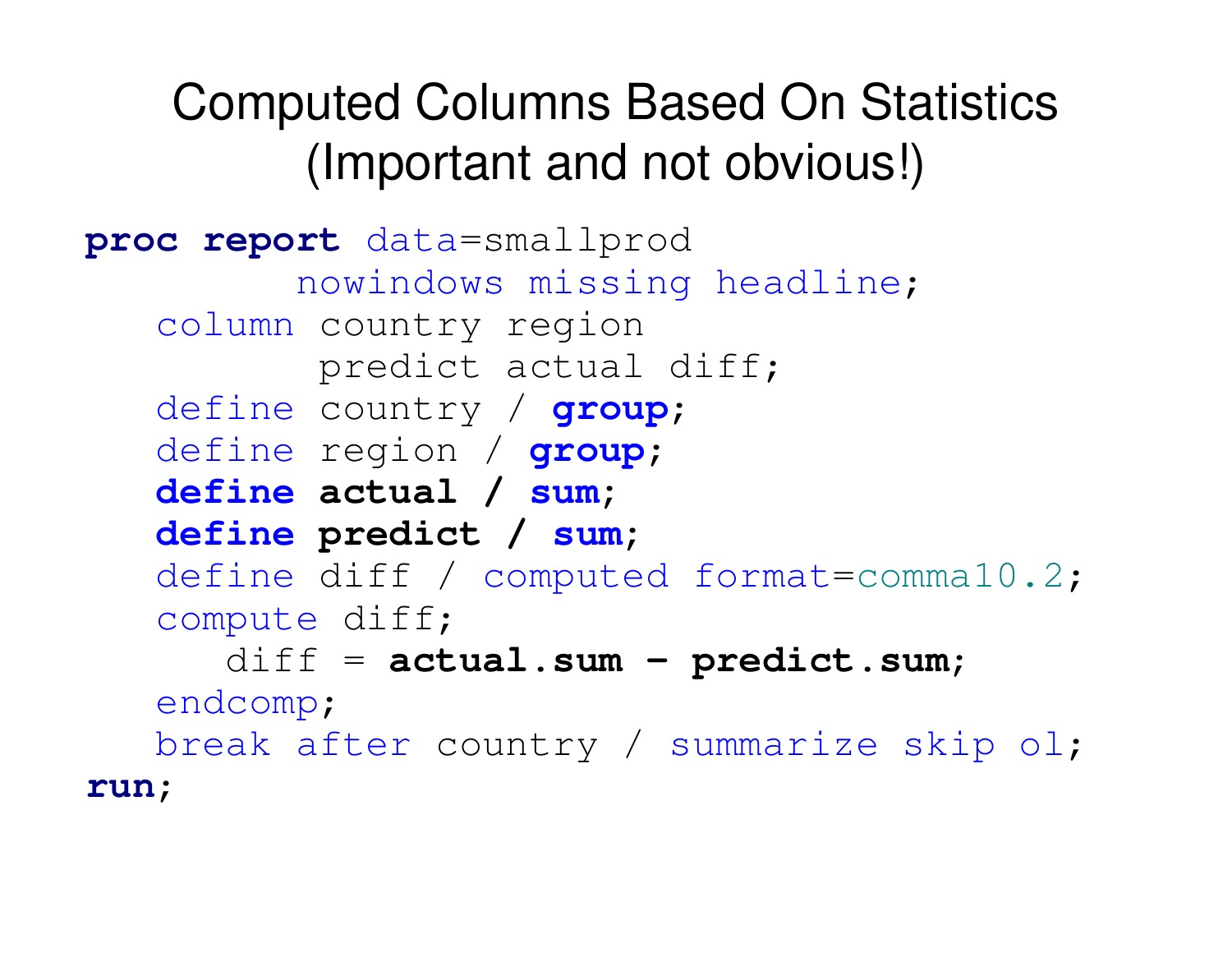| Country        | Region       | PREDICT              | ACTUAL               | diff                  |
|----------------|--------------|----------------------|----------------------|-----------------------|
| CANADA         | EAST<br>WEST | 1,982.00<br>912.00   | 1,887.00<br>1,758.00 | $-95.00$<br>846.00    |
| CANADA         |              | 2,894.00             | 3,645.00             | 751.00                |
| GERMANY        | EAST<br>WEST | 1,810.00<br>2,283.00 | 1,592.00<br>2,224.00 | $-218.00$<br>$-59.00$ |
| <b>GERMANY</b> |              | 4,093.00             | 3,816.00             | $-277.00$             |
| U.S.A.         | EAST<br>WEST | 1,387.00<br>1,577.00 | 2,092.00<br>1,630.00 | 705.00<br>53.00       |
| U.S.A.         |              | 2,964.00             | 3,722.00             | 758.00                |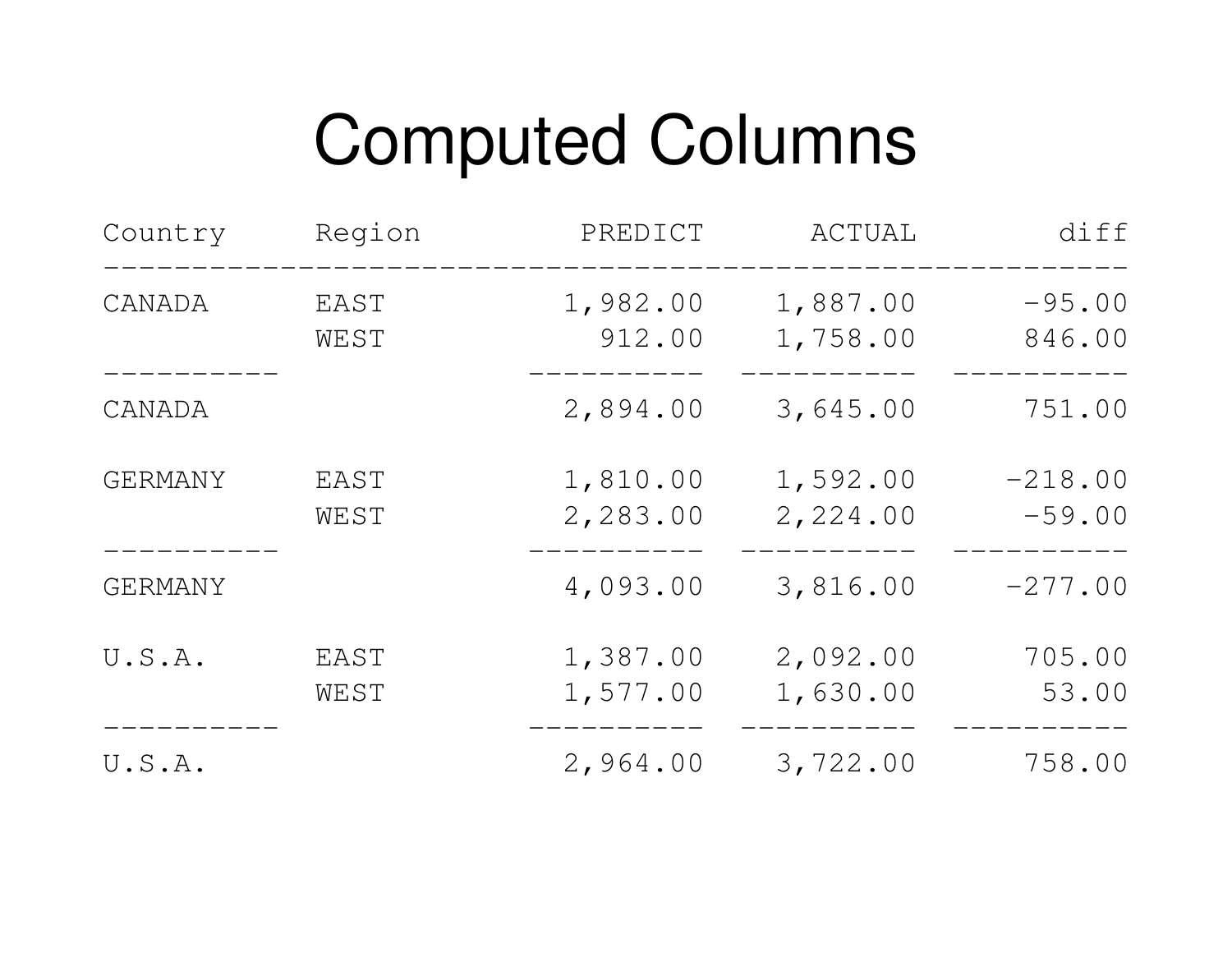#### Statistics Used In Compute Blocks

• An important and very useful feature of statistics variables used in compute blocks is that they know where they're being called from – so PREDICT.SUM in a COMPUTE block will refer to the value on its line, but PREDICT.SUM in <sup>a</sup> COMPUTE AFTER block will refer to the value for the entire report.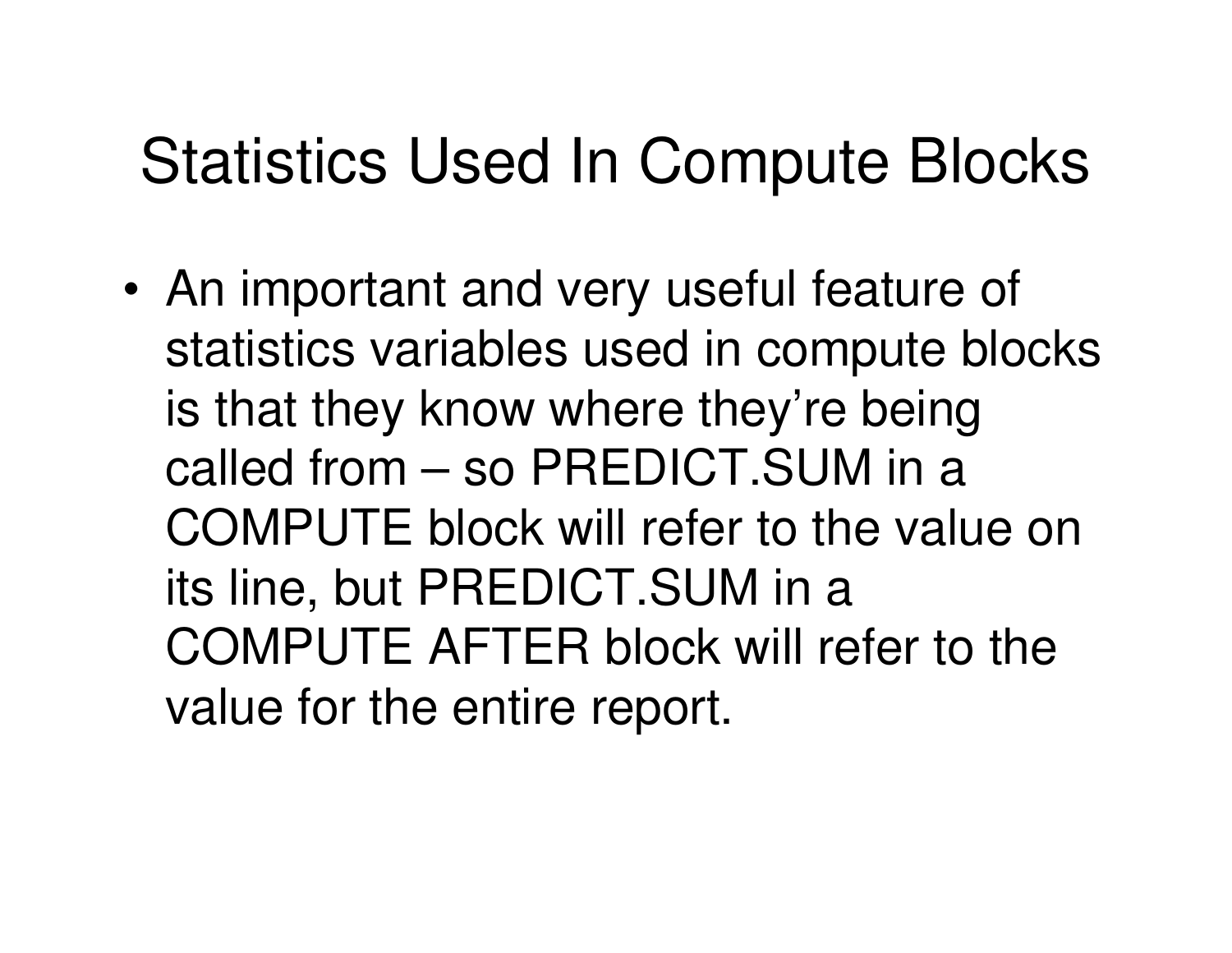#### Statistics Used In Compute Blocks

```
proc report data=smallprod nowindows missing
  headline ;
   column country region predict s;
   define country--region / group;
   define s / computed format=6.2;
   break after country / summarize skip ol;
   rbreak after / summarize skip dol;
   compute s;
      s = predict.sum;
   endcomp;
run;
```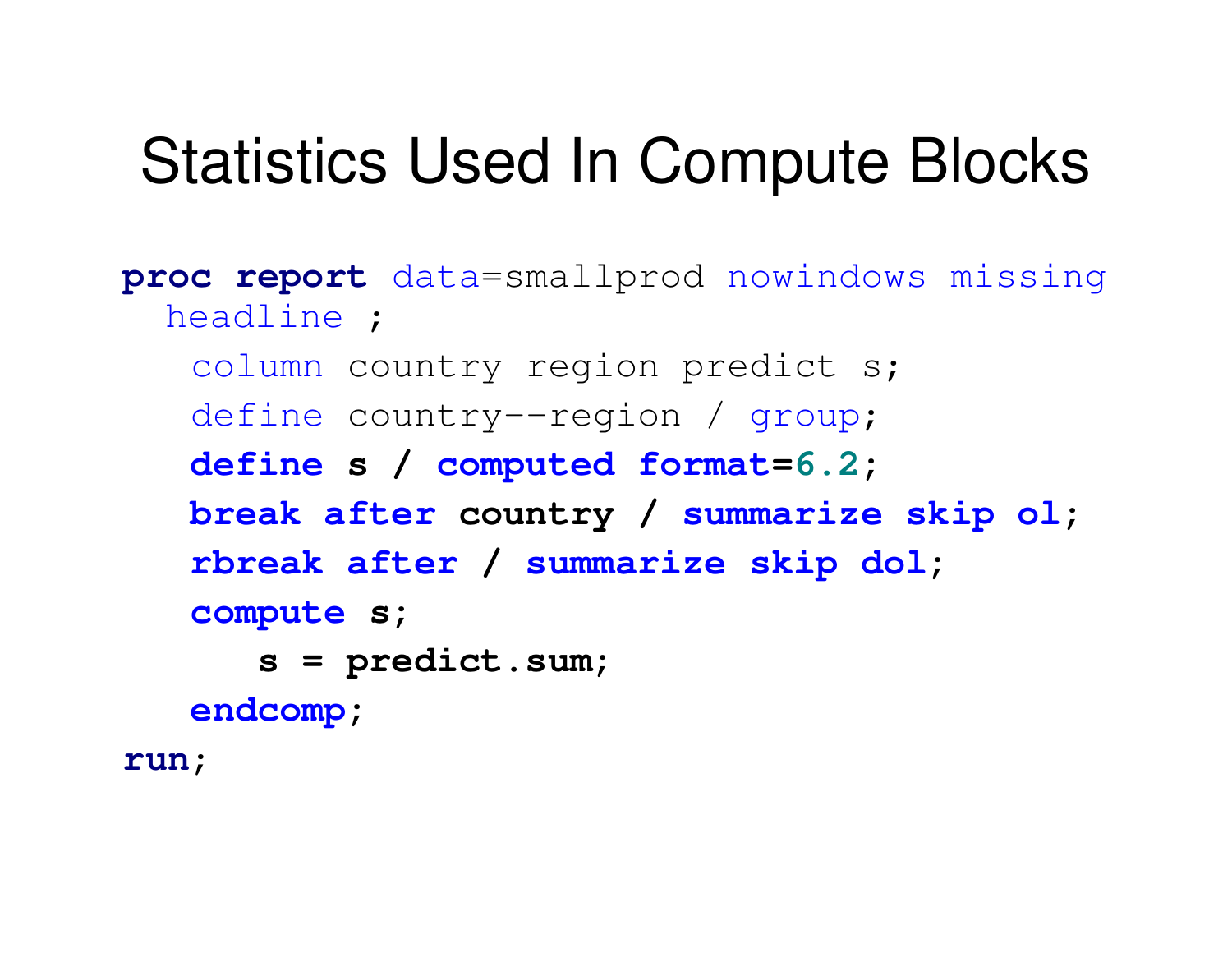#### Statistics Used In Compute Blocks

| Country        | Region       | PREDICT              | S                |
|----------------|--------------|----------------------|------------------|
| CANADA         | EAST<br>WEST | 1,982.00<br>912.00   | 1982.0<br>912.00 |
| CANADA         |              | 2,894.00             | 2894.0           |
| <b>GERMANY</b> | EAST<br>WEST | 1,810.00<br>2,283.00 | 1810.0<br>2283.0 |
| <b>GERMANY</b> |              | 4,093.00             | 4093.0           |
| U.S.A.         | EAST<br>WEST | 1,387.00<br>1,577.00 | 1387.0<br>1577.0 |
| U.S.A.         |              | 2,964.00             | 2964.0           |
|                |              | 9,951.00             | 9951.0           |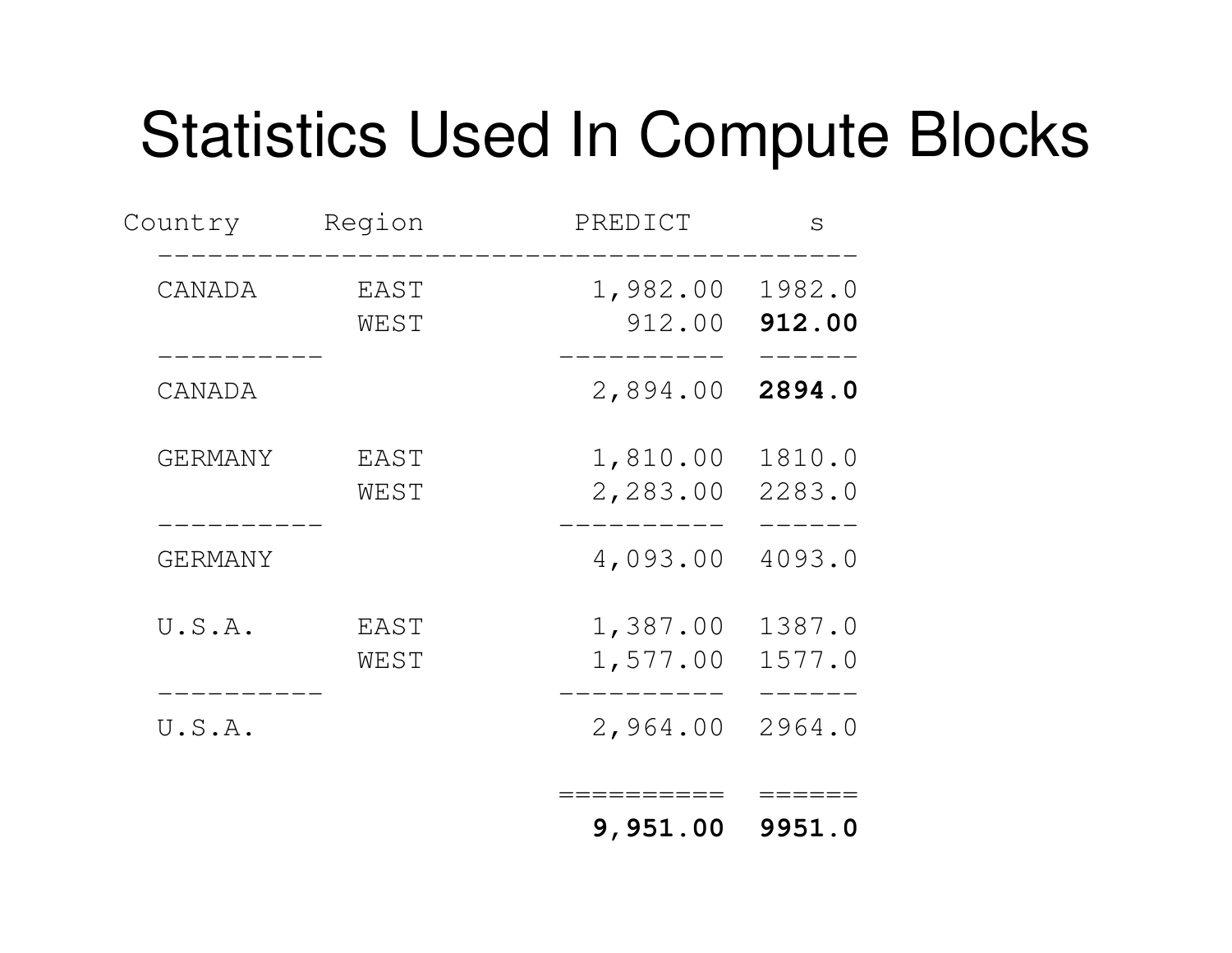### New Variables

You can create new variables using the assignment statement. These new variables (new in the sense that they're not in the input data set or listed in the column statement) are automatically retained, which makes them useful for storing values for later use.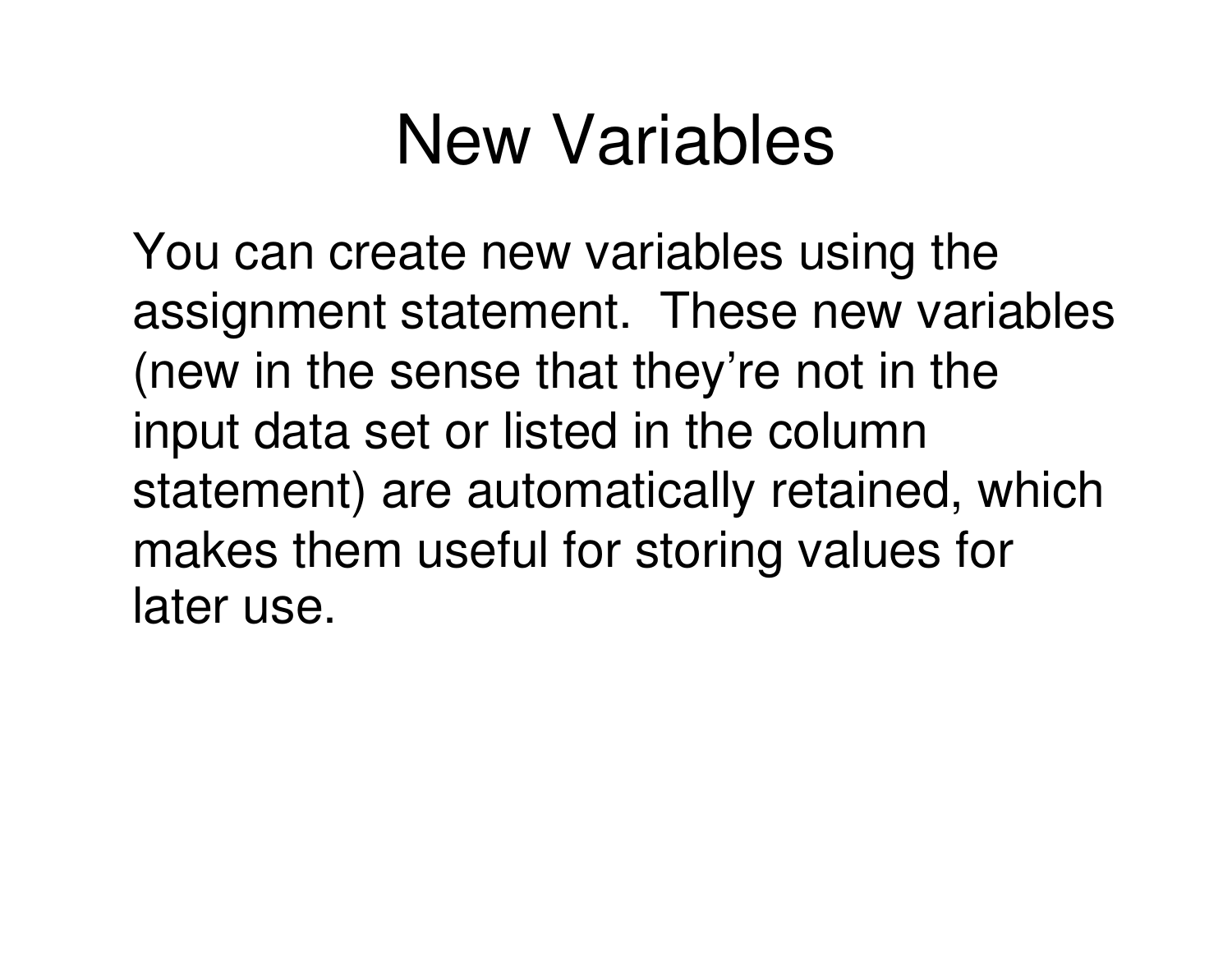#### New Variables

Obs is a computed variable; Obsno is <sup>a</sup> new variable.

```
proc report data=smallprod
         nowindows missing headline ;
   column Obs country region
          product month predict;
   define country / order;
   define region / order;
   define obs / computed;
   compute obs;
      obsno + 1;
      obs = obsno;
   endcomp;
run;
```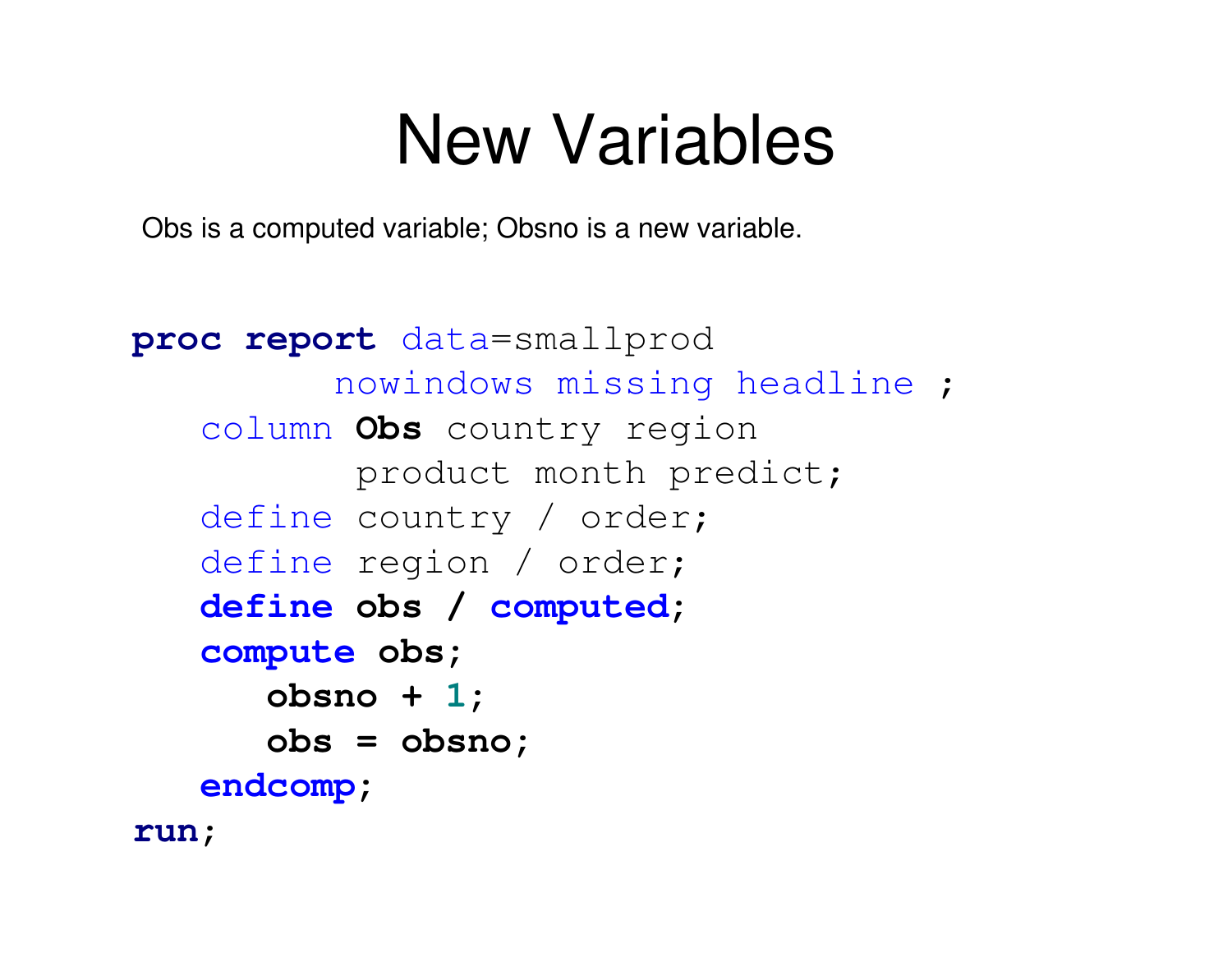#### New Variables

|                |         |        |              | Mon |         |
|----------------|---------|--------|--------------|-----|---------|
| Obs            | Country | Region | Product      | th  | PREDICT |
|                |         |        |              |     |         |
|                | CANADA  | EAST   | <b>BED</b>   | Jun | 851.00  |
| $\overline{2}$ |         |        | DESK         | Sep | 452.00  |
| 3              |         |        | CHAIR        | Mar | 679.00  |
| 4              |         | WEST   | <b>TABLE</b> | Dec | 231.00  |
| 5              |         |        | CHAIR        | Jun | 98.00   |
| 6              |         |        | SOFA         | Mar | 583.00  |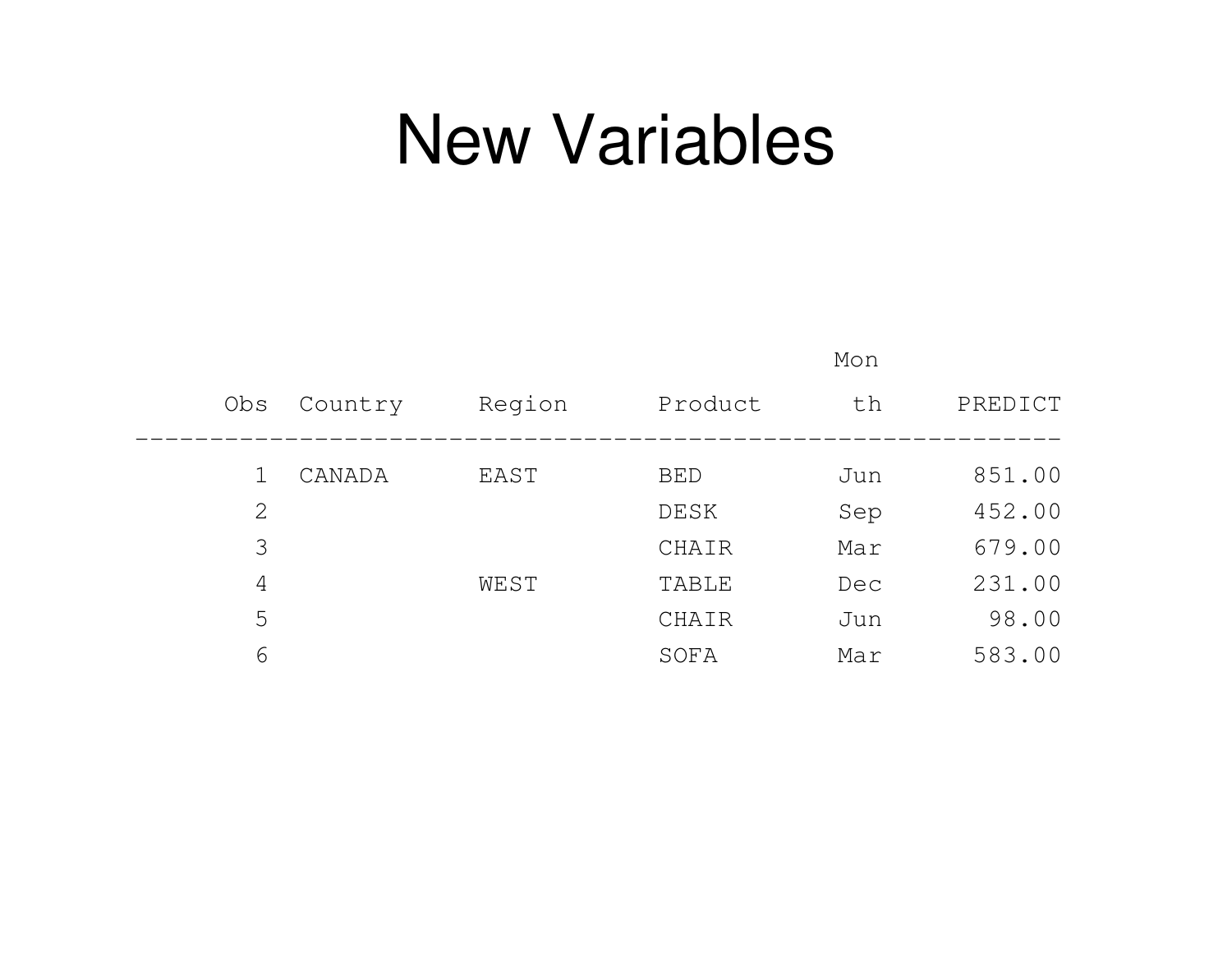## The LINE Statement

The LINE statement sends text to the output destination.

IMPORTANT! Line statements are always executed, even when placed in an IF-THEN clause which is false.

```
proc report data=smallprod nowindows missing headline ;
   column country region predict actual ratio;
   define country--region / group;
   define ratio / computed format=6.2;
   rbreak after / summarize dol;
   compute ratio;
      ratio = actual.sum / predict.sum;
   endcomp;
   compute after country;
      line @10 'Country Ratio is '
           @28 ratio 6.2;
   endcomp;
run;
```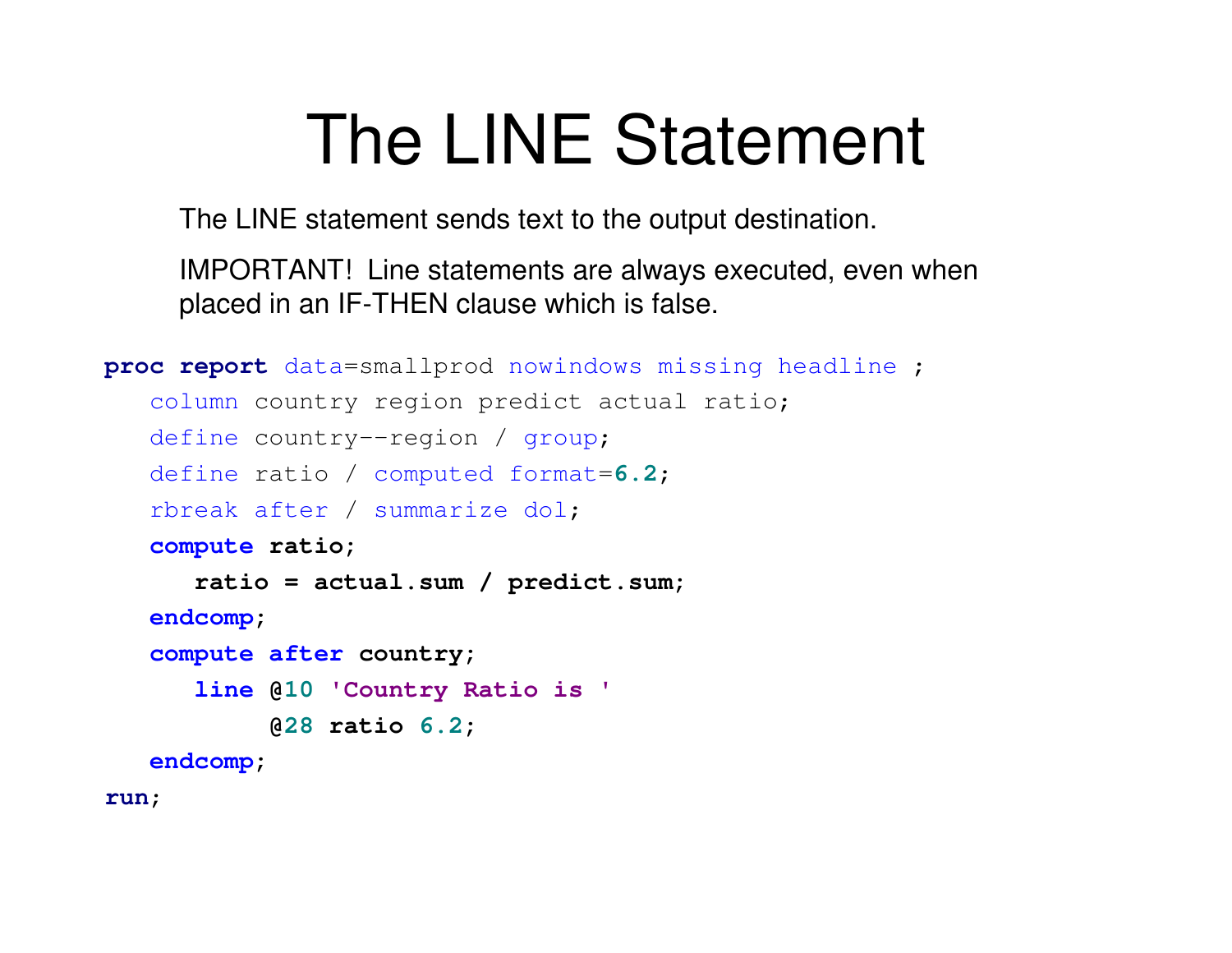#### The LINE Statement

| Country        | Region           | PREDICT  | <b>ACTUAL</b> | ratio |
|----------------|------------------|----------|---------------|-------|
| CANADA         | EAST             | 1,982.00 | 1,887.00      | 0.95  |
|                | WEST             | 912.00   | 1,758.00      | 1.93  |
|                | Country Ratio is | 1.26     |               |       |
| <b>GERMANY</b> | EAST             | 1,810.00 | 1,592.00      | 0.88  |
|                | WEST             | 2,283.00 | 2,224.00      | 0.97  |
|                | Country Ratio is | 0.93     |               |       |
| U.S.A.         | EAST             | 1,387.00 | 2,092.00      | 1.51  |
|                | WEST             | 1,577.00 | 1,630.00      | 1.03  |
|                | Country Ratio is | 1.26     |               |       |
|                |                  |          |               |       |
|                |                  | 9,951.00 | 11,183.00     | 1.12  |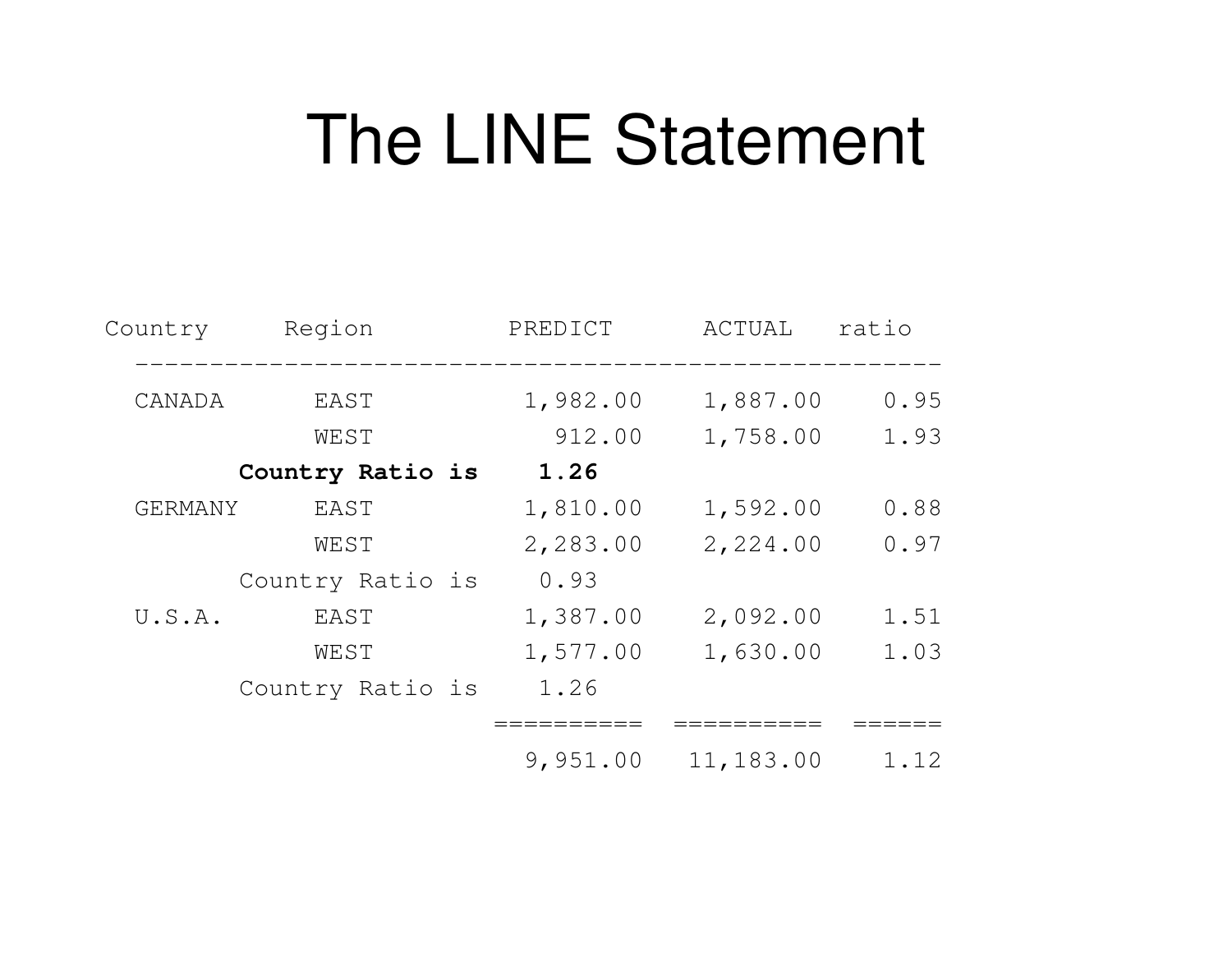## CALL DEFINE

You can use the special function CALL DEFINE in <sup>a</sup> compute block to dynamically control the formatting of individual rows or cells.

Available only in PROC REPORT

Perhaps not the best documented function in SAS.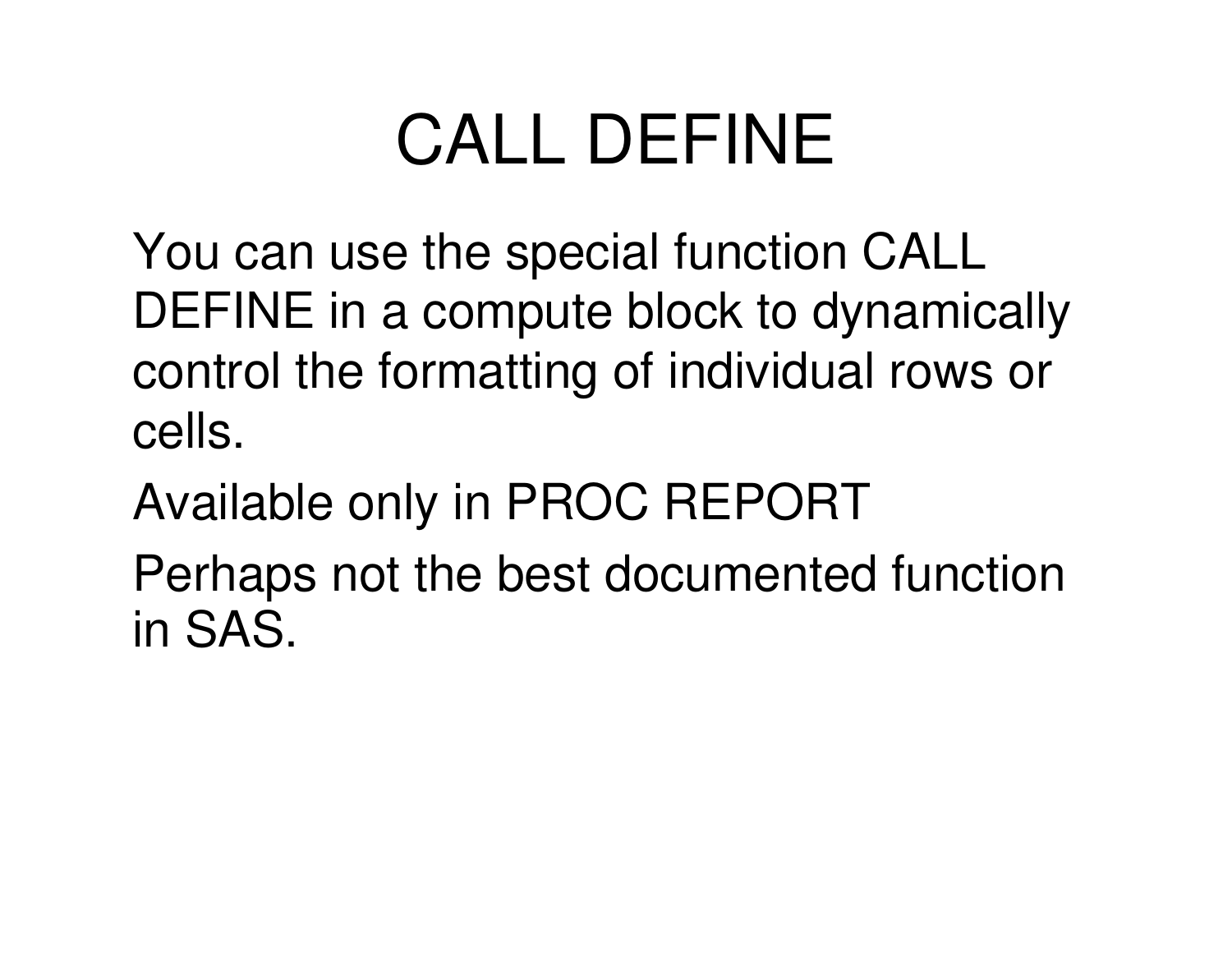## CALL DEFINE

```
proc report data=smallprod
          nowindows missing headline;
   column country region predict actual ratio;
   define country--region / group;
   define ratio / computed format=6.2;
   break after country / summarize skip ol;
   rbreak after / summarize skip dol;
   compute ratio;
      ratio = actual.sum / predict.sum;
      if ratio < 1 then
         call define(_col_, 'style',
                      'style=[foreground=red]');
      if ratio < 0.9 or ratio > 1.1 then
         call define(_col_, 'style',
                      'style=[font_weight=bold]');
   endcomp;
run;
```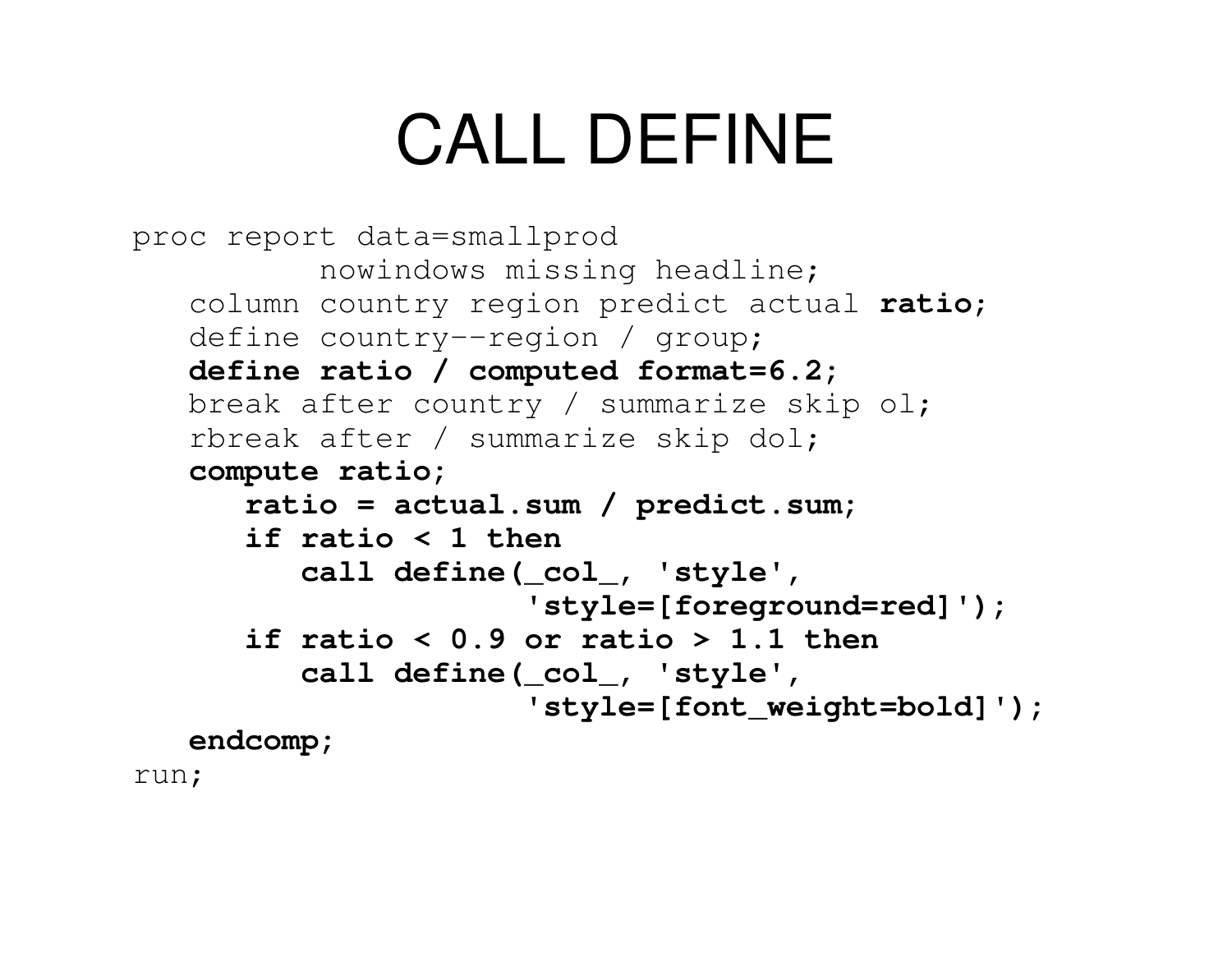### CALL DEFINE

| <b>Country</b> | <b>Region</b> | <b>PREDICT</b> | <b>ACTUAL</b> | ratio |
|----------------|---------------|----------------|---------------|-------|
| <b>CANADA</b>  | <b>EAST</b>   | 1,982.00       | 1,887.00      | 0.95  |
|                | <b>WEST</b>   | 912.00         | 1,758.00      | 1.93  |
| <b>CANADA</b>  |               | 2,894.00       | 3,645.00      | 1.26  |
| <b>GERMANY</b> | <b>EAST</b>   | 1,810.00       | 1,592.00      | 0.88  |
|                | <b>WEST</b>   | 2,283.00       | 2,224.00      | 0.97  |
| <b>GERMANY</b> |               | 4,093.00       | 3,816.00      | 0.93  |
| U.S.A.         | <b>EAST</b>   | 1,387.00       | 2,092.00      | 1.51  |
|                | <b>WEST</b>   | 1,577.00       | 1,630.00      | 1.03  |
| U.S.A.         |               | 2,964.00       | 3,722.00      | 1.26  |
|                |               | 9,951.00       | 11,183.00     | 1.12  |